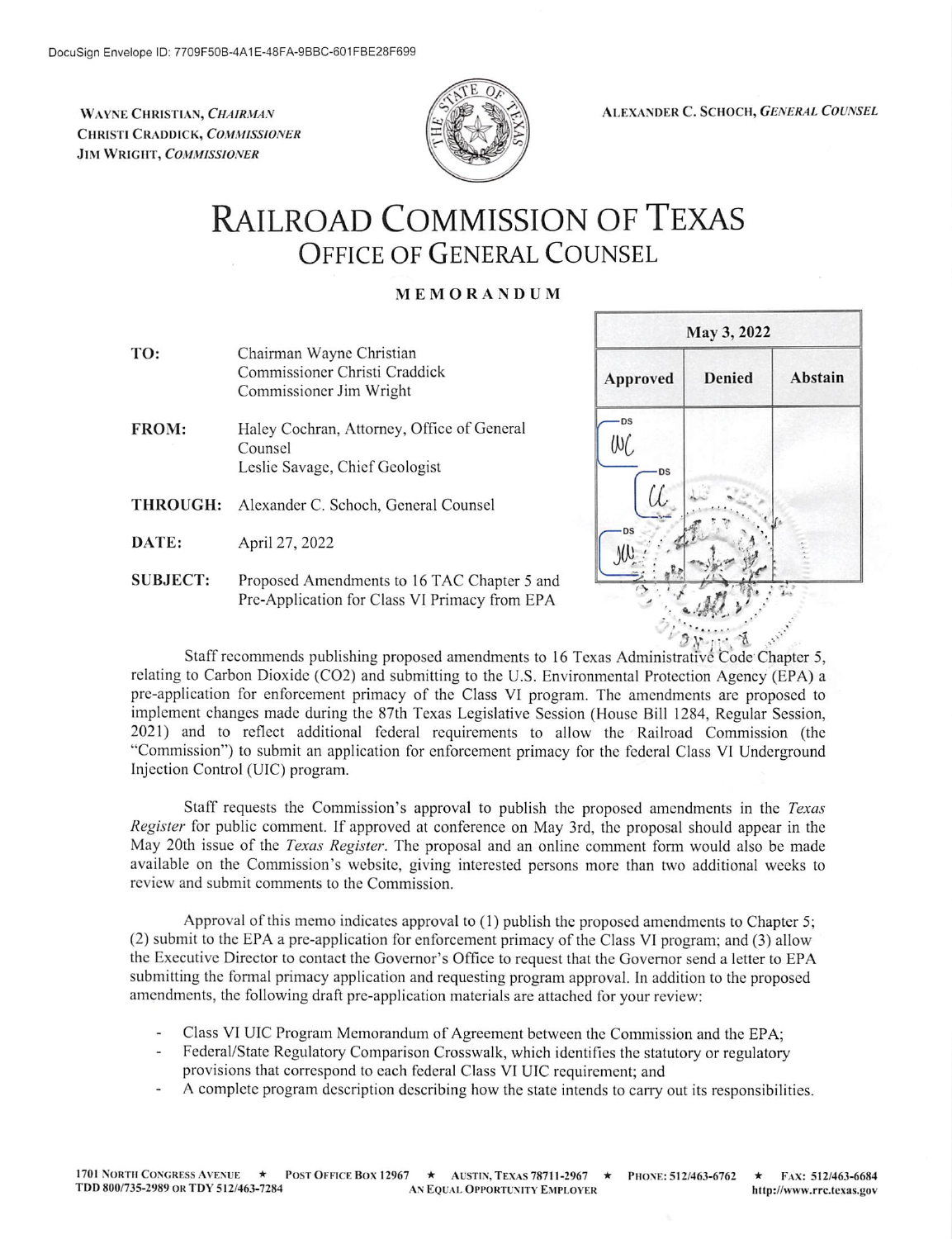## Railroad Commission of Texas 16 TAC Chapter 5--Carbon Dioxide (CO<sub>2</sub>) Page 1 of 59

 The Railroad Commission of Texas (the "Commission") proposes amendments to §§5.101 and 5.102, relating to Purpose, and Definitions, in Subchapter A; amendments to §§5.201-5.207, relating to Applicability and Compliance; Permit Required; Application Requirements; Notice and Hearing; Fees, Financial Responsibility, and Financial Assurance; Permit Standards; and Reporting and Record-Keeping. The Commission proposes the amendments to implement changes made during the 87th Texas Legislative Session (Regular Session, 2021) and to reflect additional federal requirements to allow the Commission to submit an application for enforcement primacy for the federal Class VI Underground Injection Control (UIC) program. The U.S. Environmental Protection Agency (EPA) protects underground sources of drinking water (USDWs) by regulating the injection of fluids underground for storage or disposal. The Safe Drinking Water Act (SDWA) and the Underground Injection Control (UIC) program provide the primary regulatory framework. From the early 1980s until 2010, EPA regulated five classes of wells according to the type of fluid injected, the depth of injection, and the potential to endanger USDWs. Historically, most States have sought and been granted primacy over one or more classes of wells. For example, most states have primacy over Class II wells, in which fluids are injected for natural gas and oil production, hydrocarbons storage, and enhanced recovery of oil and gas. In 2010, EPA promulgated rules creating a sixth well class (Class VI) specifically to regulate the injection of CO2 into deep subsurface rock formations. EPA established minimum technical criteria for permitting, site characterization, area of review and corrective action, financial responsibility, well construction, operation, mechanical integrity testing, monitoring, well-plugging, post-injection site care, and site closure requirements. Under the SDWA, EPA may delegate its authority to implement and enforce the UIC program to States 20 upon application. If EPA approves a State's application, the State assumes primary enforcement authority (i.e., primacy) over a class or classes of wells. Until a State receives primacy, EPA directly implements the UIC program 22 through its regional offices. The State of Texas established a framework for projects involving the capture, injection, sequestration or geologic storage of anthropogenic carbon dioxide in Senate Bill 1387, 81st Texas Legislature, R.S., 2009. The statutes required the state to pursue primacy for the Class VI UIC program. In recent years, interest in carbon capture and storage has increased. In June 2021, Texas took an important step towards primacy by enacting House Bill 1284 (HB

1284, 87th Legislature, R.S., 2021), which gives the Railroad Commission of Texas sole jurisdiction over carbon

 sequestration wells (jurisdiction had previously been shared with the Texas Commission on Environmental Quality (TCEQ)). When Texas seeks primacy over Class VI wells, its primacy application should be greatly simplified by giving a single state agency jurisdiction over Class VI permitting.

- HB 1284 also amended Texas Water Code, §27.041(a) and (c), to provide the Commission with jurisdiction over a well used for geologic storage of carbon dioxide regardless of whether the well was initially completed for that purpose or was initially completed for another purpose and is converted to the geologic storage of anthropogenic carbon dioxide.
- HB 1284 also amended Texas Water Code, §27.043, to prohibit the Commission from issuing a permit for the conversion of a previously plugged and abandoned Class I injection well, including any associated waste plume, to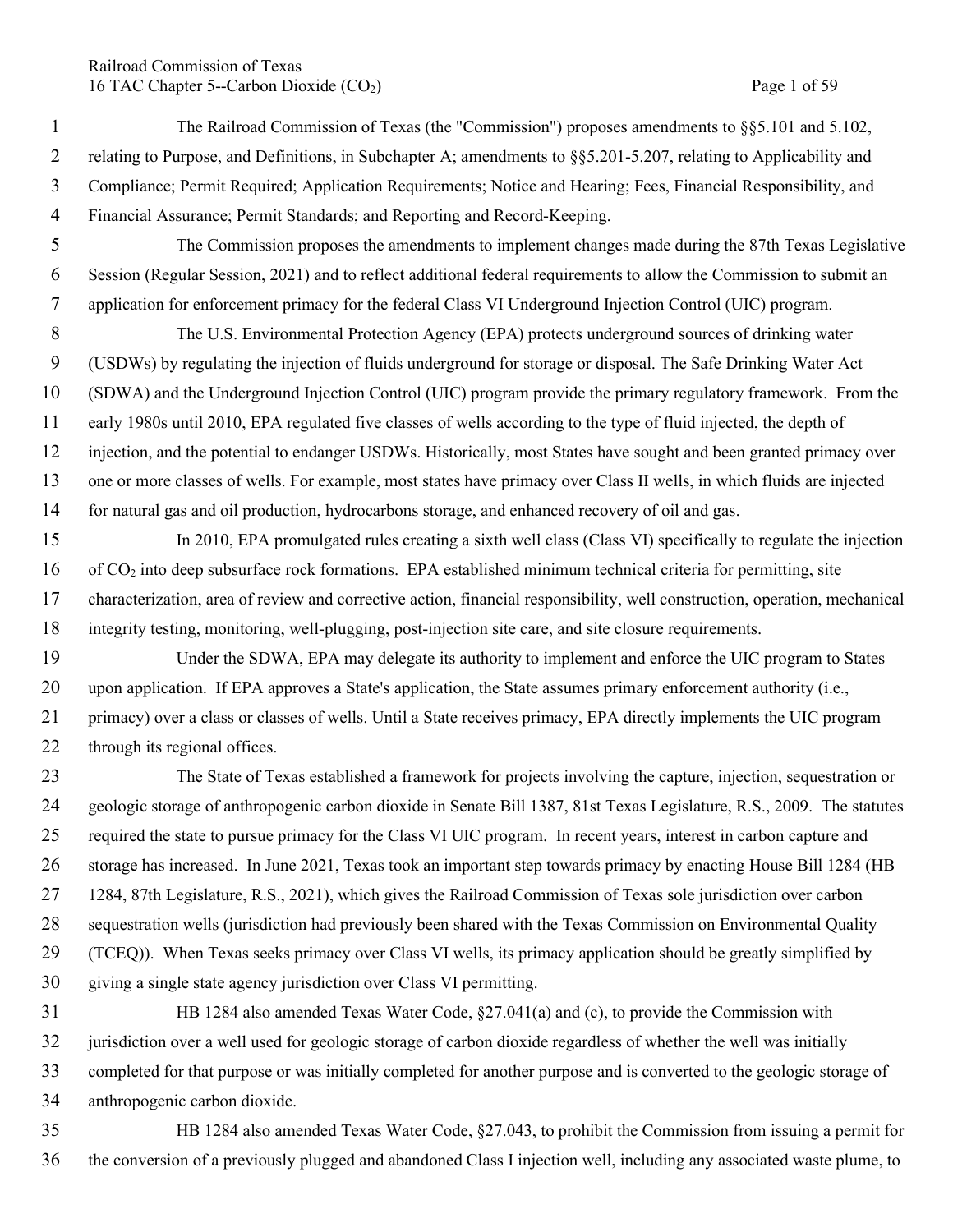Railroad Commission of Texas 16 TAC Chapter 5--Carbon Dioxide (CO<sub>2</sub>) Page 2 of 59

a Class VI injection well.

 HB 1284 amended Texas Water Code, Chapter 27, Subchapter C-1, by adding §27.0461, relating to letter of determination from Commission, which requires that a person making an application to the Commission for a Class VI permit must submit with the application a letter of determination from TCEQ concluding that drilling and operating an anthropogenic carbon dioxide injection well for geologic storage or constructing or operating a geologic storage facility will not impact or interfere with any previous or existing Class I injection well, including any associated waste plume, or any other injection well authorized or permitted by TCEQ.

- 8 HB 1284 amended Texas Water Code, §27.048(b), to require that the Commission seek primacy to administer and enforce the program for the geologic storage and associated injection of anthropogenic carbon dioxide in this state, including onshore and offshore geologic storage and associated injection.
- The Commission's Class II program was approved under §1425 of the SDWA, which requires that the state's program be effective in preventing endangerment of USDWs. However, EPA must review the Commission's Class VI program for geologic sequestration of carbon dioxide under §1422 of the SDWA, which requires that a state's program meet the minimum federal requirements. The proposed amendments would ensure that the Commission's regulations meet the minimum federal requirements for Class VI UIC wells.
- The Commission proposes amendments in §5.101 to remove language that references the Commission having jurisdiction over only a portion of the program.
- The Commission proposes to amend §5.102 to add terms defined in HB 1284 and to add other terms included in the federal Class VI UIC regulations. The Commission proposes to add a definition for "offshore" to reflect the definition included in HB 1284. The Commission proposes to add definitions for "casing," "cementing," "Class VI well," "draft permit," "exempted aquifer," "flow rate," "formation," "injection well," "lithology," "packer," "permit," "plugging," "stratum," "surface casing," and "well injection" for consistency with the federal Class VI UIC regulations.
- In §5.201, the Commission proposes to amend subsection (a) to reflect the change in jurisdiction under HB 1284 and to clarify that the Commission has jurisdiction over all geologic storage of anthropogenic carbon dioxide and the injection of anthropogenic carbon dioxide in the state, both onshore and offshore.
- The Commission proposes amendments in §5.201(b) to add a title to the subsection and to include the factors that the Commission will consider when determining whether there is an increased risk to underground sources of drinking water such that a Class VI permit is required.
- The Commission proposes new §5.201(c) to clarify that Subchapter B of Chapter 5 does not apply to the disposal of acid gas waste generated from oil and gas activities from a single lease, unit, field, or gas processing facility. Injection of acid gas that contains carbon dioxide and was generated as part of oil and gas processing may continue to be appropriately permitted as Class II injection. The potential need to transition from Class II to Class VI will be based on the increased risk to underground sources of drinking water related to significant storage of carbon dioxide in the reservoir, where the regulatory tools of the Class II program cannot successfully manage the risk. The Commission will consider similar factors enumerated in §5.201(b) when determining whether there is such an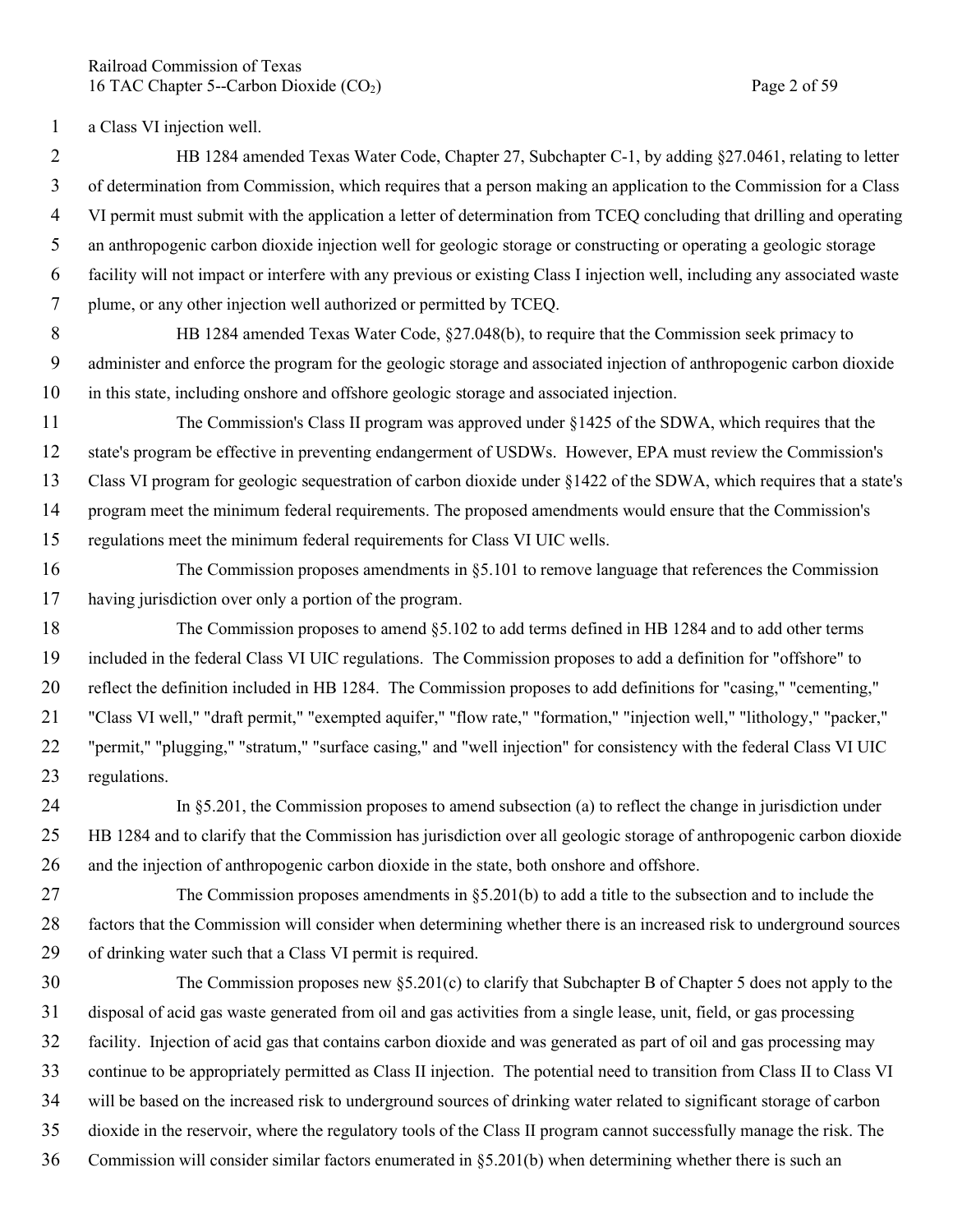Railroad Commission of Texas 16 TAC Chapter 5--Carbon Dioxide (CO<sub>2</sub>) Page 3 of 59

increased risk.

 The Commission proposes to amend §5.201(d), currently subsection (c), to add language from HB 1284 to clarify that this subchapter applies regardless of whether the well was initially completed for the purpose of injection and geologic storage of anthropogenic carbon dioxide or was initially completed for another purpose and is converted to the purpose of injection and geologic storage of anthropogenic carbon dioxide except that the Commission may not issue a permit under this subchapter for the conversion of a previously plugged and abandoned Class I injection well, including any associated waste plume, to a Class VI injection well.

 The Commission proposes new §5.201(e) to allow for the expansion of the areal extent of an aquifer exemption for a Class II enhanced recovery well for the exclusive purpose of Class VI injection for geologic storage in accordance with 40 Code of Federal Regulations (CFR) §146.4, relating to criteria for exempted aquifers. The Commission also proposes to adopt 40 CFR §144.7, relating to identification of underground sources of drinking water and exempted aquifers, and §146.4 by reference. Title 40 CFR §144.7 requires protection of aquifers and parts of aquifers that meet the definition of "underground source of drinking water" in 40 CFR §144.3. The section also provides for the designation of certain aquifers as exempt aquifers. Title 40 CFR §146.4 outlines the criteria an aquifer must meet for it to be designated exempt. The aquifer must not currently serve as a source of drinking water and must show it will not in the future serve as a source of drinking water because of one or more reasons listed in §146.4(b). The Commission proposes an effective date of July 1, 2022, as an estimated date for which the federal regulations will be adopted by reference. The Commission will adopt this section with a change to indicate the actual effective date.

 The Commission proposes new §5.201(f) to provide for a waiver from the Class VI injection depth requirements for geologic storage to allow injection into non-USDW formations while ensuring that USDWs above and below the injection zone are protected from endangerment. The Commission also proposes to adopt 40 CFR §146.95, relating to Class VI injection depth waiver requirements, by reference. Title 40 CFR §146.95 requires that an operator seeking a waiver submit a supplemental report with its permit application. The section also specifies the required elements of the supplemental report. As with subsection (e), the effective date is proposed as July 1, 2022, but the Commission will include the correct effective date at the time of adoption.

26 The Commission proposes new  $\S 5.201(g)$  to state that the regulations do not apply to the injection of any  $27 \text{ CO}_2$  stream that meets the definition of a hazardous waste.

 Finally, in §5.201, the Commission proposes to redesignate existing subsections (d) and (e) as new subsection (h) and (i), with no other changes.

 In §5.202(a), the Commission proposes wording to require a storage operator to obtain a permit before engaging in certain activities and proposes new paragraph (2) regarding when injection may begin.

 The Commission proposes to amend §5.202(d) to include language in the federal regulations at 40 CFR §124.5, relating to modification, revocation and reissuance, or termination of permits, and §144.39(a), relating to modification or revocation and reissuance of permits. Proposed new subsection  $(d)(1)$  states that permits issued pursuant to this subsection are subject to review by the Commission and allows any interested person to request that the Commission review a permit for one or more of several reasons. The request must be in writing and must contain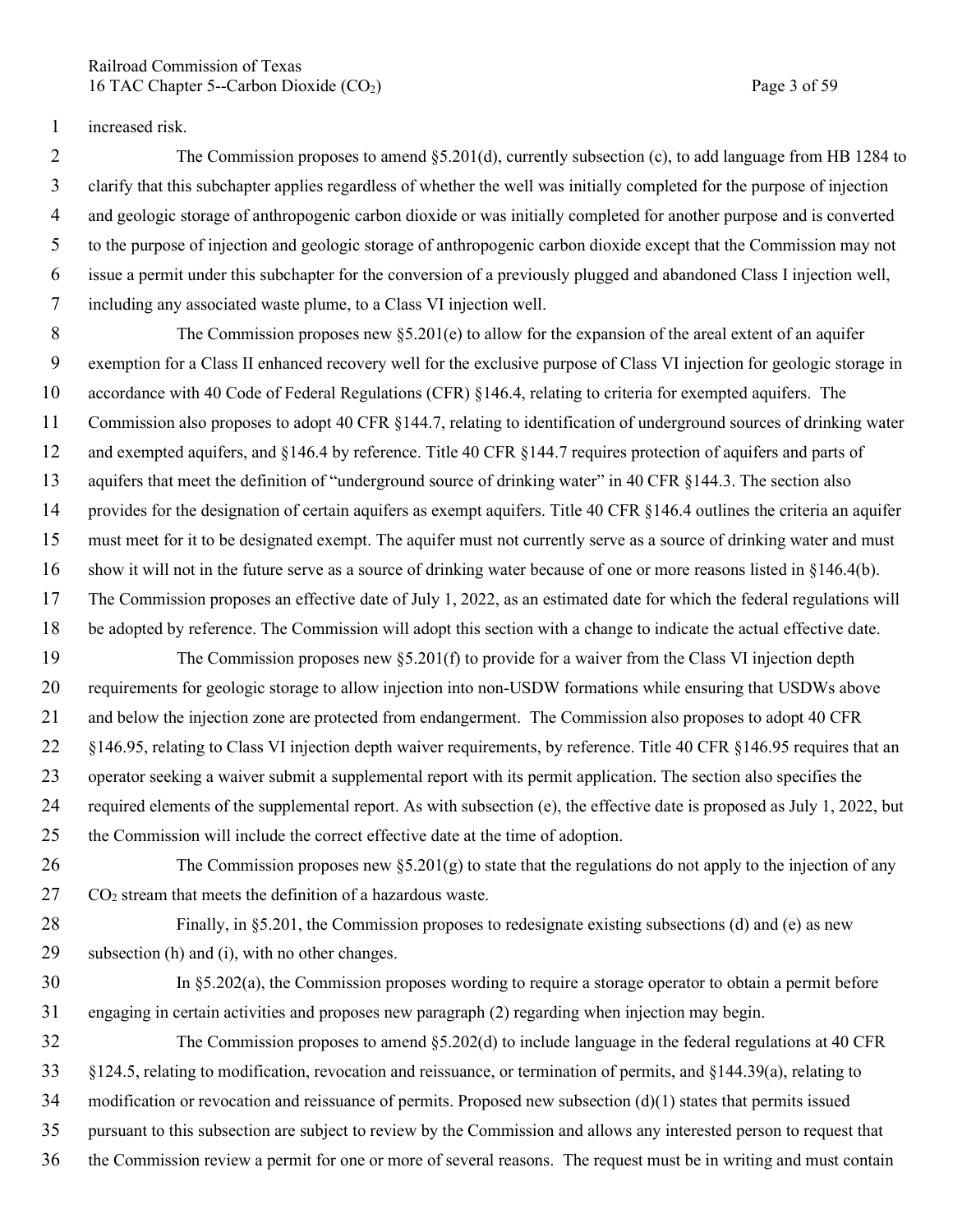Railroad Commission of Texas 16 TAC Chapter 5--Carbon Dioxide (CO<sub>2</sub>) Page 4 of 59

 facts to support the request. The Commission may review the permit if it determines that the request may have merit or at the Commission's initiative.

 The Commission proposes new subsection (d)(2), redesignated from current subsection (d)(1), to incorporate requirements of 40 CFR §144.39(a), relating to causes for modification or for revocation and reissuance. These causes include material and substantial alterations or additions to the permitted facility or activity, new information, new regulations, and modification of compliance schedules. The Commission proposes new language to state that if the Director of the Oil and Gas Division or the director's delegate (hereinafter "director") tentatively decides to modify or revoke and reissue a permit, the director shall prepare a draft permit incorporating the proposed changes, and to clarify that the director may request additional information and, in the case of a modified permit, may require the submission of an updated application. In the case of revoked and reissued permits, the director shall require the submission of a new application.

12 The Commission also proposes to add language in subsection  $(d)(2)(A)(vi)$  to state that in a permit modification, only those conditions to be modified shall be reopened when a new draft permit is prepared and all other aspects of the existing permit shall remain in effect for the duration of the unmodified permit. When a permit is revoked and reissued under this section, the entire permit is reopened and subject to revision just as if the permit had expired and was being reissued. During any revocation and reissuance proceeding, the permittee shall comply with all conditions of the existing permit until a new final permit is reissued.

 The Commission proposes to add new subsection (d)(2)(A)(viii) to clarify that, upon the consent of the permittee, the director may modify a permit to make the corrections or allowances for changes in the permit, without following the procedures of §5.202(e) and §5.204, to correct typographical errors; require more frequent monitoring or reporting by the permittee; change an interim compliance date in a schedule of compliance, provided the new date is not more than 120 days after the date specified in the existing permit and does not interfere with attainment of the final compliance date requirement; allow for a change in ownership or operational control of a facility where the director determines that no other change in the permit is necessary, provided that a written agreement containing a specific date for transfer of permit responsibility, coverage, and liability between the current and new permittees has been submitted to the director; change quantities or types of fluids injected which are within the capacity of the facility as permitted and, in the judgment of the director, would not interfere with the operation of the facility or its ability to meet the 28 permit conditions; change construction requirements approved by the director pursuant to §5.206, provided that any such alteration shall comply with the requirements of this subchapter; amend a plugging and abandonment plan which has been updated under §5.203(k); or amend an injection well testing and monitoring plan, plugging plan, post- injection site care and site closure plan, or emergency and remedial response plan where the modifications merely clarify or correct the plan, as determined by the director.

 The Commission proposes new §5.202(d)(2)(B) to make it consistent with the requirements in 40 CFR §144.40, relating to termination of permits, and includes the causes that could lead to termination of a permit during its term or to deny renewal of a permit consistent with 40 CFR §144.40. The proposed new subparagraph also requires the director to issue an intent to terminate a permit, draft permit and fact sheet and provide for public comment in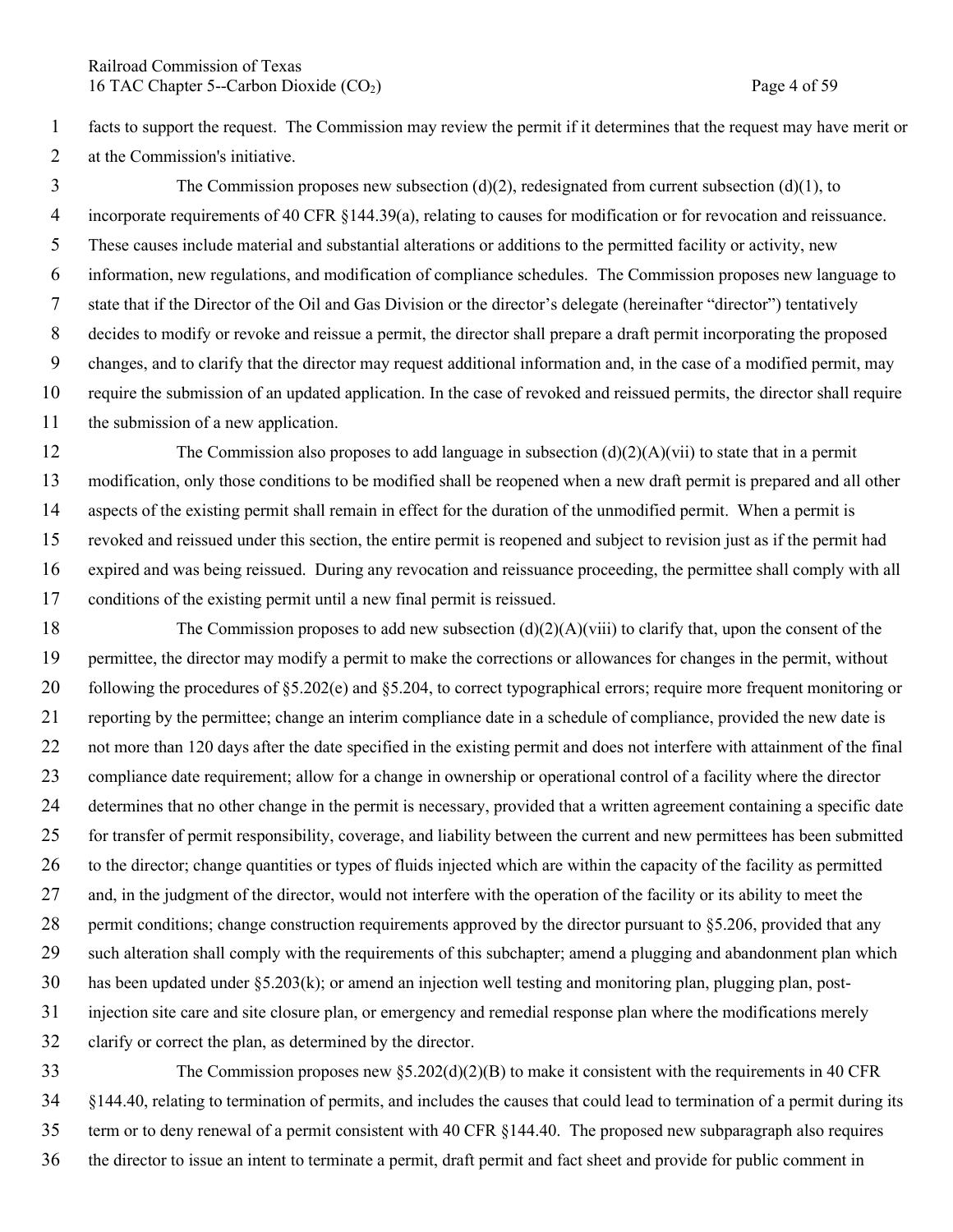Railroad Commission of Texas 16 TAC Chapter 5--Carbon Dioxide (CO<sub>2</sub>) Page 5 of 59

terminating any permit.

- 2 The Commission proposes to delete existing subsection  $(d)(1)(A) (E)$  because the reasons for modifying or revoking and reissuing a permit are enumerated in proposed new subsection (d)(2).
- The Commission proposes to add new §5.202(d)(3) to state that the suitability of a facility location will not be considered at the time of permit modification or revocation and reissuance unless new information or standards indicate that a threat to human health or the environment exists which was unknown at the time of permit issuance.
- 7 The Commission proposes to renumber current  $\S 5.202(d)(2)$  as new subsection (d)(4).
- The Commission proposes to amend the title of §5.202 based on new subsection (e), which is proposed to comply with 40 CFR §124.6, relating to draft permits, and 40 CFR §124.8, relating to fact sheet.
- 10 In §5.203, the Commission proposes to amend §5.203(a) to add requirements under 40 CFR §146.91(e), relating to reporting requirements, that operators of Class VI wells must submit geologic sequestration project information directly to EPA in an electronic format approved by EPA, regardless of whether a state has primacy for the Class VI program. Such data includes the permit application and associated data, as well as all required reports, submittals, and notifications. As of the time of this proposal, EPA is requiring the use of its Geologic Sequestration Data Tool (GSDT), which is a centralized, web-based system that receives, stores, and manages Class VI data, and satisfies the Class VI electronic reporting requirement. Whether or not the State has primacy for the Class VI UIC program, an applicant is required to submit to EPA all application and reporting information through the GSDT. The Commission plans to access Class VI information through the GSDT; the Commission will not develop or require the use of a separate online system.
- 20 The Commission proposes new wording in subsection  $(a)(1)(B)$  consistent with federal regulations at 40 CFR §144.32(a), relating to requirements for signatories to permit applications, and proposes new wording in 22 subsection (a)(1)(C) consistent with federal regulations at 40 CFR  $\S$ 144.32(d), relating to certification of an application or report.
- The Commission proposes new §5.203(a)(2)(B) to clarify that when a geologic storage facility is owned by one person but is operated by another person, it is the operator's duty to file an application for a permit. The federal regulation at 40 CFR §144.31 relating to application for permit; authorization by permit, references "owner or operator;" however, the Commission holds the operator of the well, as identified by the Commission's Form P-4 (Certificate of Compliance and Transportation Authority), responsible.
- 29 The Commission proposes new  $\S 5.203(a)(2)(C)$  to add language consistent with 40 CFR  $\S 144.31(e)(6)$ , relating to application for permit; authorization by permit, to require that an application include a listing of all relevant permits or construction approvals for the facility received or applied for under federal or state environmental programs. The Commission proposes new §5.203(a)(2)(D) to reflect changes made by HB 1284 to Texas Water Code, §27.0461, to require that an applicant under this subchapter submit a letter of determination from TCEQ concluding that drilling and operating a Class VI injection well or constructing or operating a geologic storage facility will not impact or interfere with any previous or existing Class I injection well, including any associated waste plume,
- or any other injection well authorized or permitted by TCEQ.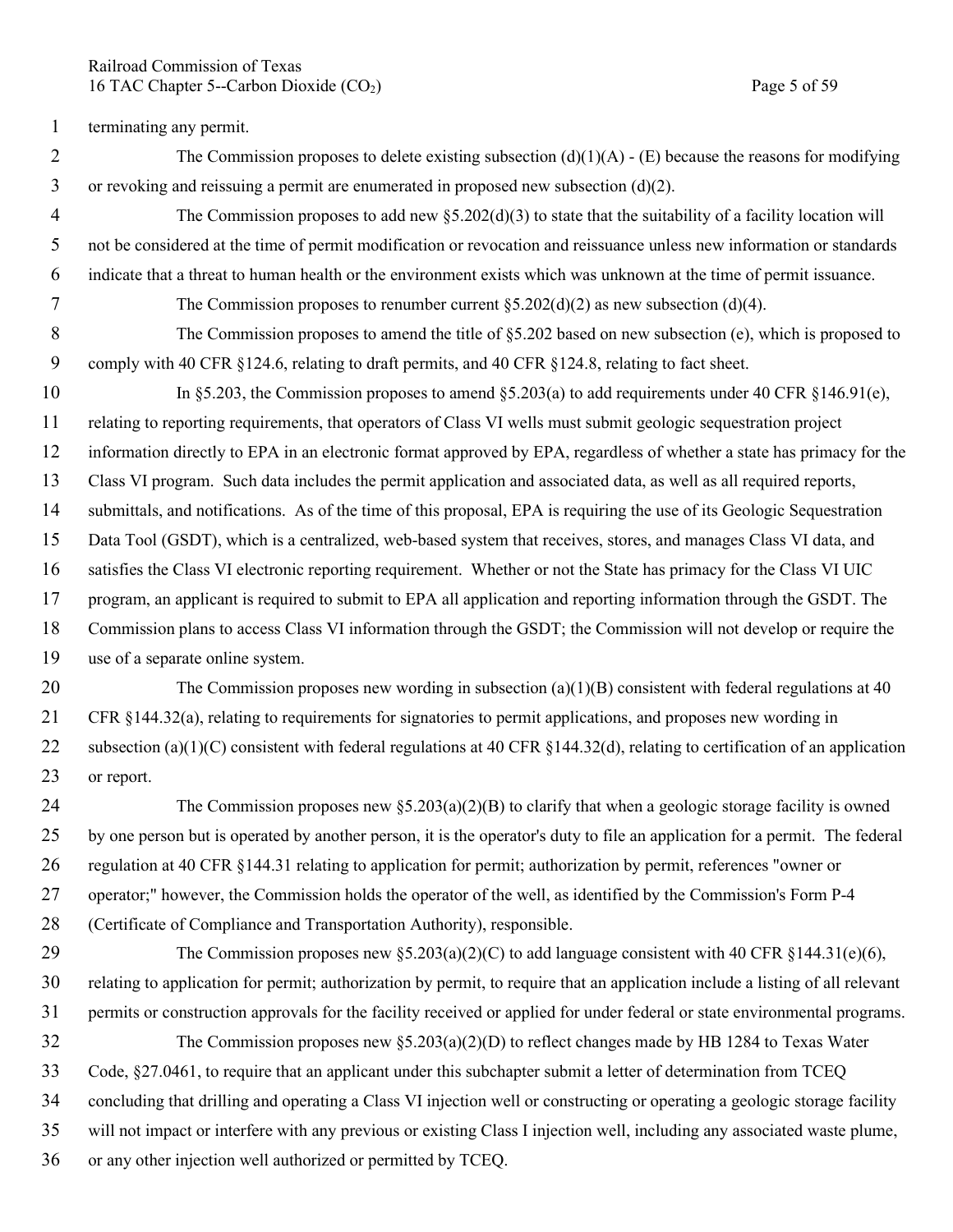Railroad Commission of Texas 16 TAC Chapter 5--Carbon Dioxide (CO<sub>2</sub>) Page 6 of 59

| $\mathbf{1}$   | The Commission proposes new $\S$ 5.203(a)(5) regarding the requirement that, if required under Occupations                 |
|----------------|----------------------------------------------------------------------------------------------------------------------------|
| $\overline{2}$ | Code, Chapter 1001, relating to Texas Engineering Practice Act, or Chapter 1002, relating to Texas Geoscience              |
| 3              | Practice Act, respectively, a licensed professional engineer or geoscientist must conduct the geologic and hydrologic      |
| $\overline{4}$ | evaluations required under this subchapter and must affix the appropriate seal on the resulting reports of such            |
| 5              | evaluations.                                                                                                               |
| 6              | The Commission proposes to amend $\S$ 5.203(d)(1)(A)(i)(III) to clarify that the initial delineation of the                |
| $\tau$         | area of review must be estimated from initiation of injection until the plume movement ceases, for a minimum of 10         |
| 8              | years after the end of the injection period proposed by the applicant.                                                     |
| 9              | The Commission proposes to amend $\S5.203(e)(1)(B)(i)$ to clarify that the operator must ensure that                       |
| 10             | injection wells are cased and the casing is cemented in compliance with §3.13 of this title (relating to Casing,           |
| 11             | Cementing, Drilling, and Completion Requirements), in addition to the requirements of this section.                        |
| 12             | The Commission proposes to amend $\S$ 5.203(h)(1)(B) to clarify that internal mechanical integrity must be                 |
| 13             | demonstrated by pressure testing of the tubing casing annulus.                                                             |
| 14             | The Commission proposes to amend $\S 5.203(h)(1)(D)$ to reflect the federal standard in 40 CFR $\S 146.89$ ,               |
| 15             | relating to mechanical integrity, and §146.90(e), relating to testing and monitoring requirements, that, at least once per |
| 16             | year until the injection well is plugged, amended from the current text which says five years, the operator must confirm   |
| 17             | external mechanical integrity using an approved method.                                                                    |
| 18             | The Commission proposes to amend $\S$ 5.203(h)(1)(E) to clarify the requirement to test injection wells after              |
| 19             | any workover that disturbs the seal between the tubing, packer, and casing to verify the internal mechanical integrity of  |
| 20             | the tubing and long string casing.                                                                                         |
| 21             | The Commission proposes to amend $\S$ 5.203(h)(2) to delete language regarding test frequency of five years                |
| 22             | to make the language consistent with the federal requirements in 40 CFR §146.89 and §146.90 for internal and external      |
| 23             | mechanical integrity testing.                                                                                              |
| 24             | The Commission proposes to amend $\S$ 5.203(h)(2)(E) to clarify that some alternative test methods may                     |
| 25             | need to be approved by the Administrator of EPA consistent with 40 CFR §146.89(e).                                         |
| 26             | The Commission proposes to add new $\S 5.203(j)(2)(F)$ to require that a plan for monitoring, sampling, and                |
| 27             | testing after initiation of operation must include a pressure fall-off test at least once every five years unless more     |
| 28             | frequent testing is required by the director based on site-specific information consistent with federal requirements at 40 |
| 29             | CFR §146.90(f), relating to injection well plugging.                                                                       |
| 30             | The Commission proposes to amend $\S$ 5.203(k)(1) to add the specific information required under 40 CFR                    |
| 31             | §146.92(b), relating to injection well plugging, to be included in a well plugging plan.                                   |
| 32             | The Commission proposes to amend $\S$ 5.203(m) to add language to conform with the federal regulations.                    |
| 33             | Following cessation of injection, the federal rules at 40 CFR §146.93, relating to post injection site care and site       |
| 34             | closure, require that the operator continue to conduct monitoring for at least 50 years. However, the director may         |
| 35             | approve, in consultation with EPA, an alternative timeframe other than the 50-year default, if the operator can            |
| 36             | demonstrate during the permitting process that an alternative timeframe is appropriate and ensures non-endangerment        |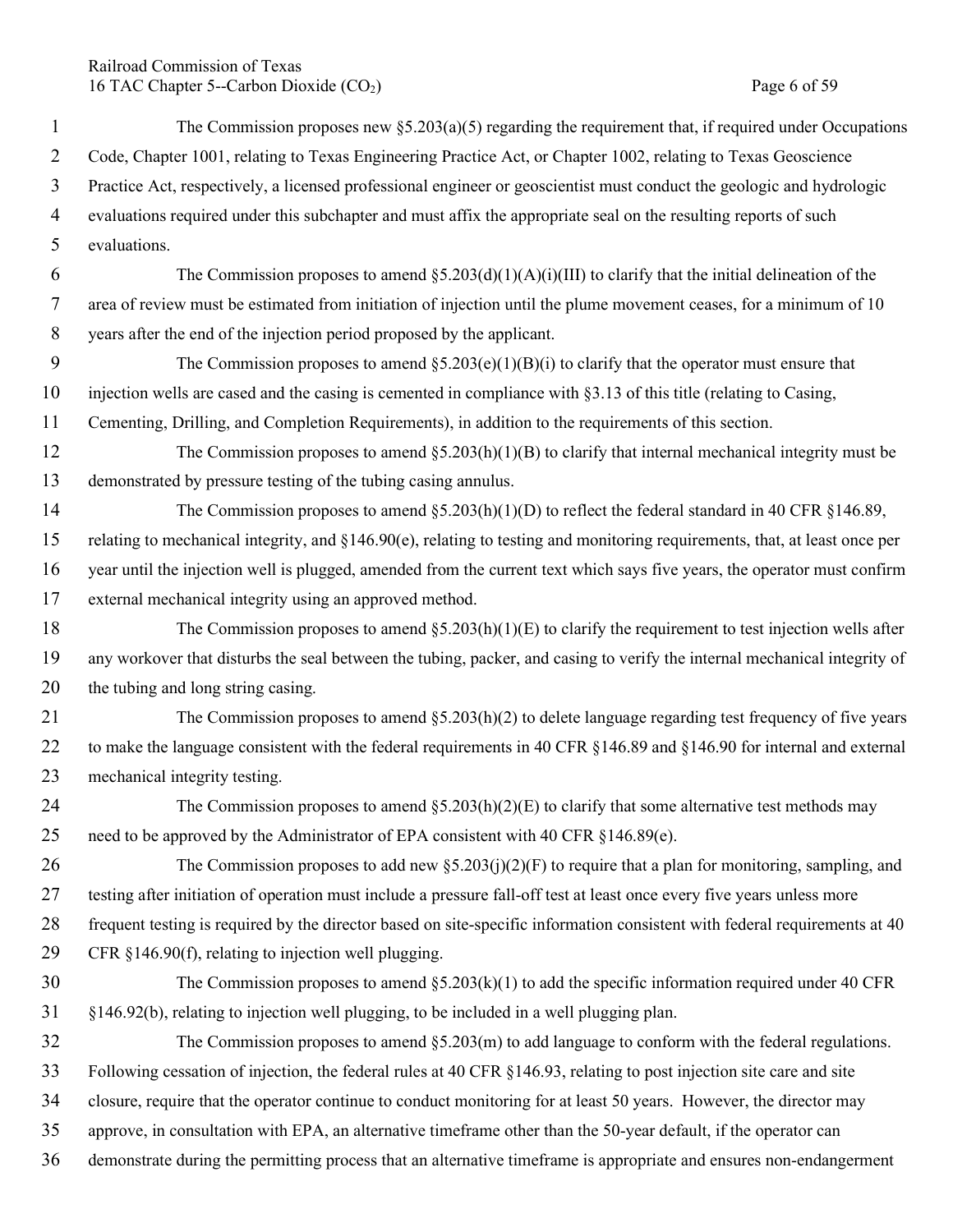Railroad Commission of Texas 16 TAC Chapter 5--Carbon Dioxide (CO<sub>2</sub>) Page 7 of 59

 of USDWs. The federal rules require that the demonstration be based on significant, site-specific data and information 2 and contain substantial evidence that the geologic storage project will no longer pose a risk of endangerment to USDWs at the end of the alternative post injection site care timeframe. Current Commission rules do not include a 50- year default post injection site care period. To meet the minimum federal requirements, the Commission proposes to amend §5.203(m) to include the data and information required to make a demonstration that an alternative timeframe is appropriate and ensures non-endangerment of USDWs. The proposed amendment would require additional effort for each Class VI permit application, but would provide a more appropriate, site-specific post injection site care timeframe. The Commission anticipates that the benefit of this change would be reflected in the costs associated with post injection site care monitoring. The Commission requests comments on whether the Commission should finalize the rules as proposed or adopt the federal 50-year default timeframe with the option for an alternative timeframe. In addition, the Commission requests comment on whether the Commission should consider a minimum post injection site care monitoring period.

 In §5.204, the Commission proposes to amend the title from Notice and Hearing to Notice of Permit Actions and Public Comment Period; other proposed amendments comply with the federal requirements at 40 CFR 124.10, public notice of permit actions and public comment period. The federal regulations require that the Commission provide notice of a draft permit. Therefore, the Commission proposes to delete language regarding operator notice of an application under this subsection. The Commission also proposes to include language stating that notice must include information satisfying the requirements of 40 CFR §124.10(d)(1).

19 The Commission also proposes new  $\S$ 5.204(a)(5) to require that the applicant identify whether any portions of the area of review encompass an environmental justice (EJ) or Limited English Proficiency (LEP) area using U.S. Census Bureau 2018 American Community Survey data. If the area of review incudes an EJ or LEP area, the proposed new wording includes the actions that the applicant shall conduct.

 The Commission proposes to amend current §5.204(c) to redesignate it as subsection (b), to rename the subsection, and to make the requirements consistent with federal regulations at 40 CFR §124.12, relating to public hearings. Proposed new subsection (b)(1) clarifies that during the public comment period, an interested person may submit written comments on the draft permit and may request a hearing if one has not already been scheduled, that reasonable limits may be set upon the time allowed for oral statements, and the submission of statements in writing may be required; and that the public comment period shall automatically be extended to the close of any public hearing under this section. The hearing examiner may also extend the comment period by so stating at the hearing. The Commission proposes new wording in subsection (b)(2) to state that the director must hold a public hearing whenever the director finds, on the basis of requests, a significant degree of public interest in a draft permit; and may also hold a public hearing at the director's discretion, whenever, for instance, such a hearing might clarify one or more issues

involved in the permit decision.

In §5.205, the Commission proposes removing the \$5 million cap in (a)(4) and other nonsubstantive

changes.

In §5.206, the Commission proposes amendments to make the section consistent with the federal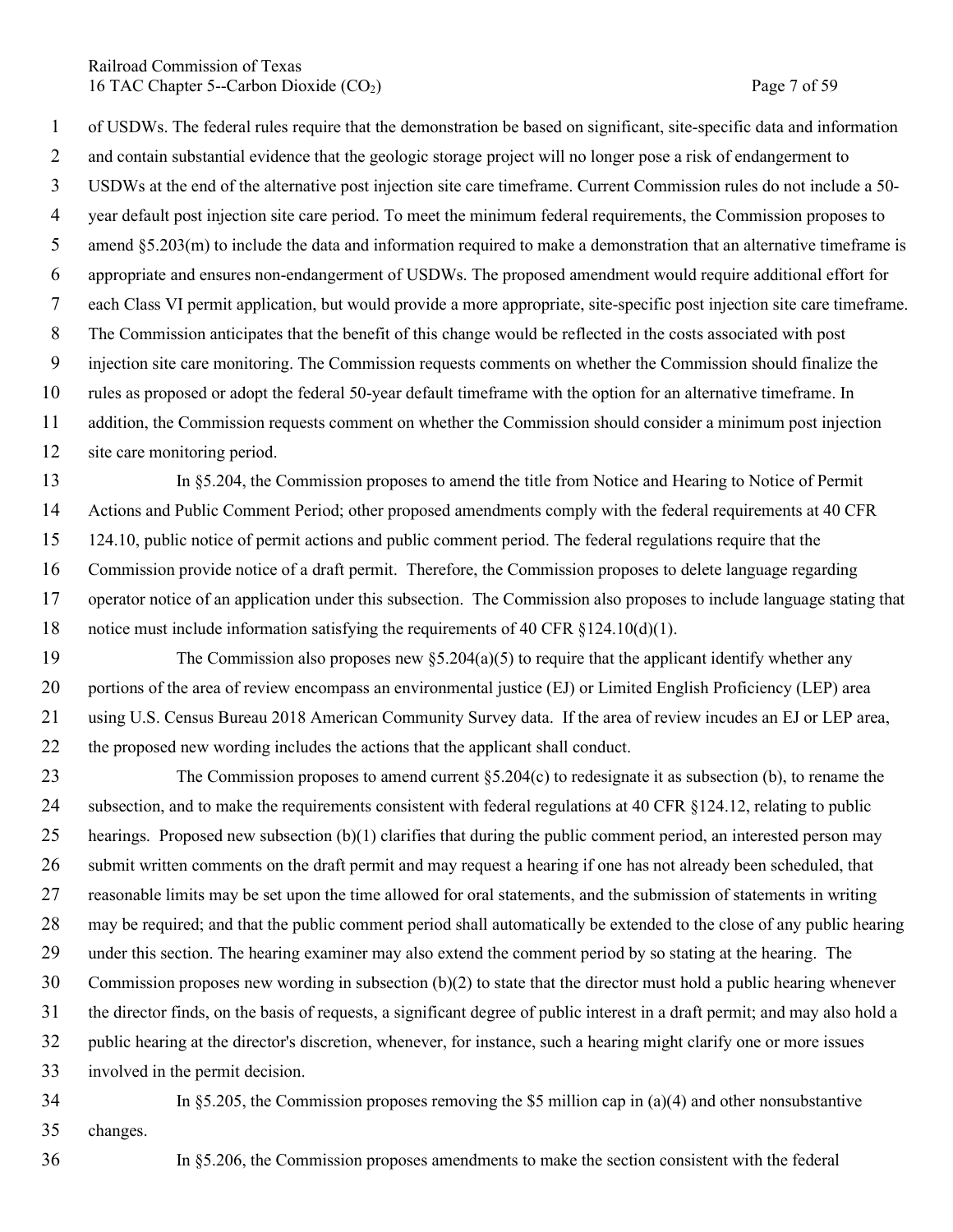## Railroad Commission of Texas 16 TAC Chapter 5--Carbon Dioxide (CO<sub>2</sub>) Page 8 of 59

- 1 requirements. The Commission proposes new subsection (a) consistent with 40 CFR §146.92(b) to require that all 2 conditions applicable to all permits be incorporated into the permits either expressly or by reference. If incorporated by 3 reference, a specific citation to these regulations must be given in the permit. The requirements are directly 4 enforceable regardless of whether the requirement is a condition of the permit.
- 5 The Commission proposes to amend current §5.206(a), redesignated as subsection (b), to reorganize the 6 subsection and to add new paragraph (8) requiring that an applicant provide a letter of determination from TCEQ 7 concluding that drilling and operating an anthropogenic carbon dioxide injection well for geologic storage or 8 constructing or operating a geologic storage facility will not impact or interfere with any previous or existing Class I 9 injection well, including any associated waste plume, or any other injection well authorized or permitted by TCEQ, 10 consistent with HB 1284.
- 11 The Commission proposes to amend current subsection §5.206(b), redesignated as subsection (c), to 12 require written notice to the director 30 days, rather than 48 hours, prior to conducting any well workover that involves 13 running tubing and setting packers, beginning any workover or remedial operation, or conducting any required pressure 14 tests or surveys, and to clarify that no such work may commence until approved by the director.
- 15 The Commission proposes to amend current §5.206(c)(2)(C), redesignated as subsection (d)(2)(C), to 16 clarify that the Commission will include in any permit it might issue a limit of 90 percent of the fracture pressure to 17 ensure that the injection pressure does not initiate new fractures or propagate existing fractures in the injection zone(s). 18 In no case may injection pressure initiate fractures in the confining zone(s) or cause the movement of injection or 19 formation fluids that endangers a USDW.
- 20 The Commission proposes to amend  $5.206(d)(2)(D)$  to include a requirement that the operator maintain on 21 the annulus a pressure that exceeds the operating injection pressure, unless the Director determines that such 22 requirement might harm the integrity of the well or endanger USDWs.
- 23 The Commission proposes to amend current subsection §5.206(d), redesignated as subsection (e), to 24 reorganize the subsection and to add a new paragraph (2) requiring that all permits specify requirements concerning the 25 proper use, maintenance, and installation, when appropriate, of monitoring equipment or methods; required monitoring 26 including type, intervals, and frequency sufficient to yield data that are representative of the monitored activity 27 including when required, continuous monitoring; and applicable reporting requirements. Reporting shall be no less 28 frequent than specified in this subchapter.
- 29 The Commission proposes to amend current  $\S 5.206(e)(4)$ , redesignated as subsection (f), to add the term 30 "significant" consistent with the language in federal regulations at 40 CFR  $\S$ 146.89(g).
- 31 The Commission proposes to amend current subsection §5.206(h), redesignated as subsection (i), 32 consistent with the federal requirements at 40 CFR §146.91(d) to require that operators notify the Director in writing 33 30 days in advance of any planned workover, any planned stimulation activities, other than stimulation for formation 34 testing conducted; and any other planned test of the injection well conducted by the permittee.
- 35 The Commission proposes to amend current subsection §5.206(j), redesignated as subsection (k), to add 36 wording in paragraph (1)(B) to require that any amendments to the post-injection site care and site closure plan must be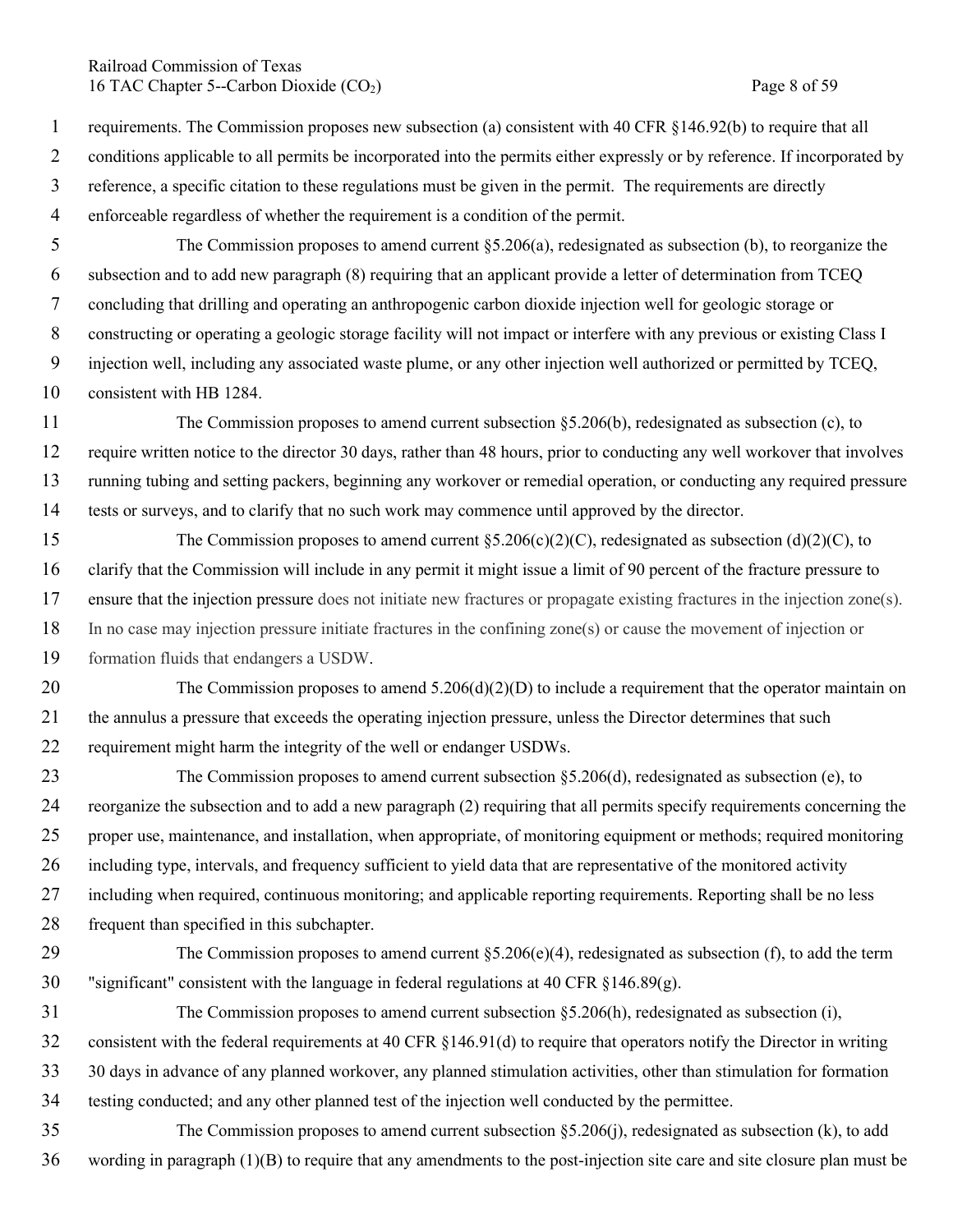Railroad Commission of Texas 16 TAC Chapter 5--Carbon Dioxide (CO<sub>2</sub>) Page 9 of 59

 approved by the director, be incorporated into the permit, and are subject to the permit modification requirements at §5.202 of this subchapter, as appropriate. The Commission adds this language consistent with federal regulations at 40 CFR §146.93(a)(3), relating to post-injection site care and site closure. The Commission also proposes to amend paragraph (4) to clarify that notice by the operator to the director before closure must be in writing consistent with federal regulations at 40 CFR §146.93(d).

 The Commission proposes to amend current subsection §5.206(l), redesignated as subsection (m), to clarify that the operator must retain records collected during the post-injection storage facility care period for 10 years 8 rather than five years following storage facility closure consistent with federal requirements at 40 CFR §146.93(h).

 The Commission proposes to amend current subsection §5.206(n), redesignated as subsection (o), to reorganize the subsection and to replace the term "suspended" with "terminated." The Commission also proposes new paragraph (2) consistent with federal regulations at 40 CFR Part 144, Subpart E, relating to permit conditions. Federal regulations require that permits for Class VI injection wells include conditions relating to the duty to comply, the need to halt or reduce activity not a defense in an enforcement action, the need take all reasonable steps to minimize or correct any adverse impact on the environment resulting from noncompliance, the need to properly operate and maintain all facilities and systems of treatment and control (and related appurtenances) which are installed or used by the permittee to achieve compliance with the conditions of this permit; the need for proper operation and maintenance, including effective performance, adequate funding, adequate operator staffing and training, and adequate laboratory and process controls, including appropriate quality assurance procedures; the issuance of a permit does not convey any property rights of any sort, or any exclusive privilege; the issuance of a permit does not authorize any injury to persons or property or invasion of other private rights, or any infringement of State or local law or regulations; the duty to provide information; the need to allow the Commission to enter and inspect any Class VI facility or where records are kept, have access to and copy, during reasonable working hours, any records required to be kept under the conditions of the permit; sample or monitor any substance or parameter for the purpose of assuring compliance with the permit or as otherwise authorized by the Texas Water Code, §27.071, or the Texas Natural Resources Code, §91.1012; and the inclusion of a schedule of compliance, when appropriate.

 The Commission also proposes to amend subsection §5.206(o) to add new paragraph (2)(G) to state that the permittee of a geologic storage well will be required to coordinate with any operator planning to drill through the area of review (AOR) to explore for oil and gas or geothermal resources. The Commission plans to designate the AOR of geologic storage projects on the GIS maps used by the Drilling Permits Section to alert the section of a drilling permit application for a well within the AOR. A condition will be included in the drilling permit requiring the drilling permittee to notify and coordinate with the permittee of the geologic storage project of its plans to drill.

 The proposed amendments to §5.206(o)(2)(G) are made pursuant to the Commission's authority in Texas Natural Resources Code Chapters 85 and 91, as well as Water Code Chapter 27.

 Texas Natural Resource Code, §85.042(b) requires the Commission to make and enforce rules either general in their nature or applicable to particular fields where necessary for the prevention of actual waste of oil or operations in the field dangerous to life or property. Section 85.046 defines "waste" to mean, "among other things,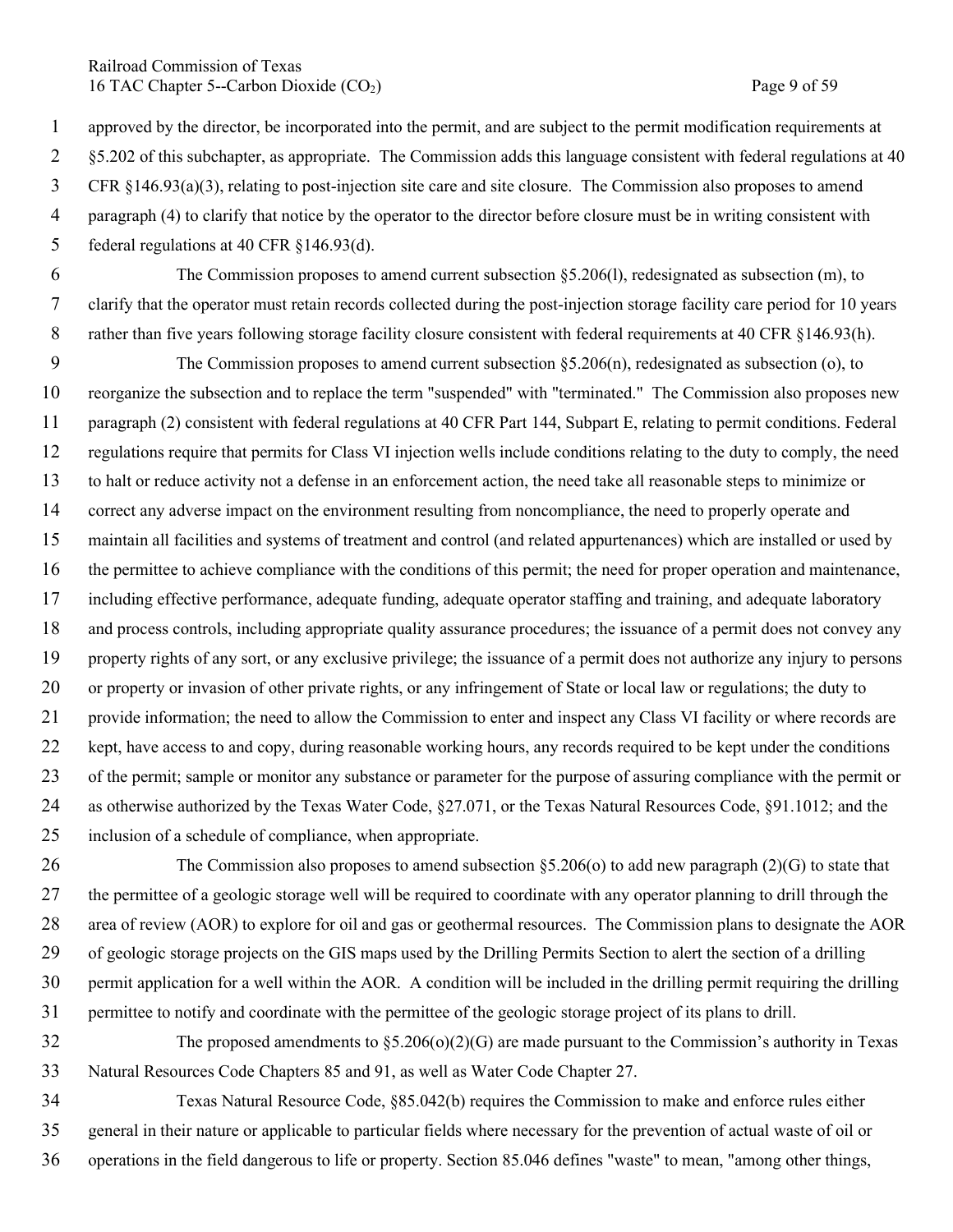Railroad Commission of Texas 16 TAC Chapter 5--Carbon Dioxide (CO<sub>2</sub>) Page 10 of 59

 specifically includes: ... underground waste or loss, however caused and whether or not the cause of the underground waste or loss is defined in this section." Section 85.202 requires the Commission to include rules and orders to prevent waste of oil and gas in drilling and producing operations, to require wells to be drilled and operated in a manner that will prevent injury to adjoining property; and to prevent oil and gas and water from escaping from the strata in which they are found into other strata. Section 91.015 states that "Operators and drillers that drill for oil or gas shall use every possible precaution in accordance with the most approved methods to stop and prevent waste of oil, gas, or both oil and gas in drilling operations and shall not wastefully use oil or gas or allow oil or gas to leak or escape from natural reservoirs." Section 91.101 requires the Commission to adopt and enforce rules and orders and may issue permits relating to the drilling of exploratory wells and oil and gas wells to prevent pollution of surface water or subsurface water,

 Texas Water Code, §27.051 authorizes the Commission to issue a permit for the geologic storage of carbon dioxide if it finds, among other things, that the injection and geologic storage of anthropogenic carbon dioxide will not endanger or injure any oil, gas, or other mineral formation, that, with proper safeguards, both ground and surface fresh water can be adequately protected from carbon dioxide migration or displaced formation fluids, and that the injection of anthropogenic carbon dioxide will not endanger or injure human health and safety.

16 In §5.207, the Commission proposes to amend subsection (a)(2)(C)(iii) and (iv) to add mass and monthly annulus fluid volume to the items that the operator must include on the semi-annual report consistent with federal regulations at 40 CFR §146.91.

19 The Commission proposes to amend  $\S 5.207(a)(2)(D)$  to move the language in subsection  $(a)(2)(D)(vi)(III)$  to new subsection (a)(3) and proposes to clarify that the director will require such revisions after significant changes to 21 the facility.

 The Commission proposes to amend §5.207(b) to clarify that the results of internal mechanical integrity tests are to be reported on Form H-5, and to require that operators submit all required reports, submittals, and notifications under this subchapter to the director and to EPA in an electronic format approved by the EPA administrator.

 The Commission proposes new subsection (c) to reflect federal regulations for signatories to reports at 40 CFR §144.32(b).

- The Commission proposes new subsection (d) to require that all reports and other information be certified consistent with federal regulations at 40 CFR §144.32(d).
- The Commission proposes to amend current subsection (c), redesignated as subsection (e), to clarify that the operator must retain records, including modeling inputs and data to support area of review calculations and integrity test results, for at least 10 years, rather than five years, consistent with federal regulations at 40 CFR §146.84(g), relating to area of review and corrective action.
- Leslie Savage, Chief Geologist, Oil and Gas Division, has determined that for each year of the first five years that the proposed amendments will be in effect, there will be no foreseeable implications relating to cost or revenues of state governments or local governments as a result of enforcing or administering the amendments.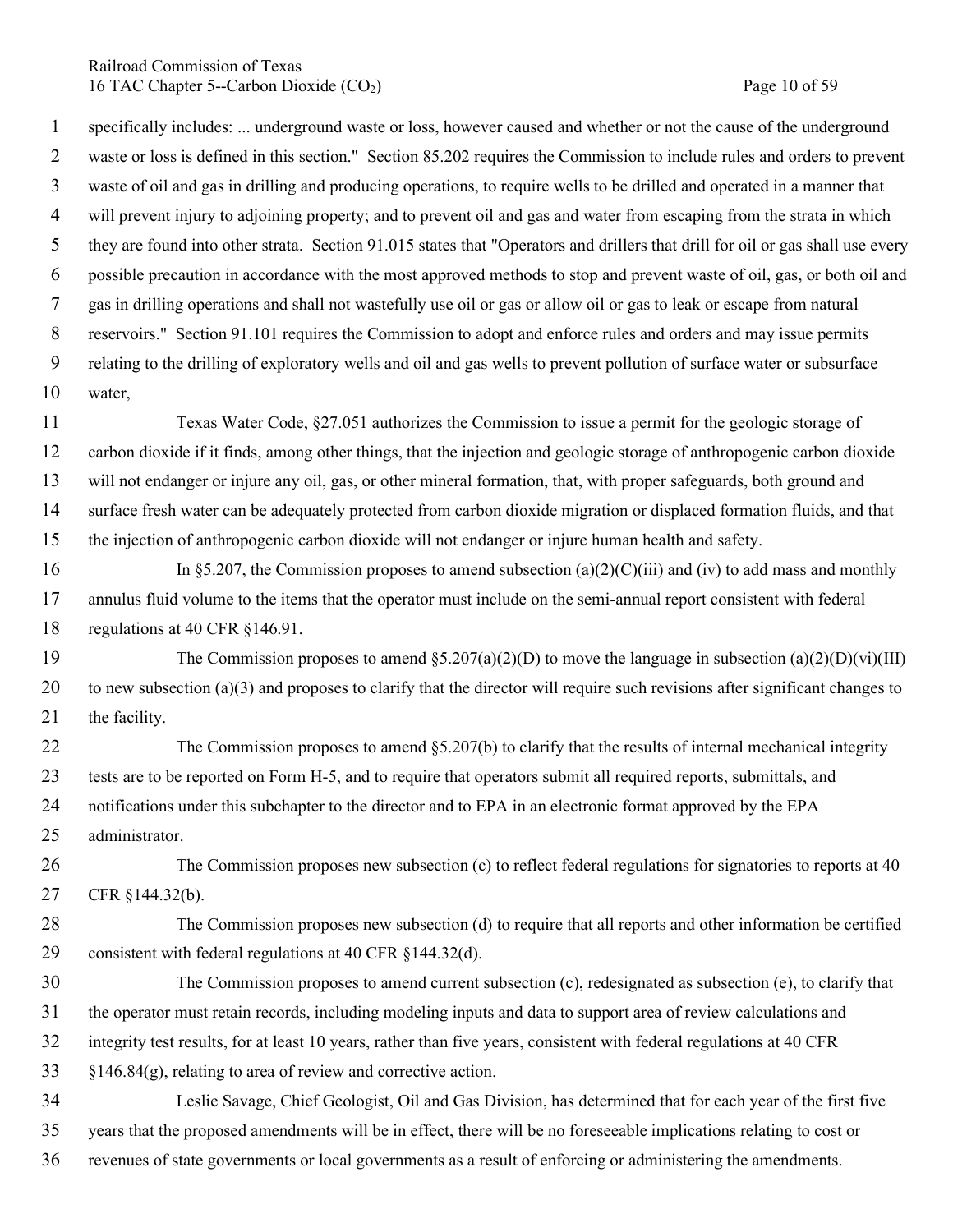### Railroad Commission of Texas 16 TAC Chapter 5--Carbon Dioxide (CO<sub>2</sub>) Page 11 of 59

 Commission staff responsible for permitting of disposal wells will review information required to be submitted with each disposal well application; however, these additional duties will be performed by existing personnel and within current budget constraints, resulting in no additional costs to the agency.

- Ms. Savage has determined that for each year of the first five years that the amendments will be in effect, there will be no additional economic costs for persons required to comply with the proposed amendments. The federal regulations governing Class VI wells may create costs for persons required to comply. However, persons required to comply with the federal requirements must do so regardless of whether the requirements are adopted in Commission rules because if the Commission is not approved to enforce the Class VI program, the EPA will enforce the same requirements. The proposed amendments to Commission rules do not create any additional economic costs for persons required to comply.
- Ms. Savage has determined that for each year of the first five years that the amendments will be in effect, the public benefit will be the Commission's evaluation of information regarding geologic storage of anthropogenic carbon dioxide, and consideration of other factors related to the prevention of pollution of surface and subsurface waters of the state and promotion of safety in accordance with Texas Natural Resources Code, §85.042 and §91.101. 15 Achieving meaningful reductions in  $CO<sub>2</sub>$  emissions while preserving the benefits of our energy-intensive economy cannot be accomplished without significant deployment of carbon sequestration.
- Texas Government Code, §2006.002, relating to Adoption of Rules with Adverse Economic Effect, requires that, before adopting a rule that may have an adverse economic effect on small businesses or micro-businesses, a state agency prepare an economic impact statement and a regulatory flexibility analysis. The economic impact statement must estimate the number of small businesses subject to the proposed rule and project the economic impact of the rule on small businesses. A regulatory flexibility analysis must include the agency's consideration of alternative methods of achieving the purpose of the proposed rule. If consistent with the health, safety, and environmental and economic welfare of the state, the analysis must consider the use of regulatory methods that will accomplish the 24 objectives of applicable rules while minimizing adverse impacts on small businesses. Government Code §2006.001(2) defines "small business" as a legal entity, including a corporation, partnership, or sole proprietorship, that is formed for 26 the purpose of making a profit; is independently owned and operated; and has fewer than 100 employees or less than \$6 million in annual gross receipts. A "micro-business" is defined as a legal entity, including a corporation, partnership, or sole proprietorship, that is formed for the purpose of making a profit; is independently owned and operated; and has no more than 20 employees.
- Entities that perform activities under the jurisdiction of the Commission are not required to report to the Commission their number of employees or their annual gross receipts, which are elements of the definitions of "micro- business" and "small business" in Texas Government Code, §2006.001; therefore, the Commission has no factual bases for determining whether any persons who drill and complete wells under the jurisdiction of the Railroad Commission will be classified as small businesses or micro-businesses, as those terms are defined. The North American Industrial Classification System (NAICS) sets forth categories of business types. Operators of oil and gas wells fall within the category for crude petroleum and natural gas extraction. This category is listed on the Texas Comptroller of Public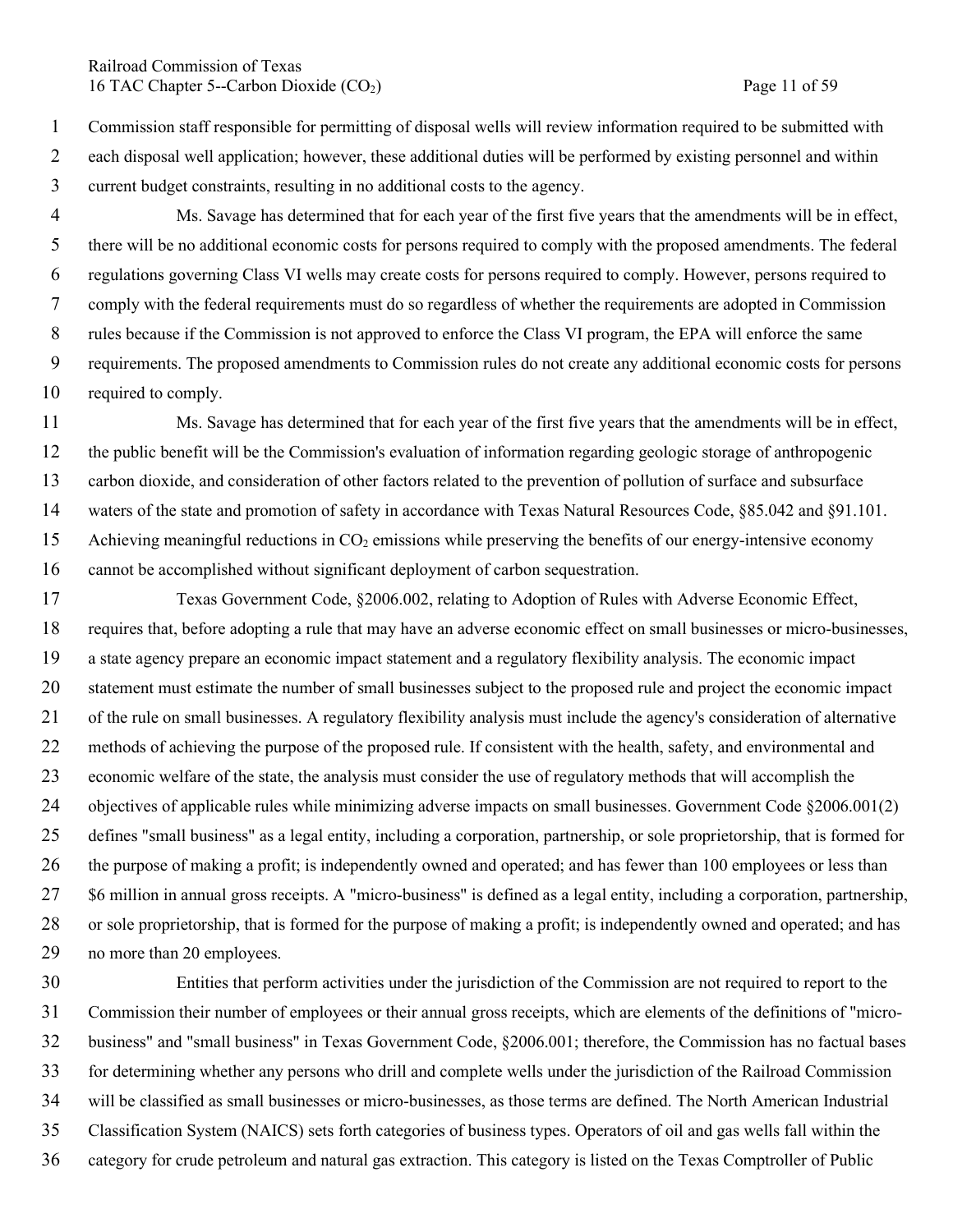Railroad Commission of Texas 16 TAC Chapter 5--Carbon Dioxide (CO<sub>2</sub>) Page 12 of 59

Accounts website page entitled "HB 3430 Reporting Requirements-Determining Potential Effects on Small

2 Businesses" as business type 2111 (Oil & Gas Extraction), for which there are listed 2,784 companies in Texas. This

 source further indicates that 2,582 companies (92.7%) are small businesses or micro-businesses as defined in Texas Government Code, §2006.001.

 Based on the information available to the Commission regarding oil and gas operators, Ms. Savage has concluded that, of the businesses that could be affected by the proposed amendments, it is unlikely that many would be classified as small businesses or micro-businesses, as those terms are defined in Texas Government Code, §2006.001. Furthermore, the bulk of the proposed amendments are necessary to ensure that the Commission's regulations meet the requirements of the U.S. Environmental Protection Agency (EPA) to enable EPA to approve state primacy for the Class VI UIC program. If the state does not have primacy for the Class VI program, EPA is the permitting agency. Therefore, the costs imposed by the proposed amendments would be comparable to the costs imposed by the federal

regulations.

 The Commission has also determined that the proposed amendments will not affect a local economy. Therefore, the Commission has not prepared a local employment impact statement pursuant to Texas Government Code §2001.022.

- The Commission has determined that the amendments do not meet the statutory definition of a major environmental rule as set forth in Texas Government Code, §2001.0225(a); therefore, a regulatory analysis conducted pursuant to that section is not required.
- The Commission reviewed the proposed amendments and found that they are neither identified in Coastal 20 Coordination Act Implementation Rules, 31 TAC §505.11(b)(4), nor would they affect any action or authorization 21 identified in Coastal Coordination Act Implementation Rules, 31 TAC §505.11(a)(3). Therefore, the proposed amendments are not subject to the Texas Coastal Management Program.
- During the first five years that the rules would be in full effect, the proposed amendments adopted 24 pursuant to House Bill 1284 ( $87<sup>th</sup>$  Legislature, Regular Session) could create a new government program because the 25 proposed amendments will allow the Commission to apply for state primacy such that the state may administer a Class VI UIC program. However, the EPA must first approve the Commission's application for primacy. The proposed amendments would not create a new regulation because the Commission is adopting requirements that are included in existing federal regulations. Similarly, because federal regulations are in place to govern Class VI UIC activities, the proposed amendments also do not increase responsibility for persons under the Commission's jurisdiction and would not increase or decrease the number of individuals subject to the rules. If the Commission's primacy application is approved, the state will administer the Class VI UIC program rather than the EPA. Therefore, the proposed amendments could create an increase in fees paid to the Commission. The Commission does not propose amending the fees contained in §5.205 but may receive those fees if it is approved to administer the Class VI UIC program. Finally, the proposed amendments would not affect the state's economy and would not require a change in employee positions. As part of the public comment period, the Commission will hold a virtual public hearing to receive comments on the proposed amendments to Chapter 5 and on the Commission's application to EPA for primacy of the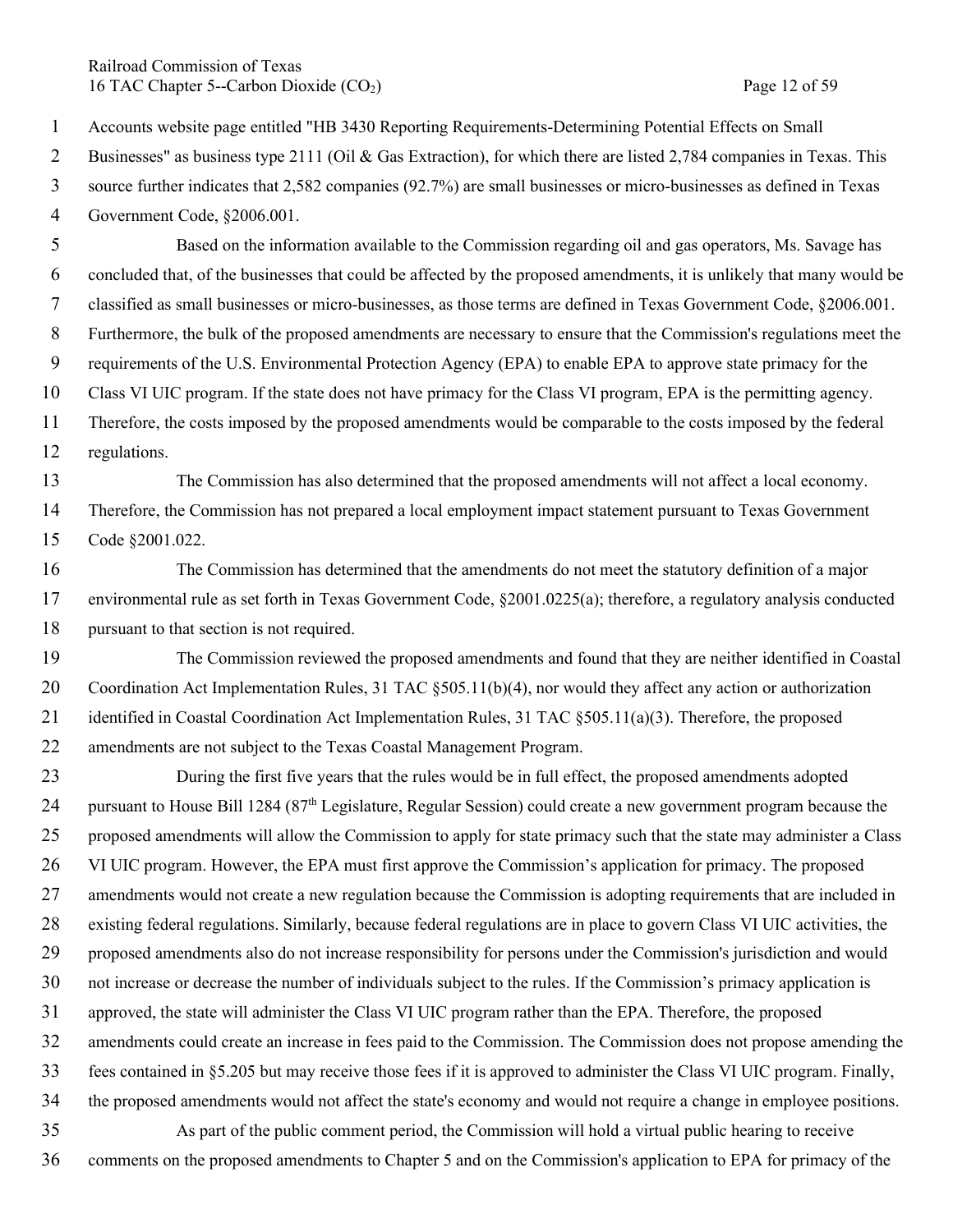Railroad Commission of Texas 16 TAC Chapter 5--Carbon Dioxide (CO<sub>2</sub>) Page 13 of 59

 Class VI UIC program. The first part of the hearing will consist of a brief overview by Commission staff regarding the 2 proposed rule amendments and the Commission's application for enforcement primacy of the Class VI UIC program. The second part of the hearing will consist of public comment on both the proposed amendments and the primacy application.

 The hearing will be structured for the receipt of oral or written comments by interested persons. Individuals may present oral statements when called upon in order of registration. Open discussion will not be permitted during the virtual hearing; however, Commission staff will be available to discuss the proposal 30 minutes prior to the hearing. Depending on the number of persons wishing to speak, the Commission may impose a time limit so that everyone who wishes to make a public comment will have the opportunity to do so.

 The hearing will be conducted remotely using an internet meeting service. Individuals who plan to participate in the hearing and provide oral comments and/or want their participation on record must register in accordance with instructions provided on the Commission's website. Information regarding the public hearing will be posted on the Commission's website at least 10 business days in advance of the hearing, which will occur within the comment period. Instructions for participating in the hearing will be sent to those who register for the hearing. Individuals who do not wish to provide oral comments but would like to view the hearing may do so. A link to the webcast will be added on the Commission's website.

 Any individual with a disability who plans to participate in the hearing and who requires auxiliary aids or services should notify the Commission as far in advance as possible so that appropriate arrangements can be made. Requests may be made to the Human Resources Department of the Railroad Commission of Texas by mail at P.O. Box 12967, Austin, Texas 78711-2967; by telephone at 512-463-6981 or TDD No. 512-463-7284; by e-mail at ADA@rrc.texas.gov; or in person at 1701 North Congress Avenue, Suite 12-110, Austin, Texas.

 Comments on the proposed amendments may be submitted to Rules Coordinator, Office of General Counsel, Railroad Commission of Texas, P.O. Box 12967, Austin, Texas 78711-2967; online at www.rrc.texas.gov/general-counsel/rules/comment-form-for-proposed-rulemakings; or by electronic mail to 25 rulescoordinator@rrc.texas.gov. The Commission will accept comments until 5:00 p.m. on Monday, June 20, 2022. The Commission finds that this comment period is reasonable because the proposal and an online comment form will be available on the Commission's website more than two weeks prior to Texas Register publication of the proposal,

giving interested persons additional time to review, analyze, draft, and submit comments. The Commission cannot

guarantee that comments submitted after the deadline will be considered. For further information, call Ms. Savage at

- (512) 463-7308. The status of Commission rulemakings in progress is available at www.rrc.texas.gov/general-
- counsel/rules/proposed-rules. Once received, all comments are posted on the Commission's website at
- https://rrc.texas.gov/general-counsel/rules/proposed-rules/. If you submit a comment and do not see the comment

posted at this link within three business days of submittal, please call the Office of General Counsel at (512) 463-7149.

The Commission has safeguards to prevent emailed comments from getting lost; however, your operating system's or

email server's settings may delay or prevent receipt.

The Commission proposes the amendments pursuant to House Bill 1284 (HB 1284, 87th Legislature, R.S.,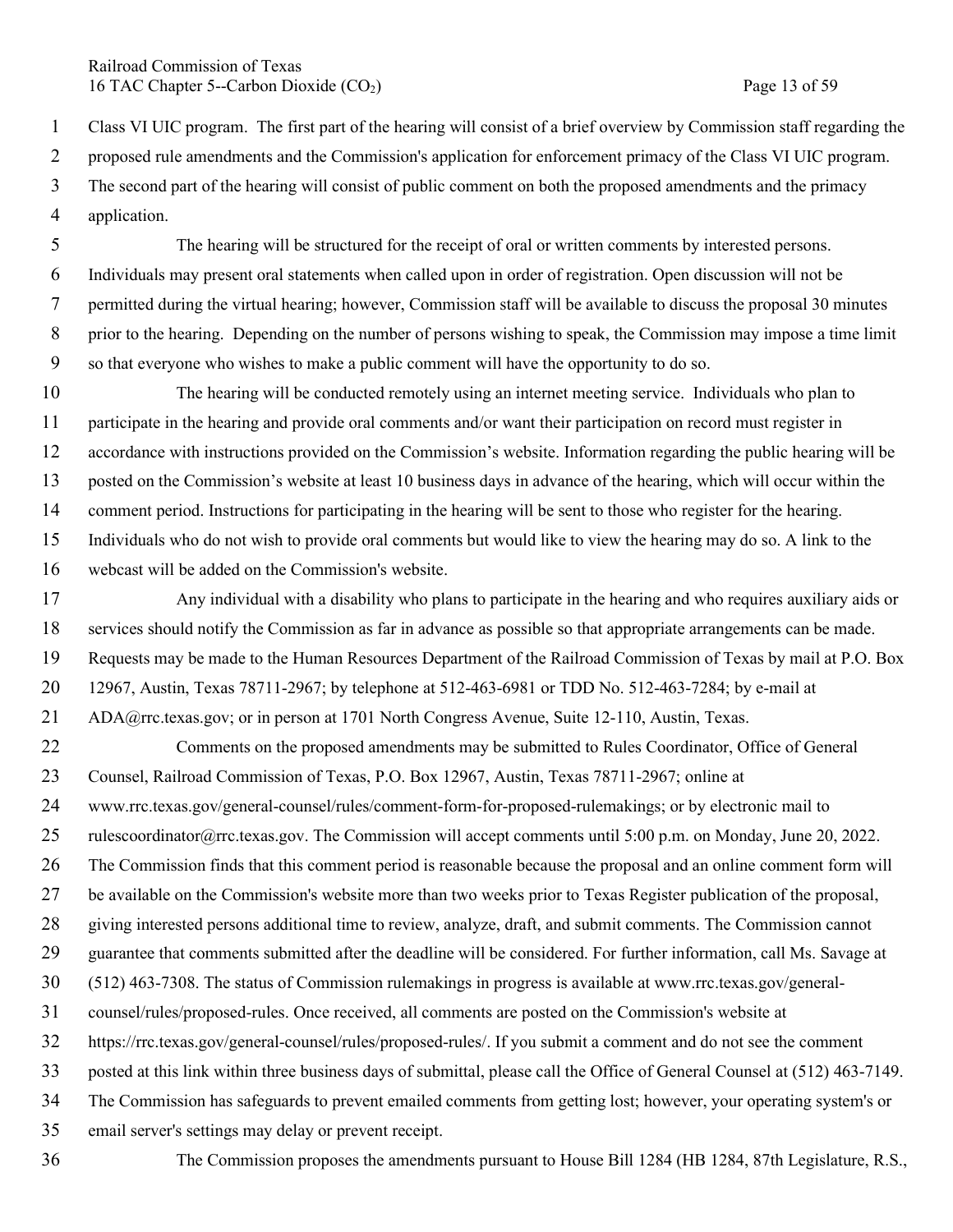Railroad Commission of Texas 16 TAC Chapter 5--Carbon Dioxide (CO<sub>2</sub>) Page 14 of 59

| $\mathbf{1}$   | 2021), which gives the Railroad Commission of Texas sole jurisdiction over carbon sequestration wells; Texas Natural        |
|----------------|-----------------------------------------------------------------------------------------------------------------------------|
| $\overline{2}$ | Resources Code, §§81.051 and 81.052, which give the Commission jurisdiction over all persons owning or engaged in           |
| $\overline{3}$ | drilling or operating oil or gas wells in Texas and the authority to adopt all necessary rules for governing and regulating |
| $\overline{4}$ | persons and their operations under the jurisdiction of the Commission; Texas Natural Resources Code, Chapter 91,            |
| 5              | Subchapter R, as enacted by SB 1387 (81st Texas Legislature, R.S., 2009), relating to authorization for multiple or         |
| 6              | alternative uses of wells; Texas Water Code, Chapter 27, Subchapter C-1, as enacted by SB 1387 (81st Texas                  |
| $\tau$         | Legislature, R.S., 2009), which gives the Commission jurisdiction over the geologic storage of carbon dioxide in, and       |
| 8              | the injection of carbon dioxide into, a reservoir that is initially or may be productive of oil, gas, or geothermal         |
| 9              | resources or a saline formation directly above or below that reservoir; and Texas Water Code, Chapter 120, as enacted       |
| 10             | by SB 1387 (81st Texas Legislature, R.S., 2009), which establishes the Anthropogenic Carbon Dioxide Storage Trust           |
| 11             | Fund, a special interest-bearing fund in the state treasury, to consist of fees collected by the Commission and penalties   |
| 12             | imposed under Texas Water Code, Chapter 27, Subchapter C-1, and to be used by the Commission for only certain               |
| 13             | specified activities associated with geologic storage facilities and associated anthropogenic carbon dioxide injection      |
| 14             | wells.                                                                                                                      |
| 15             | Statutory authority: Texas Natural Resources Code, §§81.051, 81.052; Texas Natural Resources Code,                          |
| 16             | Chapter 91, Subchapter R; and Texas Water Code, Chapters 27 and 120.                                                        |
| 17             | Cross reference to statute: Texas Natural Resources Code, Chapters 81 and 91, and Texas Water Code,                         |
| 18             | Chapters 27 and 120.                                                                                                        |
| 19             |                                                                                                                             |
| 20             | SUBCHAPTER A. GENERAL PROVISIONS.                                                                                           |
| 21             | §5.101. Purpose.                                                                                                            |
| 22             | The purpose of this chapter is to implement the [portion of the] state program for geologic storage of                      |
| 23             | anthropogenic $CO2$ [over which the Railroad Commission has jurisdiction] consistent with state and federal law related     |
| 24             | to protection of underground sources of drinking water.                                                                     |
| 25             |                                                                                                                             |
| 26             | §5.102. Definitions.                                                                                                        |
| 27             | The following terms, when used in Subchapter B of this chapter, shall have the following meanings,                          |
| 28             | unless the context clearly indicates otherwise.                                                                             |
| 29             | (1) Affected person--A person who, as a result of actions proposed by an application for a                                  |
| 30             | geologic storage facility permit or an amendment or modification of an existing geologic storage facility permit, has       |
| 31             | suffered or may suffer actual injury or economic damage other than as a member of the general public.                       |
| 32             | (2) Anthropogenic carbon dioxide $(CO2)$ --                                                                                 |
| 33             | (A) $CO2$ that would otherwise have been released into the atmosphere that has                                              |
| 34             | been:                                                                                                                       |
| 35             |                                                                                                                             |
|                | (i) separated from any other fluid stream; or                                                                               |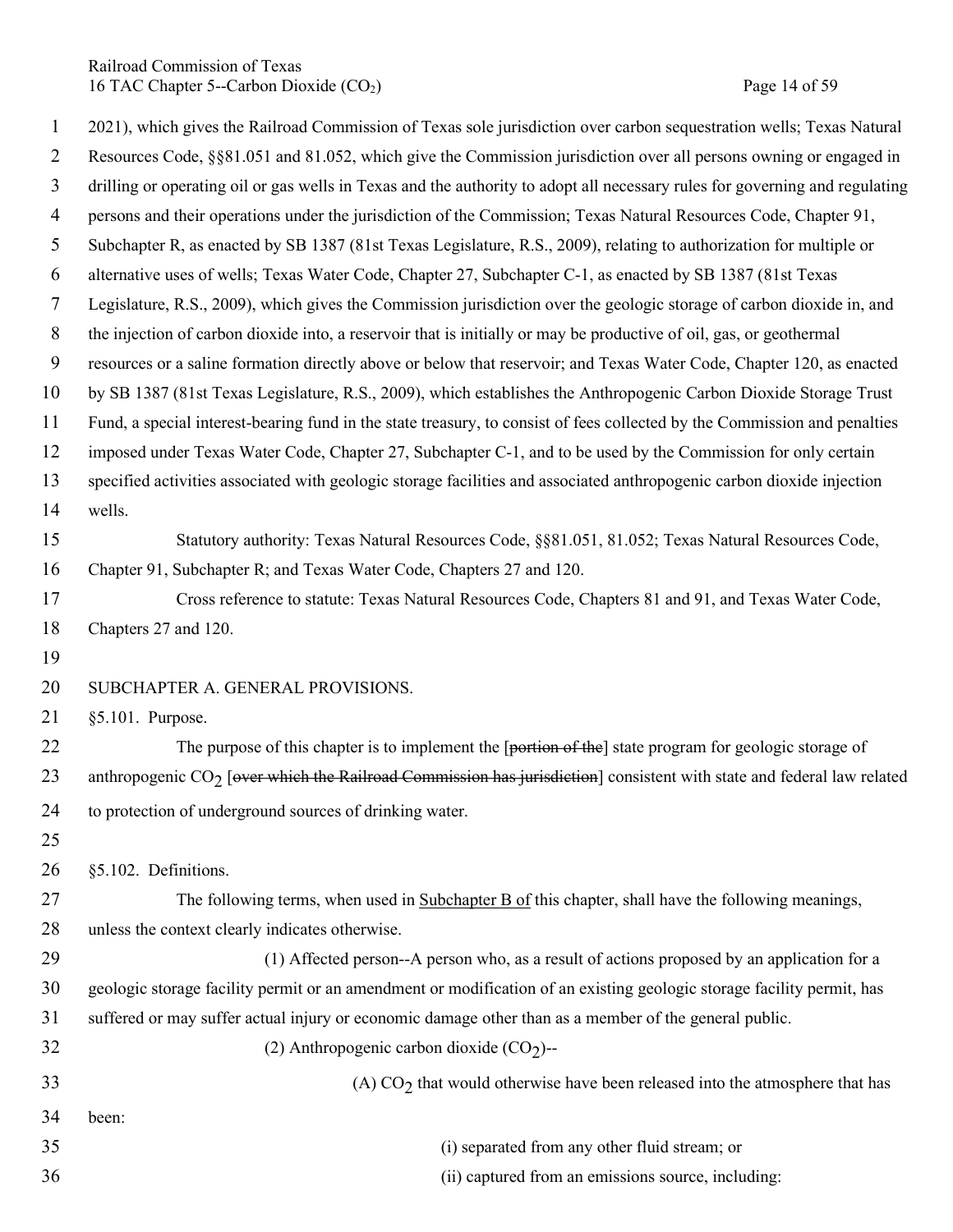| $\mathbf{1}$   | (I) an advanced clean energy project as defined by                                                                                |
|----------------|-----------------------------------------------------------------------------------------------------------------------------------|
| $\overline{2}$ | Health and Safety Code, §382.003, or another type of electric generation facility; or                                             |
| 3              | (II) an industrial source of emissions; and                                                                                       |
| 4              | (iii) any incidental associated substance derived from the source                                                                 |
| 5              | material for, or from the process of capturing, $CO2$ described by clause (i) of this subparagraph; and                           |
| 6              | (iv) any substance added to $CO2$ described by clause (i) of this                                                                 |
| 7              | subparagraph to enable or improve the process of injecting the $CO2$ ; and                                                        |
| 8              | (B) does not include naturally occurring $CO2$ that is produced, acquired,                                                        |
| 9              | recaptured, recycled, and reinjected as part of enhanced recovery operations.                                                     |
| 10             | (3) Anthropogenic $CO2$ injection well--An injection well used to inject or transmit                                              |
| 11             | anthropogenic $CO2$ into a reservoir.                                                                                             |
| 12             | (4) Aquifer--A geologic formation, group of formations, or part of a formation that is capable                                    |
| 13             | of yielding a significant amount of water to a well or spring.                                                                    |
| 14             | (5) Area of review $(AOR)$ --The subsurface three-dimensional extent of the CO <sub>2</sub> stream                                |
| 15             | plume and the associated pressure front, as well as the overlying formations, any underground sources of drinking                 |
| 16             | water overlying an injection zone along with any intervening formations, and the surface area above that delineated               |
| 17             | region.                                                                                                                           |
| 18             | (6) Carbon dioxide $(CO2)$ plume--The underground extent, in three dimensions, of an                                              |
| 19             | injected $CO2$ stream.                                                                                                            |
| 20             | (7) Carbon dioxide (CO <sub>2</sub> ) stream--CO <sub>2</sub> that has been captured from an emission source,                     |
| 21             | incidental associated substances derived from the source materials and the capture process, and any substances added              |
| 22             | to the stream to enable or improve the injection process. The term does not include any $CO2$ stream that meets the               |
| 23             | definition of a hazardous waste under 40 CFR [Code of Federal Regulations] Part 261.                                              |
| 24             | (8) Casing--A pipe or tubing of appropriate material, of varying diameter and weight,                                             |
| 25             | <u>lowered into a borehole during or after drilling in order to support the sides of the hole and thus prevent the walls from</u> |
| 26             | caving, to prevent loss of drilling mud into porous ground, or to prevent water, gas, or other fluid from entering or             |
| 27             | leaving the hole.                                                                                                                 |
| 28             | (9) Cementing--The operation whereby a cement slurry is pumped into a drilled hole and/or                                         |
| 29             | forced behind the casing.                                                                                                         |
| 30             | $(10)$ Class VI well--Any well used to inject anthropogenic $CO2$ specifically for the purpose                                    |
| 31             | of the long-term containment of a gaseous, liquid, or supercritical CO <sub>2</sub> in subsurface geologic formations.            |
| 32             | (11) Code of Federal Regulations (CFR)--The codification of the general and permanent rules                                       |
| 33             | published in the Federal Register by the executive departments and agencies of the federal government.                            |
| 34             | $(12)$ [ $(8)$ ] Commission--A quorum of the members of the Railroad Commission of Texas                                          |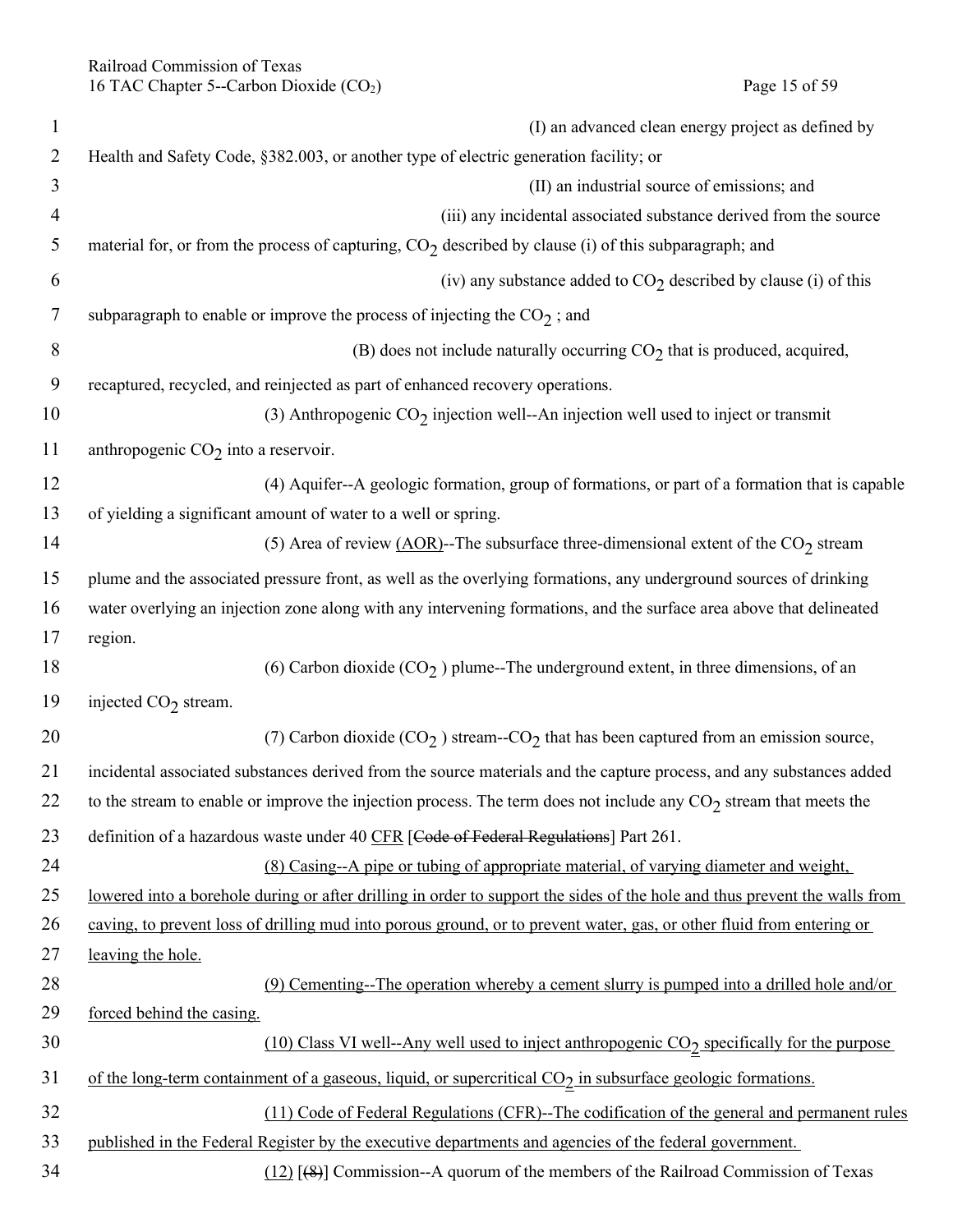Railroad Commission of Texas 16 TAC Chapter 5--Carbon Dioxide (CO<sub>2</sub>) Page 16 of 59

| 1              | convening as a body in open meeting.                                                                                     |
|----------------|--------------------------------------------------------------------------------------------------------------------------|
| 2              | $(13)$ [ $(9)$ ] Confining zone--A geologic formation, group of formations, or part of a formation                       |
| 3              | that is capable of limiting fluid movement from an injection zone.                                                       |
| $\overline{4}$ | $(14)$ [ $(10)$ ] Corrective action--Methods to assure that wells within the area of review do not                       |
| 5              | serve as conduits for the movement of fluids into or between underground sources of drinking water, including the use    |
| 6              | of corrosion resistant materials, where appropriate.                                                                     |
| 7              | $(15)$ [ $(11)$ ] Delegate-The person authorized by the director to take action on behalf of the                         |
| 8              | Railroad Commission of Texas under this chapter.                                                                         |
| 9              | $(16)$ [ $(12)$ ] Director--The director of the Oil and Gas Division of the Railroad Commission of                       |
| 10             | Texas or the director's delegate.                                                                                        |
| 11             | $(17)$ [ $(13)$ ] Division-The Oil and Gas Division of the Railroad Commission of Texas.                                 |
| 12             | (18) Draft permit--A document prepared indicating the director's tentative decision to issue or                          |
| 13             | deny, modify, revoke and reissue, terminate, or reissue a permit. A notice of intent to terminate a permit, and a notice |
| 14             | of intent to deny a permit are types of "draft permits." A denial of a request for modification, revocation and          |
| 15             | reissuance, or termination is not a draft permit.                                                                        |
| 16             | $(19)$ [ $(14)$ ] Enhanced recovery operation--Using any process to displace hydrocarbons from a                         |
| 17             | reservoir other than by primary recovery, including using any physical, chemical, thermal, or biological process and     |
| 18             | any co-production project. This term does not include pressure maintenance or disposal projects.                         |
| 19             | (20) Exempted aquifer--An aquifer or its portion that meets the criteria in the definition of                            |
| 20             | underground source of drinking water but which has been exempted according to the procedures in 40 CFR §144.7.           |
| 21             | $(21)$ [ $(15)$ ] Facility closure--The point at which the operator of a geologic storage facility is                    |
| 22             | released from post-injection storage facility care responsibilities.                                                     |
| 23             | (22) Flow rate--The volume per time unit given to the flow of gases or other fluid substance                             |
| 24             | which emerges from an orifice, pump, turbine or passes along a conduit or channel.                                       |
| 25             | (23) Formation--A body of consolidated or unconsolidated rock characterized by a degree of                               |
| 26             | lithologic homogeneity which is prevailingly, but not necessarily, tabular and is mappable on the earth's surface or     |
| 27             | traceable in the subsurface.                                                                                             |
| 28             | $(24)$ [ $(16)$ ] Formation fluid--Fluid present in a formation under natural conditions.                                |
| 29             | $(25)$ [ $(17)$ ] Fracture pressure--The pressure that, if applied to a subsurface formation, would                      |
| 30             | cause that formation to physically fracture.                                                                             |
| 31             | $(26)$ [(18)] Geologic storage--The long-term containment of anthropogenic CO <sub>2</sub> in a                          |
| 32             | reservoir.                                                                                                               |
| 33             | $(27)$ [ $(19)$ ] Geologic storage facility or storage facility--The underground reservoir,                              |
| 34             | underground equipment, injection wells, and surface buildings and equipment used or to be used for the geologic          |
| 35             | storage of anthropogenic $CO_2$ and all surface and subsurface rights and appurtenances necessary to the operation of a  |
| 36             | facility for the geologic storage of anthropogenic $CO2$ . The term includes the subsurface three-dimensional extent of  |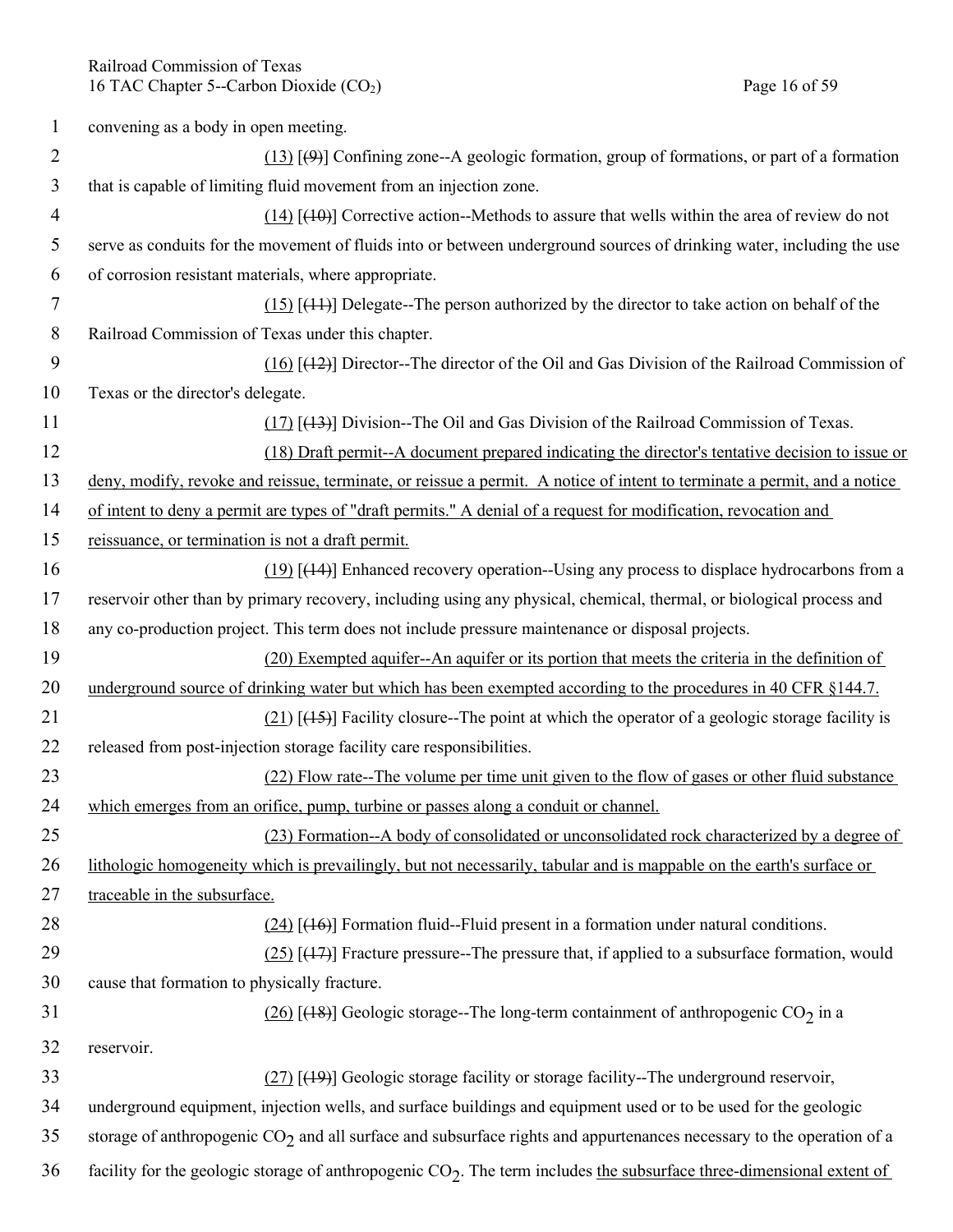Railroad Commission of Texas 16 TAC Chapter 5--Carbon Dioxide (CO<sub>2</sub>) Page 17 of 59

| $\mathbf{1}$   | the CO <sub>2</sub> plume, associated area of elevated pressure, and displaced fluids, as well as the surface area above that |
|----------------|-------------------------------------------------------------------------------------------------------------------------------|
| $\overline{2}$ | delineated region, and any reasonable and necessary areal buffer and [-] subsurface monitoring zones[-and pressure-           |
| 3              | fronts]. The term does not include a pipeline used to transport $CO_2$ from the facility at which the $CO_2$ is captured to   |
| $\overline{4}$ | the geologic storage facility. The storage of $CO2$ incidental to or as part of enhanced recovery operations does not in      |
| 5              | itself automatically render a facility a geologic storage facility.                                                           |
| 6              | $(28)$ [ $(20)$ ] Injection zone--A geologic formation, group of formations, or part of a formation                           |
| 7              | that is of sufficient areal extent, thickness, porosity, and permeability to receive $CO2$ through a well or wells associated |
| 8              | with a geologic storage facility.                                                                                             |
| 9              | (29) Injection well--A well into which fluids are injected.                                                                   |
| 10             | (30) Lithology--The description of rocks on the basis of their physical and chemical                                          |
| 11             | characteristics.                                                                                                              |
| 12             | $(31)$ [ $(21)$ ] Mechanical integrity--                                                                                      |
| 13             | (A) An anthropogenic $CO2$ injection well has mechanical integrity if:                                                        |
| 14             | (i) there is no significant leak in the casing, tubing, or packer; and                                                        |
| 15             | (ii) there is no significant fluid movement into a stratum containing                                                         |
| 16             | an underground source of drinking water through channels adjacent to the injection well bore as a result of operation of      |
| 17             | the injection well.                                                                                                           |
| 18             | (B) The Commission will consider any deviations during testing that cannot be                                                 |
| 19             | explained by the margin of error for the test used to determine mechanical integrity, or other factors, such as               |
| 20             | temperature fluctuations, to be an indication of the possibility of a significant leak and/or the possibility of significant  |
| 21             | fluid movement into a stratum containing an underground source of drinking water through channels adjacent to the             |
| 22             | injection wellbore.                                                                                                           |
| 23             | $(32)$ [ $(22)$ ] Monitoring well--A well either completed or re-completed to observe subsurface                              |
| 24             | phenomena, including the presence of anthropogenic $CO2$ , pressure fluctuations, fluid levels and flow, temperature,         |
| 25             | and/or in situ water chemistry.                                                                                               |
| 26             | (33) Offshore--The area in the Gulf of Mexico seaward of the coast that is within three                                       |
| 27             | marine leagues of the coast.                                                                                                  |
| 28             | $(34)$ [ $(23)$ ] Operator--A person, acting for itself [himself] or as an agent for others, designated                       |
| 29             | to the Railroad Commission of Texas as the person with responsibility for complying with the rules and regulations            |
| 30             | regarding the permitting, physical operation, closure, and post-closure care of a geologic storage facility, or such          |
| 31             | person's authorized representative.                                                                                           |
| 32             | (35) Packer--A device lowered into a well to produce a fluid-tight seal.                                                      |
| 33             | (36) Permit--An authorization, license, or equivalent control document issued by the                                          |
| 34             | Commission to implement the requirements of chapter.                                                                          |
| 35             | $(37)$ [ $(24)$ ] Person--A natural person, corporation, organization, government, governmental                               |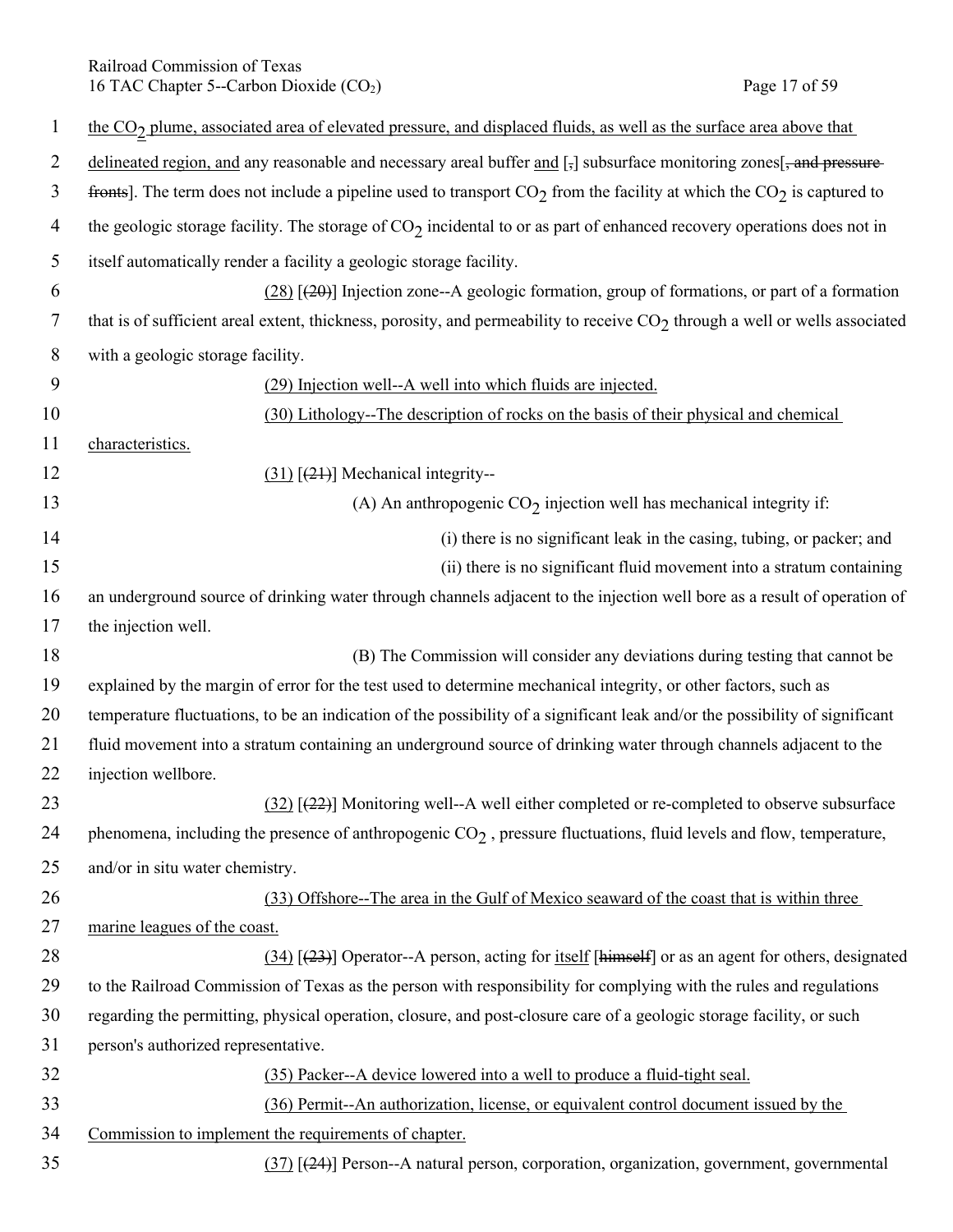Railroad Commission of Texas<br>
16 TAC Chapter 5--Carbon Dioxide (CO<sub>2</sub>) Page 18 of 59 16 TAC Chapter 5--Carbon Dioxide  $(CO<sub>2</sub>)$ 

| $\mathbf{1}$   | subdivision or agency, business trust, estate, trust, partnership, association, or any other legal entity.               |
|----------------|--------------------------------------------------------------------------------------------------------------------------|
| 2              | (38) Plugging--The act or process of stopping the flow of water, oil or gas into or out of a                             |
| 3              | formation through a borehole or well penetrating that formation.                                                         |
| $\overline{4}$ | $(39)$ [ $(25)$ ] Post-injection facility care--Monitoring and other actions (including corrective                       |
| 5              | action) needed following cessation of injection to assure that underground sources of drinking water are not             |
| 6              | endangered and that the anthropogenic $CO2$ remains confined to the permitted injection interval.                        |
| 7              | $(40)$ [ $(26)$ ] Pressure front-The zone of elevated pressure that is created by the injection of the                   |
| 8              | $CO2$ stream into the subsurface where there is a pressure differential sufficient to cause movement of the $CO2$ stream |
| 9              | or formation fluids from the injection zone into an underground source of drinking water.                                |
| 10             | $(41)$ [ $(27)$ ] Reservoir--A natural or artificially created subsurface sedimentary stratum,                           |
| 11             | formation, aquifer, cavity, void, or coal seam.                                                                          |
| 12             | (42) Stratum (or strata)--A single sedimentary bed or layer, regardless of thickness, that                               |
| 13             | consists of generally the same kind of rock material.                                                                    |
| 14             | (43) Surface casing--The first string of well casing to be installed in the well.                                        |
| 15             | $(44)$ [ $(28)$ ] Transmissive fault or fracture--A fault or fracture that has sufficient permeability                   |
| 16             | and vertical extent to allow fluids to move beyond the confining zone.                                                   |
| 17             | $(45)$ [ $(29)$ ] Underground source of drinking water (USDW)--An aquifer or its portion which                           |
| 18             | is not an exempt aquifer as defined in 40 CFR [Code of Federal Regulations] §146.4 and which:                            |
| 19             | (A) supplies any public water system; or                                                                                 |
| 20             | (B) contains a sufficient quantity of ground water to supply a public water                                              |
| 21             | system; and                                                                                                              |
| 22             | (i) currently supplies drinking water for human consumption; or                                                          |
| 23             | (ii) contains fewer than 10,000 mg/l total dissolved solids.                                                             |
| 24             | (46) Well injection--The subsurface emplacement of fluids through a well.                                                |
| 25             | $(47)$ [ $(30)$ ] Well stimulation--Any of several processes used to clean the well bore, enlarge                        |
| 26             | channels, and increase pore space in the interval to be injected thus making it possible for fluid to move more readily  |
| 27             | into the formation including, but not limited to, surging, jetting, blasting, acidizing, and hydraulic fracturing.       |
| 28             | $(48)$ [ $(31)$ ] Workover--An operation in which a down-hole component of a well is repaired or                         |
| 29             | the engineering design of the well is changed. Workovers include operations such as sidetracking, the addition of        |
| 30             | perforations within the permitted injection interval, and the addition of liners or patches. For the purposes of this    |
| 31<br>32       | chapter, workovers do not include well stimulation operations.                                                           |
| 33             | SUBCHAPTER B. GEOLOGIC STORAGE AND ASSOCIATED INJECTION OF ANTHROPOGENIC CARBON                                          |
| 34             | DIOXIDE (CO <sub>2</sub> ).                                                                                              |
| 35             | §5.201. Applicability and Compliance.                                                                                    |
| 36             | (a) Scope of jurisdiction. This subchapter applies to the geologic storage and associated injection of                   |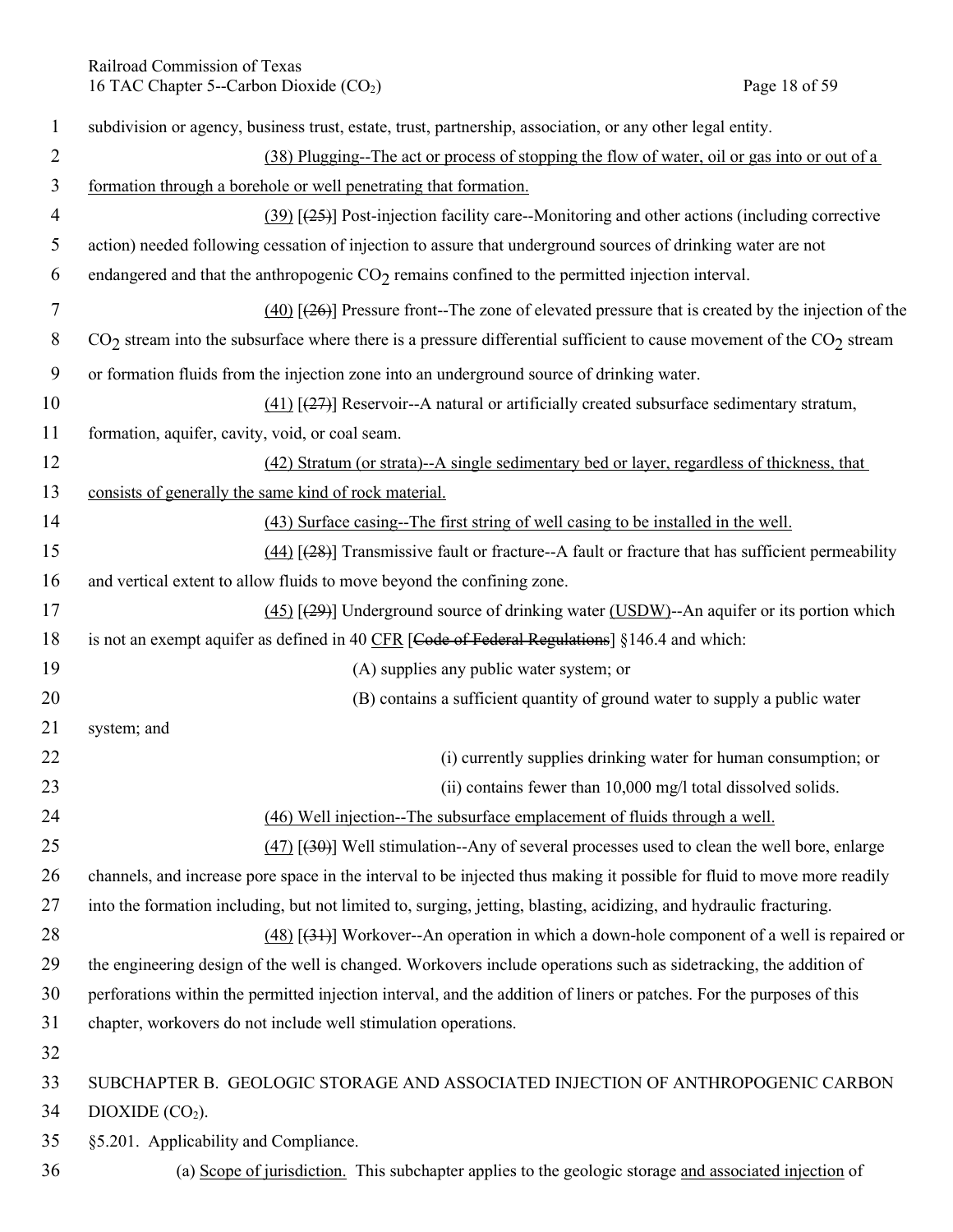Railroad Commission of Texas 16 TAC Chapter 5--Carbon Dioxide (CO<sub>2</sub>) Page 19 of 59

| $\mathbf{1}$   | anthropogenic $CO_2$ in this state, both onshore and offshore [, and the injection of anthropogenic $CO_2$ into, a reservoir-             |
|----------------|-------------------------------------------------------------------------------------------------------------------------------------------|
| $\overline{2}$ | that is initially or may be productive of oil, gas, or geothermal resources or a saline formation directly above or below-                |
| 3              | that reservoir. A reservoir that may be productive means an identifiable geologic unit that has had production in the                     |
| $\overline{4}$ | past, which is similar to productive or previously productive reservoirs along the same or a similar trend, or potentially                |
| 5              | contains oil, gas, or geothermal resources based on analysis of geophysical and/or seismic data].                                         |
| 6              | (b) Injection of $CO_2$ for enhanced recovery.                                                                                            |
| 7              | $(1)$ This subchapter does not apply to the injection of fluid through the use of an injection                                            |
| 8              | well regulated under §3.46 of this title (relating to Fluid Injection into Productive Reservoirs) for the primary purpose                 |
| 9              | of enhanced recovery operations from which there is reasonable expectation of more than insignificant future                              |
| 10             | production volumes of oil, gas, or geothermal energy and operating pressures are no higher than reasonably necessary                      |
| 11             | to produce such volumes or rates. However, the operator of an enhanced recovery project may propose to also permit                        |
| 12             | the enhanced recovery project as a $CO2$ geologic storage facility simultaneously.                                                        |
| 13             | $(2)$ If the director determines that an injection well regulated under §3.46 of this title should                                        |
| 14             | be regulated under this subchapter because the injection well is no longer being used for the primary purpose of                          |
| 15             | enhanced recovery operations or there is an increased risk to USDWs, the director must notify the operator of such                        |
| 16             | determination and allow the operator at least 30 days to respond to the determination and to file an application under                    |
| 17             | this subchapter or cease operation of the well. In determining if there is an increased risk to USDWs, the director shall                 |
| 18             | consider the following factors:                                                                                                           |
| 19             | (A) increase in reservoir pressure within the injection zone;                                                                             |
| 20             | (B) increase in $CO2$ injection rates;                                                                                                    |
| 21             | (C) decrease in reservoir production rates;                                                                                               |
| 22             | (D) distance between the injection zone and USDWs;                                                                                        |
| 23             | (E) suitability of the enhanced oil or gas recovery AOR delineation;                                                                      |
| 24             | (F) quality of abandoned well plugs within the AOR;                                                                                       |
| 25             | (G) the storage operator's plan for recovery of $CO2$ at the cessation of injection;                                                      |
| 26             | (H) the source and properties of injected $CO_2$ ; and                                                                                    |
| 27             | (I) any additional site-specific factors as determined by the Commission.                                                                 |
| 28             | (3) This [Additionally, this] subchapter does not preclude an enhanced oil recovery project                                               |
| 29             | operator from opting into a regulatory program that provides carbon credit for anthropogenic $CO_2$ sequestered through                   |
| 30             | the enhanced recovery project.                                                                                                            |
| 31             | (c) Injection of acid gas. This subchapter does not apply to the disposal of acid gas generated from oil and                              |
| 32             | gas activities from a single lease, unit, field, or gas processing facility. Injection of acid gas that contains CO <sub>2</sub> and that |
| 33             | was generated as part of oil and gas processing may continue to be permitted as a Class II injection well. The potential                  |
| 34             | need to transition a well from Class II to Class VI shall be based on the increased risk to USDWs related to significant                  |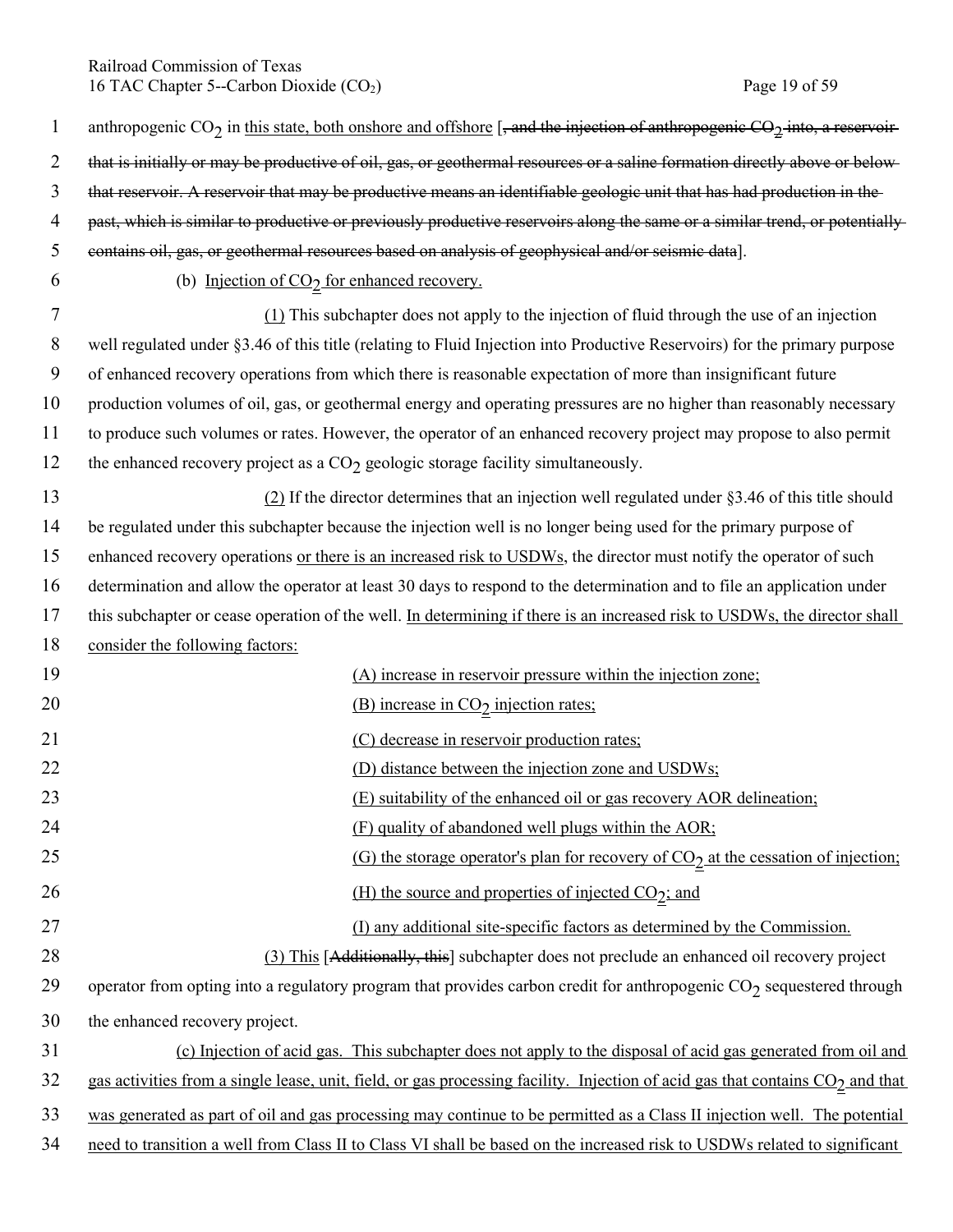Railroad Commission of Texas<br>
16 TAC Chapter 5--Carbon Dioxide (CO<sub>2</sub>) Page 20 of 59 16 TAC Chapter 5--Carbon Dioxide  $(CO<sub>2</sub>)$ 

| $\mathbf{1}$   | storage of $CO2$ in the reservoir, where the regulatory tools of the Class II program cannot successfully manage the risk.                |
|----------------|-------------------------------------------------------------------------------------------------------------------------------------------|
| $\overline{2}$ | In determining if there is an increased risk to USDWs, the director shall consider the factors listed in subsection                       |
| 3              | $(b)(2)(A)$ , (B), and (D) through (I) of this section.                                                                                   |
| 4              | (d) [ $\leftrightarrow$ ] This subchapter applies to a well that is authorized as or converted to an anthropogenic CO <sub>2</sub>        |
| 5              | injection well for geologic storage (a Class VI injection well). This subchapter applies regardless of whether the well                   |
| 6              | was initially completed for the purpose of injection and geologic storage of anthropogenic $CO2$ or was initially                         |
| 7              | completed for another purpose and is converted to the purpose of injection and geologic storage of anthropogenic $CO2$ ,                  |
| 8              | except that the Commission may not issue a permit under this subchapter for the conversion of a previously plugged                        |
| 9              | and abandoned Class I injection well, including any associated waste plume, to a Class VI injection well.                                 |
| 10             | (e) Expansion of aquifer exemption. The areal extent of an aquifer exemption for a Class II enhanced                                      |
| 11             | recovery well may be expanded for the exclusive purpose of Class VI injection for geologic storage if the aquifer does                    |
| 12             | not currently serve as a source of drinking water; and the total dissolved solids content is more than 3,000 milligrams                   |
| 13             | per liter $(mg/l)$ and less than 10,000 mg/l; and it is not reasonably expected to supply a public water system in                        |
| 14             | accordance with 40 CFR §146.4. An operator seeking such an expansion shall submit, concurrent with the permit                             |
| 15             | application, a supplemental report that complies with 40 CFR $\S 144.7(d)$ . The Commission adopts 40 CFR $\S 144.7$ and                  |
| 16             | §146.4 by reference, effective July 1, 2022.                                                                                              |
| 17             | (f) Injection depth waiver. An operator may seek a waiver from the Class VI injection depth requirements                                  |
| 18             | for geologic storage to allow injection into non-USDW formations while ensuring that USDWs above and below the                            |
| 19             | injection zone are protected from endangerment. An operator seeking a waiver of the requirement to inject below the                       |
| 20             | lowermost USDW shall submit, concurrent with the permit application, a supplemental report that complies with 40                          |
| 21             | CFR $§146.95$ . The Commission adopts 40 CFR $§146.95$ by reference, effective July 1, 2022.                                              |
| 22             | (g) This subchapter does not apply to the injection of any $CO2$ stream that meets the definition of a                                    |
| 23             | hazardous waste.                                                                                                                          |
| 24             | $(h)$ [(d)] If a provision of this subchapter conflicts with any provision or term of a Commission order or                               |
| 25             | permit, the provision of such order or permit controls.                                                                                   |
| 26             | (i) $[\triangleleft]$ The operator of a geologic storage facility must comply with the requirements of this subchapter                    |
| 27             | as well as with all other applicable Commission rules and orders, including the requirements of Chapter 8 of this title                   |
| 28             | (relating to Pipeline Safety Regulations) for pipelines and associated facilities.                                                        |
| 29             |                                                                                                                                           |
| 30             | §5.202. Permit Required, and Draft Permit and Fact Sheet.                                                                                 |
| 31             | (a) Permit required.                                                                                                                      |
| 32             | (1) A person shall [ $\frac{may}{may}$ ] not begin drilling or operating an anthropogenic CO <sub>2</sub> injection well                  |
| 33             | for geologic storage or constructing or operating a geologic storage facility regulated under this subchapter without                     |
| 34             | first obtaining the necessary permits $[$ permit( $\overline{s}$ )] from the Commission. Following receipt of a geologic storage facility |
| 35             | permit issued under this subchapter, the storage operator shall obtain a permit to drill, deepen, or convert a well for                   |
| 36             | storage purposes in accordance with §3.5 of this title (relating to Application to Drill, Deepen, Reenter, or Plug Back).                 |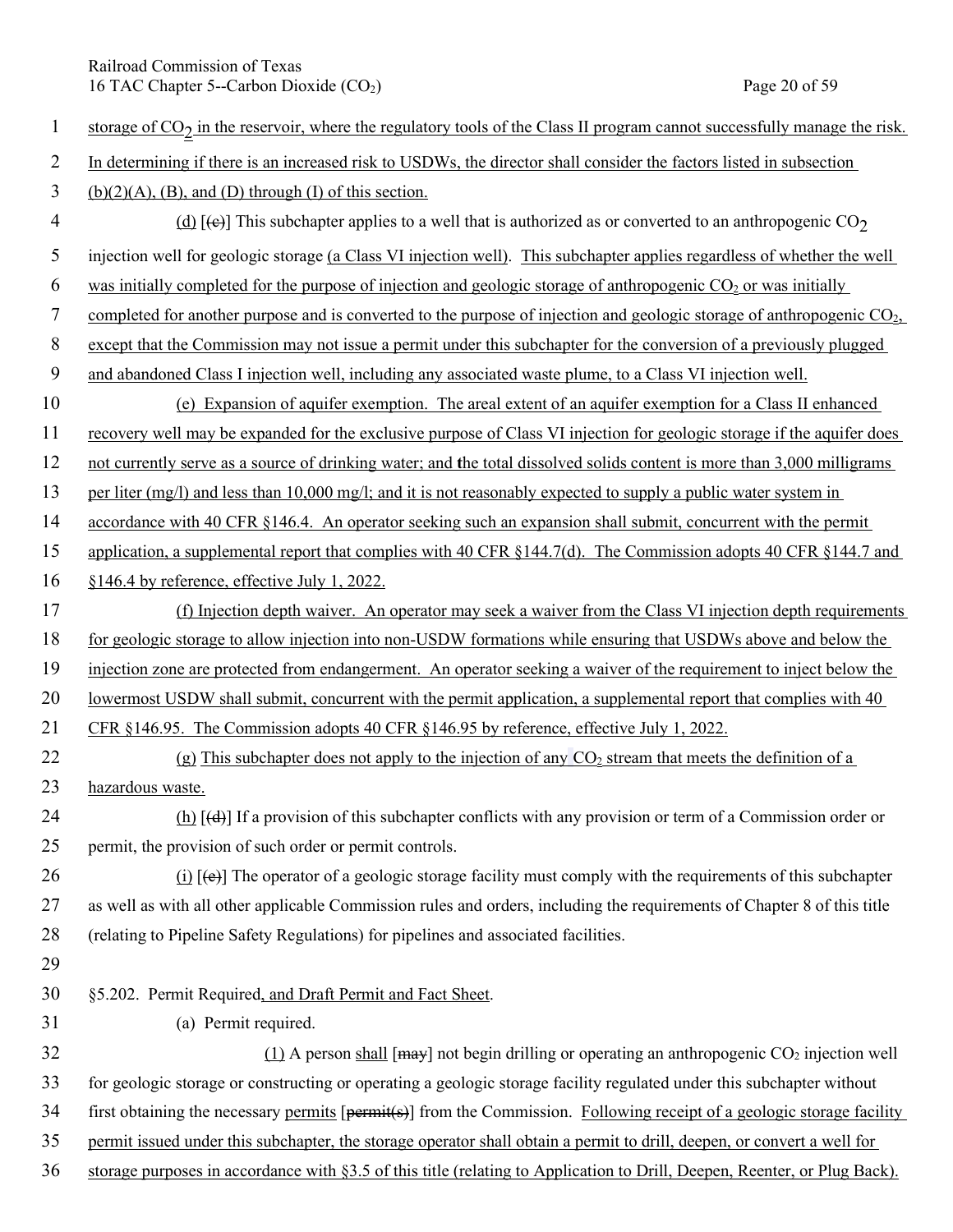| 1              | (2) A person may not begin injection until:                                                                                   |
|----------------|-------------------------------------------------------------------------------------------------------------------------------|
| 2              | (A) construction of the well is complete;                                                                                     |
| 3              | (B) the operator has submitted to the director notice of completion of                                                        |
| $\overline{4}$ | construction;                                                                                                                 |
| 5              | (C) the Commission has inspected or otherwise reviewed the injection well and                                                 |
| 6              | finds it is in compliance with the conditions of the permit; and                                                              |
| 7              | (D) the director has issued a permit to operate the injection well.                                                           |
| 8              | (b) Permit amendment.                                                                                                         |
| 9              | (1) An operator must file an application to amend an existing geologic storage facility permit                                |
| 10             | with the director:                                                                                                            |
| 11             | (A) prior to expanding the areal extent of the storage reservoir;                                                             |
| 12             | (B) prior to increasing the permitted injection pressure;                                                                     |
| 13             | (C) prior to adding injection wells; or                                                                                       |
| 14             | (D) at any time that conditions at the geologic storage facility materially deviate                                           |
| 15             | from the conditions specified in the permit or permit application.                                                            |
| 16             | (2) Compliance with plan amendments required by this subchapter does not necessarily                                          |
| 17             | constitute a material deviation in conditions requiring an amendment of the permit.                                           |
| 18             | (c) Permit transfer. An operator may transfer its geologic storage facility permit to another operator if the                 |
| 19             | requirements of this subsection are met. A new operator shall [may] not assume operation of the geologic storage              |
| 20             | facility without a valid permit.                                                                                              |
| 21             | (1) Notice. An applicant must submit written notice of an intended permit transfer to the                                     |
| 22             | director at least 45 days prior to the date the transfer of operations is proposed to take place, unless such action could    |
| 23             | trigger U.S. Securities and Exchange Commission fiduciary and insider trading restrictions and/or rules.                      |
| 24             | (A) The applicant's notice to the director must contain:                                                                      |
| 25             | (i) the name and address of the person to whom the geologic                                                                   |
| 26             | storage facility will be sold, assigned, transferred, leased, conveyed, exchanged, or otherwise disposed;                     |
| 27             | (ii) the name and location of the geologic storage facility and a                                                             |
| 28             | legal description of the land upon which the storage facility is situated;                                                    |
| 29             | (iii) the date that the sale, assignment, transfer, lease conveyance,                                                         |
| 30             | exchange, or other disposition is proposed to become final; and                                                               |
| 31             | (iv) the date that the transferring operator will relinquish possession                                                       |
| 32             | as a result of the sale, assignment, transfer, lease conveyance, exchange, or other disposition.                              |
| 33             | (B) The person acquiring a geologic storage facility, whether by purchase,                                                    |
| 34             | transfer, assignment, lease, conveyance, exchange, or other disposition, must notify the director in writing of the           |
| 35             | acquisition as soon as it is reasonably possible but not later than five business days after the date that the acquisition of |
| 36             | the geologic storage facility becomes final. The director shall [may] not approve the transfer of a geologic storage          |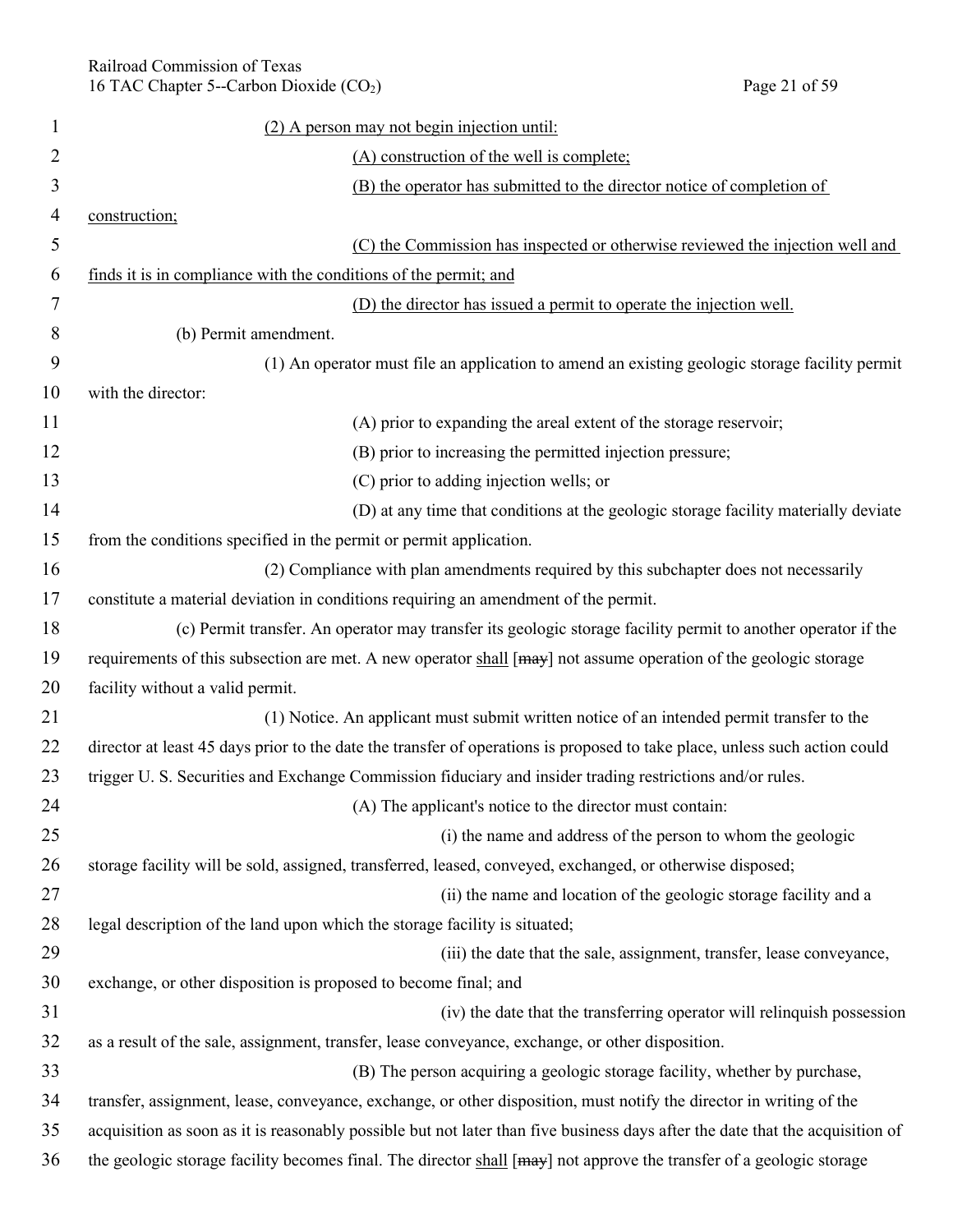Railroad Commission of Texas 16 TAC Chapter 5--Carbon Dioxide (CO<sub>2</sub>) Page 22 of 59

| 1              | facility permit until the new operator provides all of the following:                                                     |
|----------------|---------------------------------------------------------------------------------------------------------------------------|
| $\overline{2}$ | (i) the name and address of the operator from which the geologic                                                          |
| 3              | storage facility was acquired;                                                                                            |
| 4              | (ii) the name and location of the geologic storage facility and a                                                         |
| 5              | description of the land upon which the geologic storage facility is situated;                                             |
| 6              | (iii) the date that the acquisition became or will become final;                                                          |
| 7              | (iv) the date that possession was or will be acquired; and                                                                |
| 8              | (v) the financial assurance required by this subchapter.                                                                  |
| 9              | (2) Evidence of financial responsibility. The operator acquiring the permit must provide the                              |
| 10             | director with evidence of financial responsibility satisfactory to the director in accordance with §5.205 of this title   |
| 11             | (relating to Fees, Financial Responsibility, and Financial Assurance).                                                    |
| 12             | (3) Transfer of responsibility. An operator remains responsible for the geologic storage                                  |
| 13             | facility until the director approves in writing the sale, assignment, transfer, lease, conveyance, exchange, or other     |
| 14             | disposition and the person acquiring the storage facility complies with all applicable requirements.                      |
| 15             | (d) Modification, revocation and reissuance, or termination[, or suspension] of a geologic storage facility               |
| 16             | permit.                                                                                                                   |
| 17             | (1) Permit review. Permits are subject to review by the Commission. Any interested person                                 |
| 18             | may request that the Commission review a permit issued under this subchapter for one of the reasons set forth in          |
| 19             | paragraph (2) of this subsection. All requests must be in writing and must contain facts or reasons supporting the        |
| 20             | request. If the Commission determines that the request may have merit or at the Commission's initiative for one or        |
| 21             | more of the reasons set forth in paragraph (2) of this subsection, the Commission may review the permit. An interested    |
| 22             | person includes:                                                                                                          |
| 23             | (A) the storage operator;                                                                                                 |
| 24             | (B) local governments having jurisdiction over land within the area of review; or                                         |
| 25             | (C) any person who has suffered or will suffer actual injury or economic                                                  |
| 26             | damage.                                                                                                                   |
| 27             | (2) Action by the Commission $[(4)$ General]. The director may modify, revoke and reissue                                 |
| 28             | [suspend], or terminate [eaneel] a geologic storage facility permit after notice and opportunity for hearing under any of |
| 29             | the following circumstances. [:]                                                                                          |
| 30             | (A) Causes for modification or for revocation and reissuance. The following                                               |
| 31             | may be causes for revocation and reissuance as well as modification:                                                      |
| 32             | (i) Alterations. There are material and substantial alterations or                                                        |
| 33             | additions to the permitted facility or activity which occurred after permit issuance that justify the inclusion of permit |
| 34             | conditions that are different from or absent in the existing permit.                                                      |
| 35             | (ii) New information. The director has received information that                                                          |
| 36             | was not available at the time of permit issuance and would have justified the inclusion of different permit conditions at |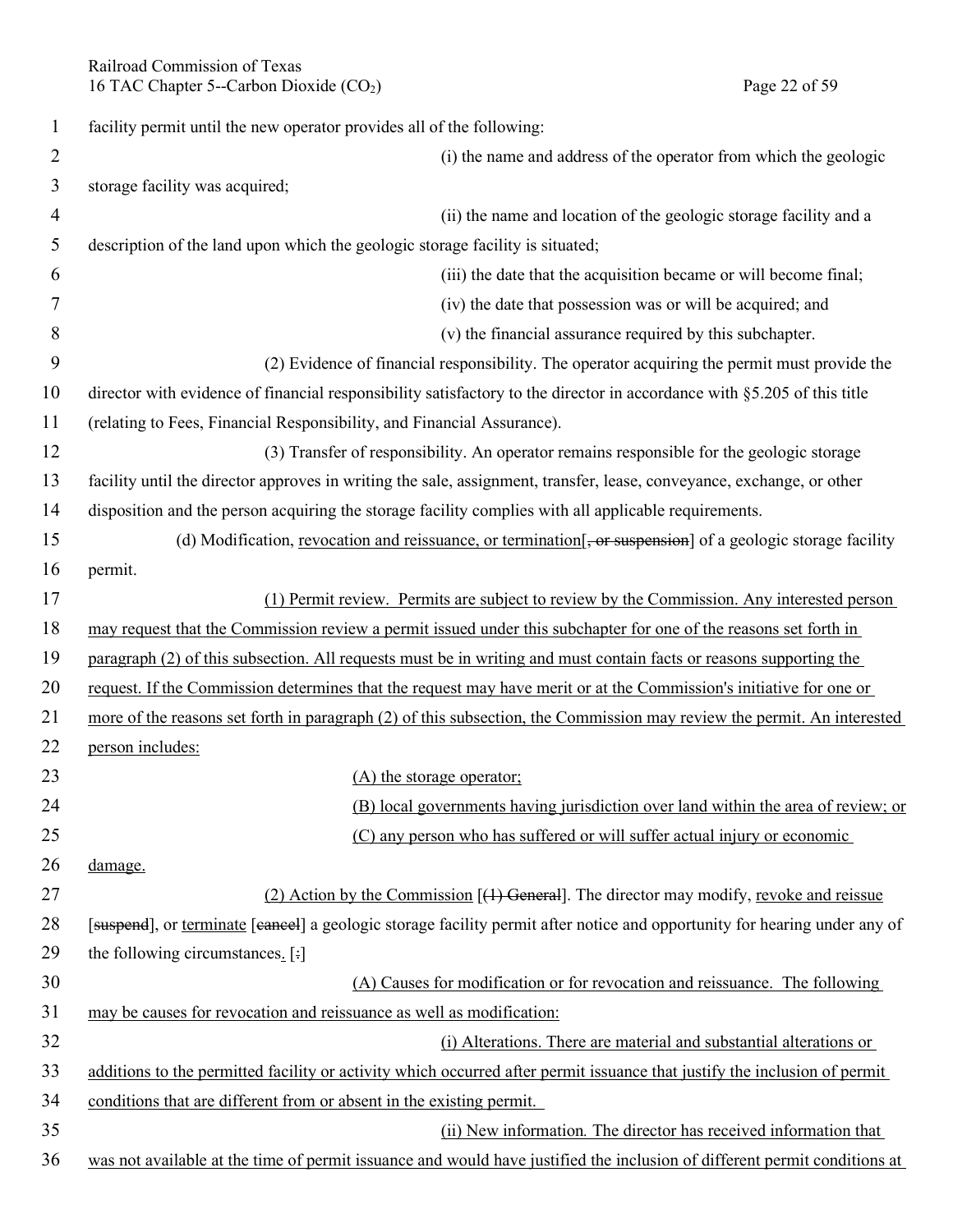Railroad Commission of Texas<br>
16 TAC Chapter 5--Carbon Dioxide (CO<sub>2</sub>) Page 23 of 59 16 TAC Chapter 5--Carbon Dioxide  $(CO<sub>2</sub>)$ 

| $\mathbf{1}$   | the time of issuance. This may include any increase greater than the permitted $CO2$ storage volume, and/or changes in   |
|----------------|--------------------------------------------------------------------------------------------------------------------------|
| $\overline{2}$ | the chemical composition of the CO <sub>2</sub> stream,                                                                  |
| 3              | (iii) New regulations. The standards or regulations on which the                                                         |
| 4              | permit was based have been changed by promulgation of new or amended standards or regulations or by judicial             |
| 5              | decision after the permit was issued.                                                                                    |
| 6              | (iv) Compliance schedules. The director determines good cause                                                            |
| 7              | exists for modification of a compliance schedule, such as an act of God, strike, flood, or materials shortage, or other  |
| 8              | events over which the permittee has little or no control and for which there is no reasonably available remedy.          |
| 9              | (v) Basis for permit modification. The director shall modify the                                                         |
| 10             | permit whenever the director determines that permit changes are necessary based on:                                      |
| 11             | (I) a re-evaluation under $\S$ 5.203(d) of this title (relating                                                          |
| 12             | to Application Requirements);                                                                                            |
| 13             | (II) any amendments to the testing and monitoring plan                                                                   |
| 14             | under $\S 5.203(i)$ of this subchapter;                                                                                  |
| 15             | (III) any amendments to the injection well plugging                                                                      |
| 16             | plan under §5.203(k) of this title;                                                                                      |
| 17             | (IV) any amendments to the post-injection site care                                                                      |
| 18             | and site closure plan under $\S$ 5.203(m) of this title;                                                                 |
| 19             | (V) any amendments to the emergency and remedial                                                                         |
| 20             | response plan under §5.203(1) of this title;                                                                             |
| 21             | (VI) a review of monitoring and/or testing results                                                                       |
| 22             | conducted in accordance with permit requirements;                                                                        |
| 23             | (VII) cause exists for termination under subparagraph                                                                    |
| 24             | (B) of this paragraph, and the director determines that modification or revocation and reissuance is appropriate;        |
| 25             | (VIII) the director has received notification of a                                                                       |
| 26             | proposed transfer of the permit; or                                                                                      |
| 27             | (IX) a determination that the fluid being injected is a                                                                  |
| 28             | hazardous waste as defined in 40 CFR §261.3 either because the definition has been revised, or because a previous        |
| 29             | determination has been changed.                                                                                          |
| 30             | (vi) If the director tentatively decides to modify or revoke and                                                         |
| 31             | reissue a permit, the director shall prepare a draft permit incorporating the proposed changes. The director may request |
| 32             | additional information and, in the case of a modified permit, may require the submission of an updated application. In   |
| 33             | the case of revoked and reissued permits, the director shall require the submission of a new application.                |
| 34             | (vii) In a permit modification, only those conditions to be modified                                                     |
| 35             | shall be reopened when a new draft permit is prepared. All other aspects of the existing permit shall remain in effect   |
| 36             | for the duration of the existing permit. When a permit is revoked and reissued under this section, the entire permit is  |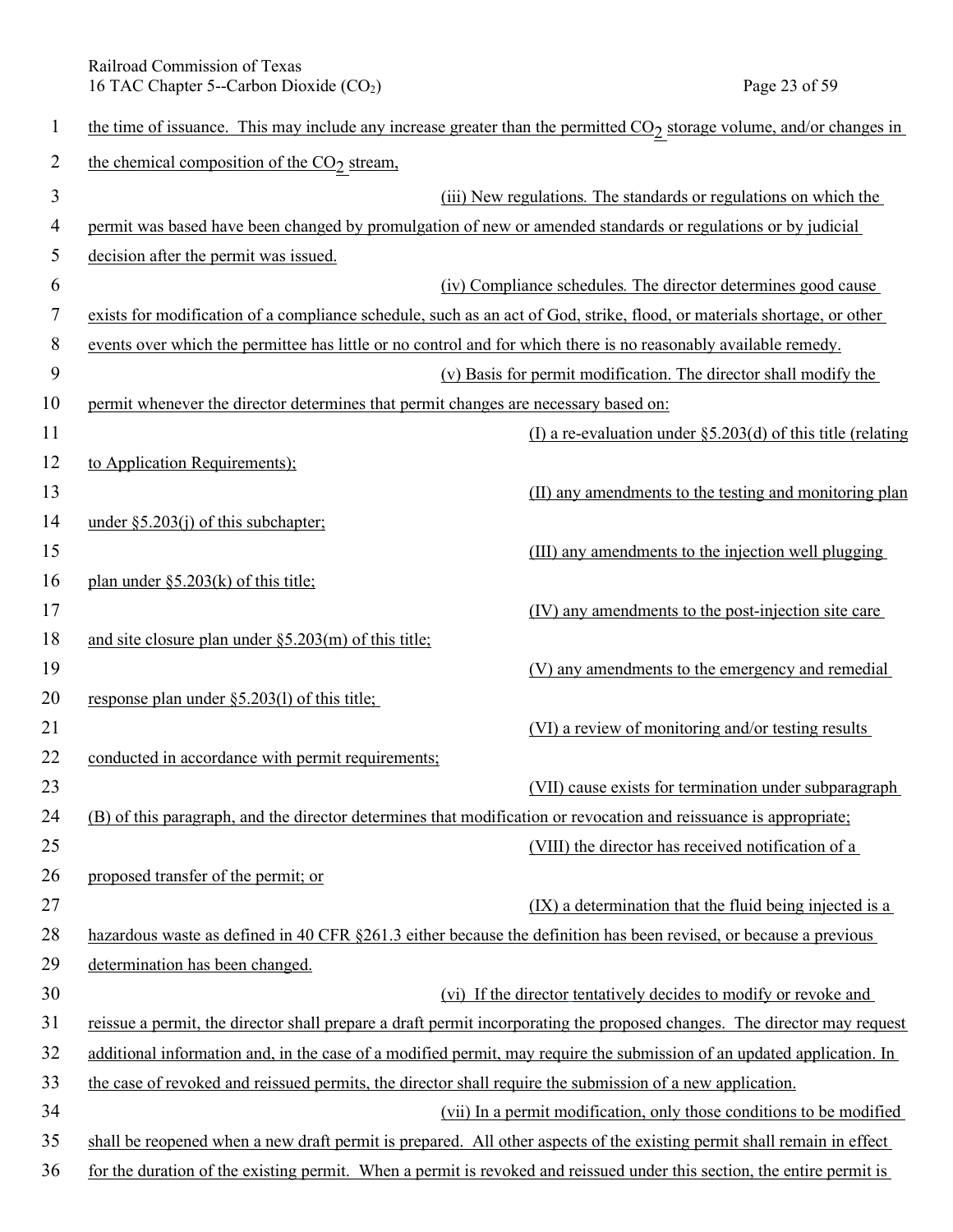Railroad Commission of Texas 16 TAC Chapter 5--Carbon Dioxide (CO<sub>2</sub>) Page 24 of 59

| 1  | represent just as if the permit had expired and was being reissued. During any revocation and reissuance proceeding,         |
|----|------------------------------------------------------------------------------------------------------------------------------|
| 2  | the permittee shall comply with all conditions of the existing permit until a new final permit is reissued.                  |
| 3  | (viii) Upon the consent of the permittee, the director may modify a                                                          |
| 4  | permit to make the corrections or allowances for changes in the permit, without following the procedures of subsection       |
| 5  | (e) of this section, and §5.204 of this title (relating to Notice of Permit Actions and Public Comment Period), to:          |
| 6  | (I) correct typographical errors;                                                                                            |
| 7  | (II) require more frequent monitoring or reporting by                                                                        |
| 8  | the permittee;                                                                                                               |
| 9  | (III) change an interim compliance date in a schedule                                                                        |
| 10 | of compliance, provided the new date is not more than 120 days after the date specified in the existing permit and does      |
| 11 | not interfere with attainment of the final compliance date requirement;                                                      |
| 12 | (IV) allow for a change in ownership or operational                                                                          |
| 13 | control of a facility where the director determines that no other change in the permit is necessary, provided that a         |
| 14 | written agreement containing a specific date for transfer of permit responsibility, coverage, and liability between the      |
| 15 | current and new permittees has been submitted to the director;                                                               |
| 16 | (V) change quantities or types of fluids injected which                                                                      |
| 17 | are within the capacity of the facility as permitted and, in the judgment of the director, would not interfere with the      |
| 18 | operation of the facility or its ability to meet the permit conditions;                                                      |
| 19 | (VI) change construction requirements approved by                                                                            |
| 20 | the director pursuant to $\S$ 5.206 of this title (relating to Permit Standards), provided that any such alteration shall    |
| 21 | comply with the requirements of this subchapter;                                                                             |
| 22 | (VII) amend a plugging and abandonment plan which                                                                            |
| 23 | has been updated under $\S$ 5.203(k) of this title; or                                                                       |
| 24 | (VIII) amend an injection well testing and monitoring                                                                        |
| 25 | plan, plugging plan, post-injection site care and site closure plan, or emergency and remedial response plan where the       |
| 26 | modifications merely clarify or correct the plan, as determined by the director.                                             |
| 27 | (B) Termination of permits.                                                                                                  |
| 28 | (i) The following may be causes to terminate a permit during its                                                             |
| 29 | term, or deny a permit renewal application:                                                                                  |
| 30 | (I) the permittee's failure to comply with any condition                                                                     |
| 31 | of the permit or applicable Commission orders or regulations;                                                                |
| 32 | (II) the permittee's failure in the application or during                                                                    |
| 33 | the permit issuance process to disclose fully all relevant facts, or the permittee's misrepresentation of any relevant facts |
| 34 | at any time;                                                                                                                 |
| 35 | (III) fluids are escaping or are likely to escape from the                                                                   |
| 36 | injection zone;                                                                                                              |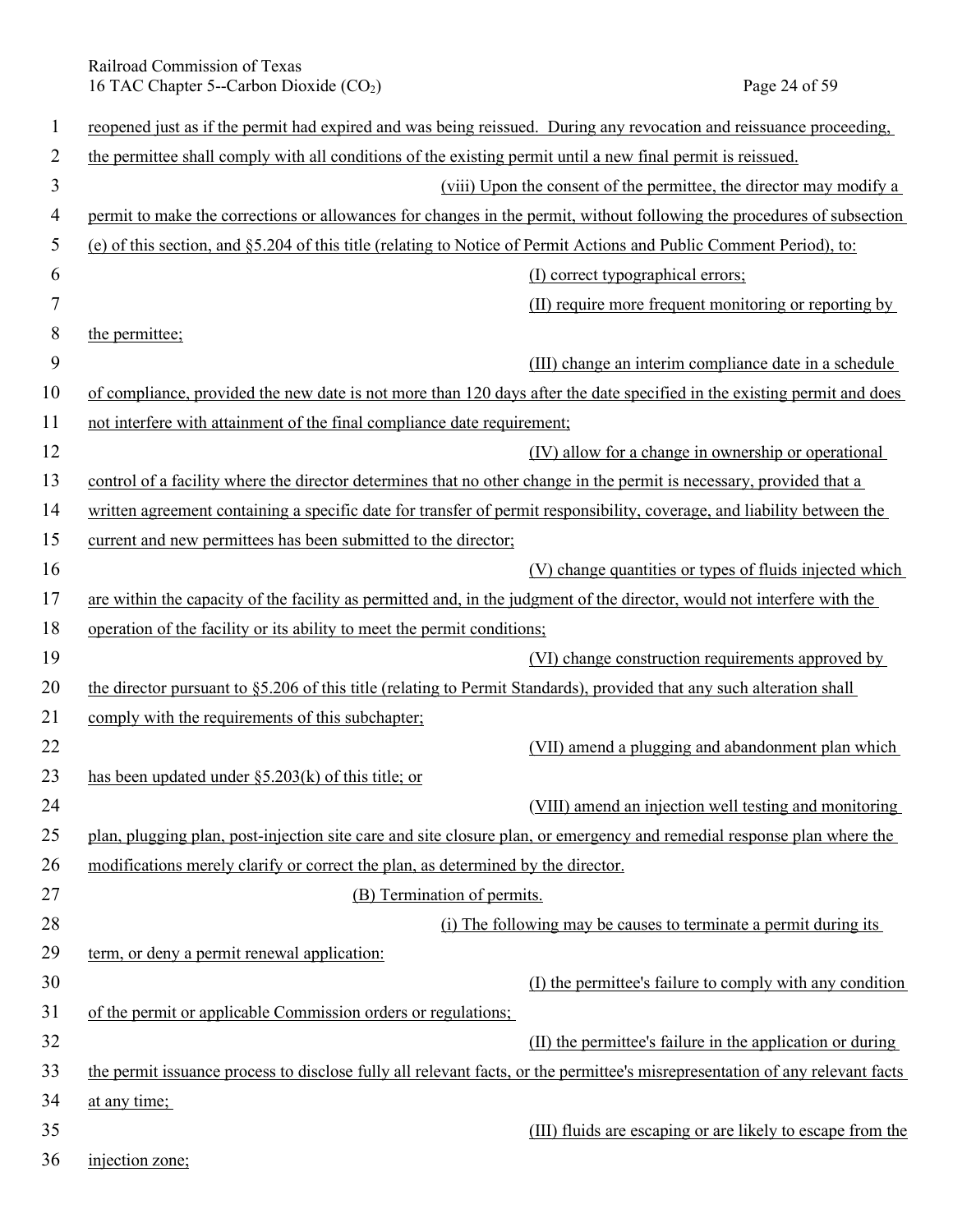Railroad Commission of Texas 16 TAC Chapter 5--Carbon Dioxide (CO<sub>2</sub>) Page 25 of 59

|                | (IV) USDWs are likely to be endangered as a result of                                                                         |
|----------------|-------------------------------------------------------------------------------------------------------------------------------|
| 2              | the continued operation of the geologic storage facility; or                                                                  |
| $\overline{3}$ | (V) a determination that the permitted activity                                                                               |
| 4              | endangers human health or the environment and can only be regulated to acceptable levels by permit modification or            |
| 5              | termination.                                                                                                                  |
| 6              | (ii) The director shall follow the applicable procedures in                                                                   |
| 7              | subsection (e) of this section, and $\S$ 5.204 of this title, in terminating any permit under this section.                   |
| 8              | (iii) If the director tentatively decides to terminate a permit under                                                         |
| 9              | this subchapter, where the permittee objects, the director shall issue a notice of intent to terminate. A notice of intent to |
| 10             | terminate is a type of draft permit.                                                                                          |
| 11             | $(A)$ There is a material change in conditions in the operation of the geologic-                                              |
| 12             | storage facility, or there are material deviations from the information originally furnished to the director. A change in-    |
| 13             | conditions at a facility that does not affect the ability of the facility to operate without causing an unauthorized release  |
| 14             | of CO <sub>2</sub> and/or formation fluids is not considered to be material;]                                                 |
| 15             | [(B) Underground sources of drinking water are likely to be endangered as a                                                   |
| 16             | result of the continued operation of the geologic storage facility;]                                                          |
| 17             | [(C) There are substantial violations of the terms and provisions of the permit or-                                           |
| 18             | of applicable Commission orders or regulations;]                                                                              |
| 19             | $(4)$ The operator misrepresented material facts during the permit application or-                                            |
| 20             | issuance process; or                                                                                                          |
| 21             | [(E) Fluids are escaping or are likely to escape from the injection zone.]                                                    |
| 22             | (3) Facility siting. Suitability of the facility location shall not be considered at the time of                              |
| 23             | permit modification or revocation and reissuance unless new information or standards indicate that a threat to human          |
| 24             | health or the environment exists which was unknown at the time of permit issuance.                                            |
| 25             | $(4)$ [ $(2)$ ] Emergency shutdown. Notwithstanding the provisions of paragraph $(2)$ [ $(1)$ ] of this                       |
| 26             | subsection, in the event of an emergency that threatens endangerment to USDWs [underground sources of drinking-               |
| 27             | water] or to life or property, or an imminent threat of uncontrolled release of $CO2$ , the director may immediately order    |
| 28             | suspension of the operation of the geologic storage facility until a final order is issued pursuant to a hearing, if any.     |
| 29             | (e) Draft permit and fact sheet.                                                                                              |
| 30             | (1) Draft permit; notice of intent to deny.                                                                                   |
| 31             | (A) Once a geologic storage facility permit application is complete, the director                                             |
| 32             | shall decide whether to prepare a draft permit or to deny the application.                                                    |
| 33             | (B) If the director tentatively decides to deny the permit application, the director                                          |
| 34             | shall issue a notice of intent to deny. A notice of intent to deny the permit application is a type of draft permit which     |
| 35             | follows the same procedures as any draft permit prepared under this section. If the director's final decision is that the     |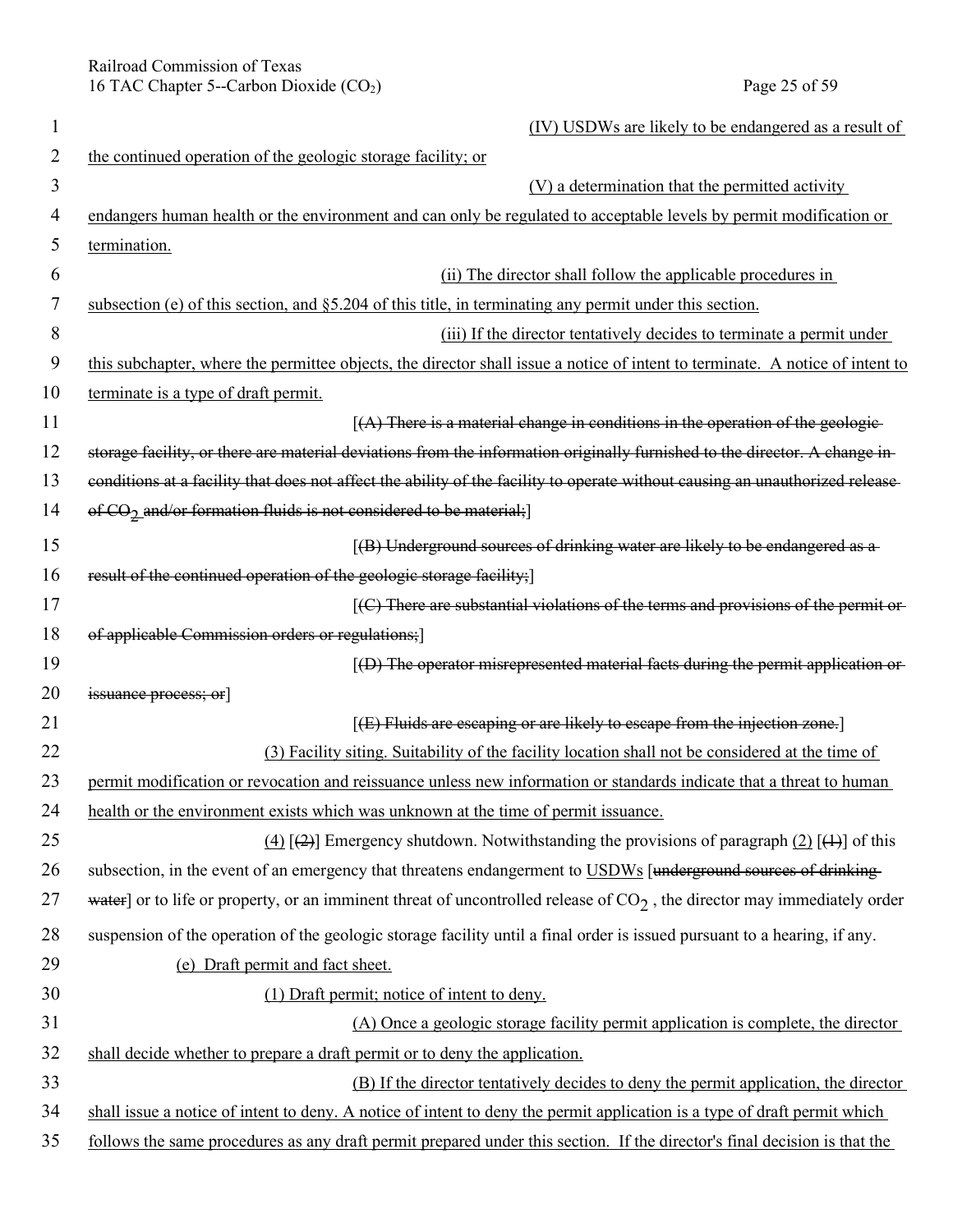Railroad Commission of Texas<br>
16 TAC Chapter 5--Carbon Dioxide (CO<sub>2</sub>) Page 26 of 59 16 TAC Chapter 5--Carbon Dioxide  $(CO<sub>2</sub>)$ 

| 1        | tentative decision to deny the permit application was incorrect, the director shall withdraw the notice of intent to deny |
|----------|---------------------------------------------------------------------------------------------------------------------------|
| 2        | and proceed to prepare a draft permit.                                                                                    |
| 3        | (C) If the director decides to prepare a draft permit, the draft permit shall contain                                     |
| 4        | the permit conditions required under §5.206 of this title (relating to Permit Standards).                                 |
| 5        | (2) Fact sheet.                                                                                                           |
| 6        | (A) The director shall prepare a fact sheet for every draft permit. The fact sheet                                        |
| 7        | shall briefly set forth the principal facts and the significant factual, legal, methodological and policy questions       |
| 8        | considered in preparing the draft permit.                                                                                 |
| 9        | (B) The director shall send this fact sheet to the applicant and, on request, to any                                      |
| 10       | other person.                                                                                                             |
| 11       | (C) The fact sheet shall include, when applicable:                                                                        |
| 12       | (i) a brief description of the type of facility or activity which is the                                                  |
| 13       | subject of the draft permit;                                                                                              |
| 14       | (ii) the quantity of CO <sub>2</sub> proposed to be injected and stored;                                                  |
| 15       | (iii) the reasons why any requested variances or alternatives to                                                          |
| 16       | required standards do or do not appear justified;                                                                         |
| 17       | (iv) a description of the procedures for reaching a final decision on                                                     |
| 18       | the draft permit including:                                                                                               |
| 19       | (I) the beginning and ending dates of the comment                                                                         |
| 20       | period;                                                                                                                   |
| 21       | (II) the address where comments will be received;                                                                         |
| 22       | (III) The date, time, and location of the storage facility                                                                |
| 23       | permit hearing, if a hearing has been scheduled; and                                                                      |
| 24       | (IV) any other procedures by which the public may                                                                         |
| 25       | participate in the final decision; and                                                                                    |
| 26       | (v) the name and telephone number of a person to contact for                                                              |
| 27       | additional information.                                                                                                   |
| 28       |                                                                                                                           |
| 29       | §5.203. Application Requirements.                                                                                         |
| 30       | (a) General.                                                                                                              |
| 31       | (1) Form and filing; signatories; certification.                                                                          |
| 32       | (A) Form and filing. Each applicant for a permit to construct and operate a                                               |
| 33<br>34 | geologic storage facility must file an application with the division in Austin on a form prescribed by the Commission.    |
|          | The applicant must file [one copy of] the application and all attachments with the division and with EPA Region 6 in      |
| 35       | an electronic format approved by EPA. On the same date, the applicant must file one copy with each [the] appropriate      |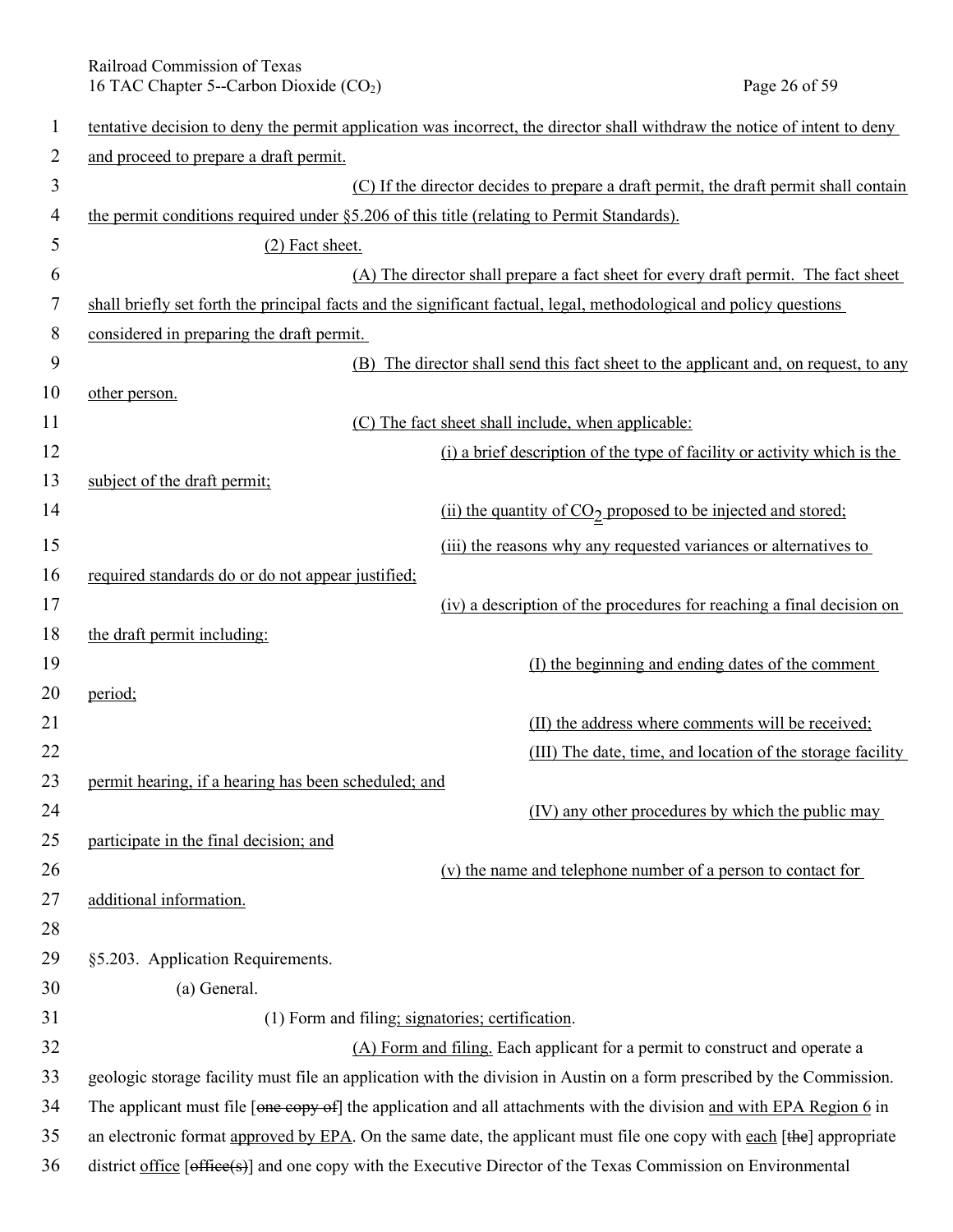Railroad Commission of Texas 16 TAC Chapter 5--Carbon Dioxide (CO<sub>2</sub>) Page 27 of 59

| 1              | Quality.                                                                                                                   |
|----------------|----------------------------------------------------------------------------------------------------------------------------|
| $\overline{2}$ | (B) Signatories to permit applications. An applicant must ensure that the                                                  |
| 3              | application is executed by a party having knowledge of the facts entered on the form and included in the required          |
| $\overline{4}$ | attachments. All permit applications shall be signed as specified in this subparagraph:                                    |
| 5              | (i) For a corporation, the permit application shall be signed by a                                                         |
| 6              | responsible corporate officer. For the purpose of this section, a responsible corporate officer means a president,         |
| 7              | secretary, treasurer, or vice president of the corporation in charge of a principal business function, or any other person |
| 8              | who performs similar policy- or decision making functions for the corporation, or the manager of one or more               |
| 9              | manufacturing, production, or operating facilities employing more than 250 persons or having gross annual sales or         |
| 10             | expenditures exceeding \$25 million (in second-quarter 1980 dollars), if authority to sign documents has been assigned     |
| 11             | or delegated to the manager in accordance with corporate procedures.                                                       |
| 12             | (ii) For a partnership or sole proprietorship, the permit application                                                      |
| 13             | shall be signed by a general partner or the proprietor, respectively.                                                      |
| 14             | (iii) For a municipality, State, Federal, or other public agency, the                                                      |
| 15             | permit application shall be signed by either a principal executive officer or ranking elected official. [If otherwise-     |
| 16             | required under Occupations Code, Chapter 1001, relating to Texas Engineering Practices Act, or Chapter 1002, relating      |
| 17             | to Texas Geoscientists Practices Act, respectively, a licensed professional engineer or geoscientist must conduct the      |
| 18             | geologic and hydrologic evaluations required under this section and must affix the appropriate seal on the resulting       |
| 19             | reports of such evaluations.]                                                                                              |
| 20             | (C) Certification. Any person signing a permit application or permit amendment                                             |
| 21             | application shall make the following certification: "I certify under penalty of law that this document and all             |
| 22             | attachments were prepared under my direction or supervision in accordance with a system designed to assure that            |
| 23             | qualified personnel properly gather and evaluate the information submitted. Based on my inquiry of the person or           |
| 24             | persons who manage the system, or those persons directly responsible for gathering the information, the information        |
| 25             | submitted is, to the best of my knowledge and belief, true, accurate, and complete. I am aware that there are significant  |
| 26             | penalties for submitting false information, including the possibility of fine and imprisonment for knowing violations."    |
| 27             | (2) General information.                                                                                                   |
| 28             | (A) On the application, the applicant must include the name, mailing address,                                              |
| 29             | and location of the facility for which the application is being submitted and the operator's name, address, telephone      |
| 30             | number, Commission Organization Report number, and ownership of the facility.                                              |
| 31             | (B) When a geologic storage facility is owned by one person but is operated by                                             |
| 32             | another person, it is the operator's duty to file an application for a permit.                                             |
| 33             | (C) The application must include a listing of all relevant permits or construction                                         |
| 34             | approvals for the facility received or applied for under federal or state environmental programs;                          |
| 35             | (D) A person making an application to the director for a permit under this                                                 |
| 36             | subchapter must submit a copy of the application to the Texas Commission on Environmental Quality (TCEQ) and               |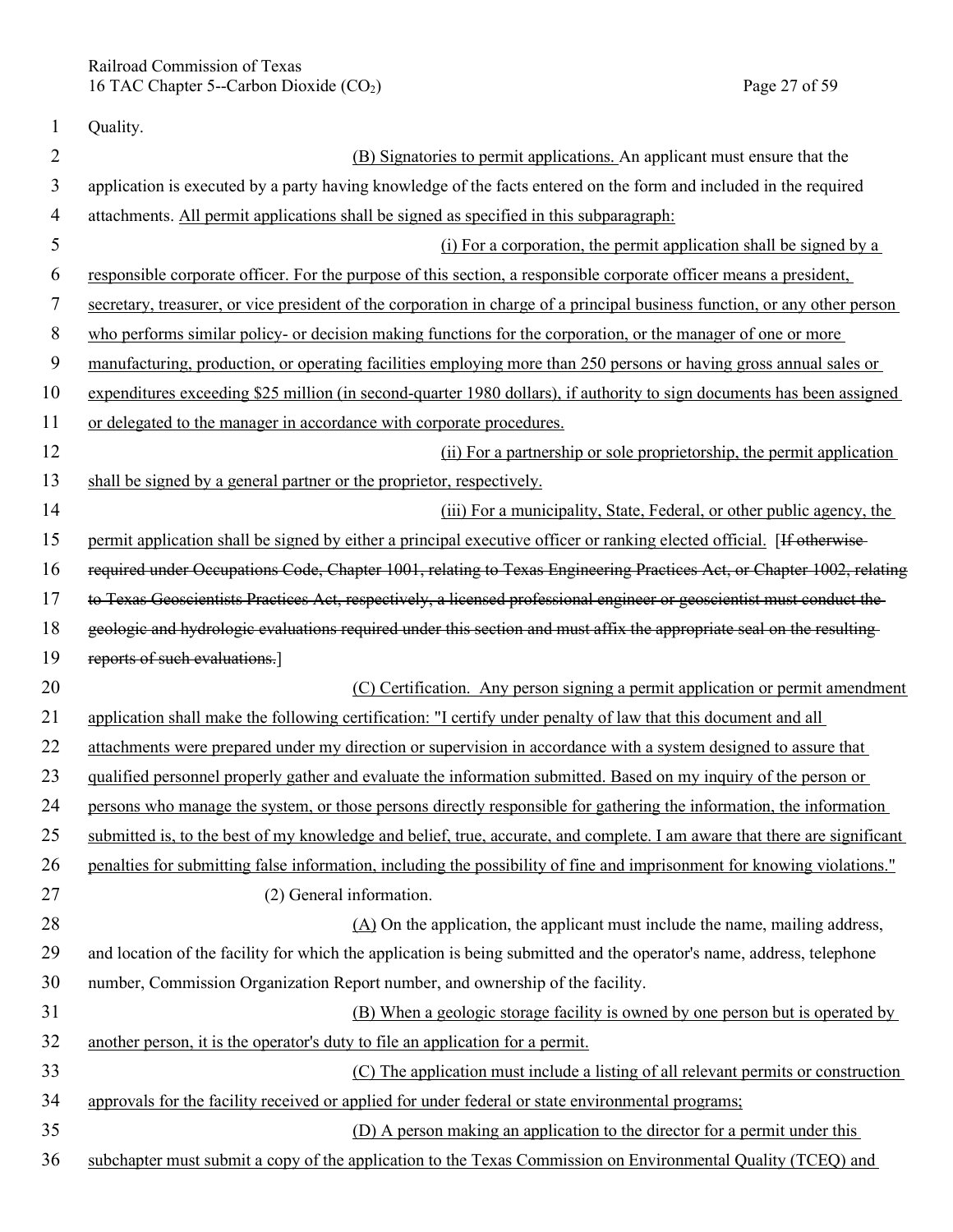Railroad Commission of Texas 16 TAC Chapter 5--Carbon Dioxide (CO<sub>2</sub>) Page 28 of 59

| $\mathbf{1}$   | must submit to the director a letter of determination from TCEQ concluding that drilling and operating an                                     |
|----------------|-----------------------------------------------------------------------------------------------------------------------------------------------|
| 2              | anthropogenic CO <sub>2</sub> injection well for geologic storage or constructing or operating a geologic storage facility will not           |
| 3              | impact or interfere with any previous or existing Class I injection well, including any associated waste plume, or any                        |
| $\overline{4}$ | other injection well authorized or permitted by TCEQ. The letter must be submitted to the director before any permit                          |
| 5              | under this subchapter may be issued.                                                                                                          |
| 6              | (3) Application completeness. The Commission shall $[may]$ not issue a permit before                                                          |
| 7              | receiving a complete application. A permit application is complete when the director determines that the application                          |
| 8              | contains information addressing each application requirement of the regulatory program and all information necessary                          |
| 9              | to initiate the final review by the director.                                                                                                 |
| 10             | (4) Reports. An applicant must ensure that all descriptive reports are prepared by a qualified                                                |
| 11             | and knowledgeable person and include an interpretation of the results of all logs, surveys, sampling, and tests required                      |
| 12             | in this subchapter. The applicant must include in the application a quality assurance and surveillance plan for all testing                   |
| 13             | and monitoring, which includes, at a minimum, validation of the analytical laboratory data, calibration of field                              |
| 14             | instruments, and an explanation of the sampling and data acquisition techniques.                                                              |
| 15             | (5) If otherwise required under Occupations Code, Chapter 1001, relating to Texas                                                             |
| 16             | Engineering Practice Act, or Chapter 1002, relating to Texas Geoscientists Practice Act, respectively, a licensed                             |
| 17             | professional engineer or geoscientist must conduct the geologic and hydrologic evaluations required under this                                |
| 18             | subchapter and must affix the appropriate seal on the resulting reports of such evaluations.                                                  |
| 19             | (b) Surface map and information. Only information of public record is required to be included on this                                         |
| 20             | map.                                                                                                                                          |
| 21             | (1) The applicant must file with the director a surface map delineating the proposed location                                                 |
| 22             | $\lceil$ location(s)] of <u>any</u> injection wells $\lceil$ well(s)] and the boundary of the geologic storage facility for which a permit is |
| 23             | sought and the applicable AOR [area of review].                                                                                               |
| 24             | (2) The applicant must show within the $\triangle$ OR [area of review] on the map the number or                                               |
| 25             | name and the location of:                                                                                                                     |
| 26             | (A) all known artificial penetrations through the confining zone, including                                                                   |
| 27             | injection wells, producing wells, inactive wells, plugged wells, or dry holes;                                                                |
| 28             | (B) the locations of cathodic protection holes, subsurface cleanup sites, bodies of                                                           |
| 29             | surface water, springs, surface and subsurface mines, quarries, and water wells; and                                                          |
| 30             | (C) other pertinent surface features, including pipelines, roads, and structures                                                              |
| 31             | intended for human occupancy.                                                                                                                 |
| 32             | (3) The applicant must identify on the map any known or suspected faults expressed at the                                                     |
| 33             | surface.                                                                                                                                      |
| 34             | (c) Geologic, geochemical, and hydrologic information.                                                                                        |
| 35             | (1) The applicant must submit a descriptive report prepared by a knowledgeable person that                                                    |
| 36             | includes an interpretation of the results of appropriate logs, surveys, sampling, and testing sufficient to determine the                     |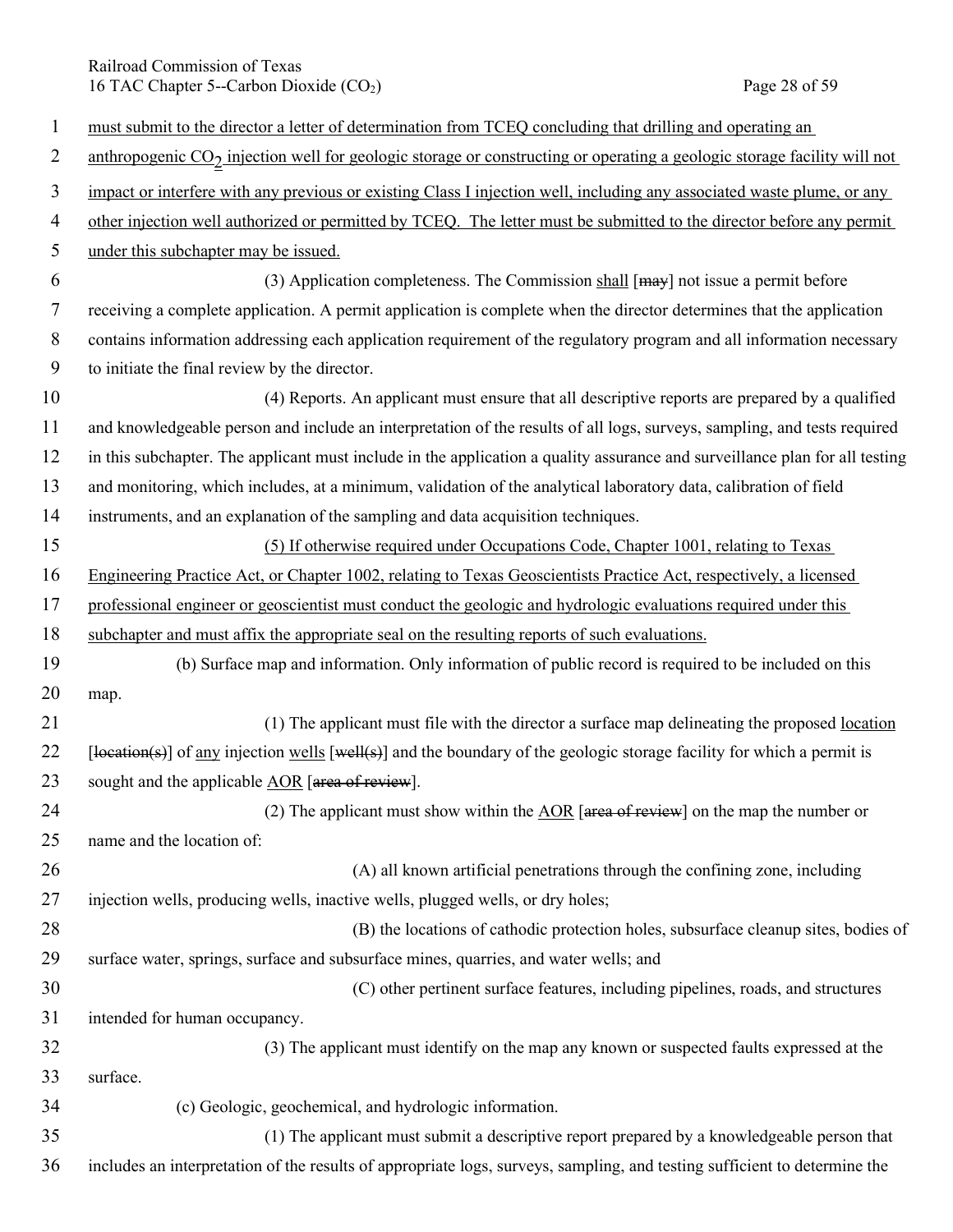| $\mathbf{1}$ | depth, thickness, porosity, permeability, and lithology of, and the geochemistry of any formation fluids in, all relevant        |
|--------------|----------------------------------------------------------------------------------------------------------------------------------|
| 2            | geologic formations.                                                                                                             |
| 3            | (2) The applicant must submit information on the geologic structure and reservoir properties                                     |
| 4            | of the proposed storage reservoir and overlying formations, including the following information:                                 |
| 5            | (A) geologic and topographic maps and cross sections illustrating regional                                                       |
| 6            | geology, hydrogeology, and the geologic structure of the area from the ground surface to the base of the injection zone          |
| 7            | within the AOR [area of review] that indicate the general vertical and lateral limits of all USDWs [underground-                 |
| 8            | sources of drinking water] within the AOR [area of review], their positions relative to the storage reservoir and the            |
| 9            | direction of water movement, where known;                                                                                        |
| 10           | (B) the depth, areal extent, thickness, mineralogy, porosity, permeability, and                                                  |
| 11           | capillary pressure of, and the geochemistry of any formation fluids in, the storage reservoir and confining zone and any         |
| 12           | other relevant geologic formations, including geology/facies changes based on field data, which may include geologic             |
| 13           | cores, outcrop data, seismic surveys, well logs, and lithologic descriptions, and the analyses of logging, sampling, and         |
| 14           | testing results used to make such determinations;                                                                                |
| 15           | (C) the location, orientation, and properties of known or suspected transmissive                                                 |
| 16           | faults or fractures that may transect the confining zone within the AOR [area of review] and a determination that such           |
| 17           | faults or fractures would not compromise containment;                                                                            |
| 18           | (D) the seismic history, including the presence and depth of seismic sources, and                                                |
| 19           | a determination that the seismicity would not compromise containment;                                                            |
| 20           | (E) geomechanical information on fractures, stress, ductility, rock strength, and                                                |
| 21           | in situ fluid pressures within the confining zone;                                                                               |
| 22           | (F) a description of the formation testing program used and the analytical results                                               |
| 23           | used to determine the chemical and physical characteristics of the injection zone and the confining zone; and                    |
| 24           | (G) baseline geochemical data for subsurface formations that will be used for                                                    |
| 25           | monitoring purposes, including all formations containing USDWs [underground sources of drinking water] within the                |
| 26           | AOR [area of review].                                                                                                            |
| 27           | (d) AOR [Area of review] and corrective action. This subsection describes the standards for the                                  |
| 28           | information regarding the delineation of the $\triangle OR$ [area of review], the identification of penetrations, and corrective |
| 29           | action that an applicant must include in an application.                                                                         |
| 30           | (1) Initial delineation of the $\triangle$ OR [ $\angle$ area of review] and initial corrective action. The applicant            |
| 31           | must delineate the AOR [area of review], identify all wells that require corrective action, and perform corrective action        |
| 32           | on those wells. Corrective action may be phased.                                                                                 |
| 33           | (A) Delineation of $AOR$ [area of review].                                                                                       |
| 34           | (i) Using computational modeling that considers the volumes and                                                                  |
| 35           | the physical and chemical properties of the injected $CO2$ stream, the physical properties of the formation into which the       |
| 36           | $CO2$ stream is to be injected, and available data including data available from logging, testing, or operation of wells,        |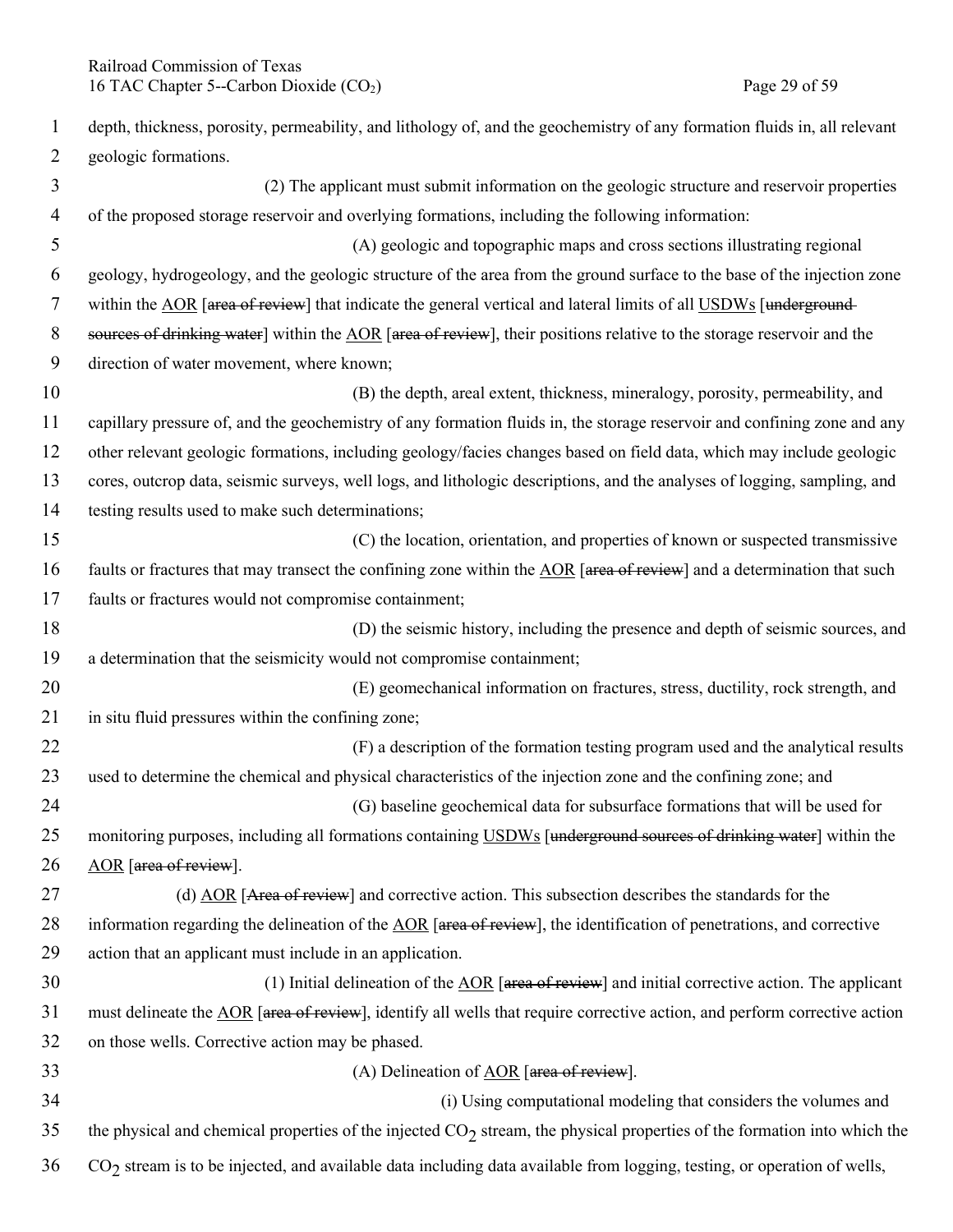Railroad Commission of Texas<br>
16 TAC Chapter 5--Carbon Dioxide (CO<sub>2</sub>) Page 30 of 59 16 TAC Chapter 5--Carbon Dioxide  $(CO<sub>2</sub>)$ 

| $\mathbf{1}$ | the applicant must predict the lateral and vertical extent of migration for the $CO2$ plume and formation fluids and the  |
|--------------|---------------------------------------------------------------------------------------------------------------------------|
| 2            | pressure differentials required to cause movement of injected fluids or formation fluids into a USDW [an underground-     |
| 3            | source of drinking water] in the subsurface for the following time periods:                                               |
| 4            | (I) five years after initiation of injection;                                                                             |
| 5            | (II) from initiation of injection to the end of the                                                                       |
| 6            | injection period proposed by the applicant; and                                                                           |
| 7            | (III) from initiation of injection until the plume                                                                        |
| 8            | movement ceases, for a minimum of $[\text{te}]$ 10 years after the end of the injection period proposed by the applicant. |
| 9            | (ii) The applicant must use a computational model that:                                                                   |
| 10           | (I) is based on geologic and reservoir engineering                                                                        |
| 11           | information collected to characterize the injection zone and the confining zone;                                          |
| 12           | (II) is based on anticipated operating data, including                                                                    |
| 13           | injection pressures, rates, and total volumes over the proposed duration of injection;                                    |
| 14           | (III) takes into account relevant geologic                                                                                |
| 15           | heterogeneities and data quality, and their possible impact on model predictions;                                         |
| 16           | (IV) considers the physical and chemical properties of                                                                    |
| 17           | injected and formation fluids; and                                                                                        |
| 18           | (V) considers potential migration through known                                                                           |
| 19           | faults, fractures, and artificial penetrations and beyond lateral spill points.                                           |
| 20           | (iii) The applicant must provide the name and a description of the                                                        |
| 21           | model, software, the assumptions used to determine the AOR [area of review], and the equations solved.                    |
| 22           | (B) Identification and table of penetrations. The applicant must identify,                                                |
| 23           | compile, and submit a table listing all penetrations, including active, inactive, plugged, and unplugged wells and        |
| 24           | underground mines in the AOR [area of review] that may penetrate the confining zone, that are known or reasonably         |
| 25           | discoverable through specialized knowledge or experience. The applicant must provide a description of each                |
| 26           | penetration's type, construction, date drilled or excavated, location, depth, and record of plugging and/or completion or |
| 27           | closure. Examples of specialized knowledge or experience may include reviews of federal, state, and local government      |
| 28           | records, interviews with past and present owners, operators, and occupants, reviews of historical information (including  |
| 29           | aerial photographs, chain of title documents, and land use records), and visual inspections of the facility and adjoining |
| 30           | properties.                                                                                                               |
| 31           | (C) Corrective action. The applicant must demonstrate whether each of the wells                                           |
| 32           | on the table of penetrations has or has not been plugged and whether each of the underground mines (if any) on the        |
| 33           | table of penetrations has or has not been closed in a manner that prevents the movement of injected fluids or displaced   |
| 34           | formation fluids that may endanger USDWs [underground sources of drinking water] or allow the injected fluids or          |
| 35           | formation fluids to escape the permitted injection zone. The applicant must perform corrective action on all wells and    |
| 36           | underground mines in the AOR [area of review] that are determined to need corrective action. The operator must            |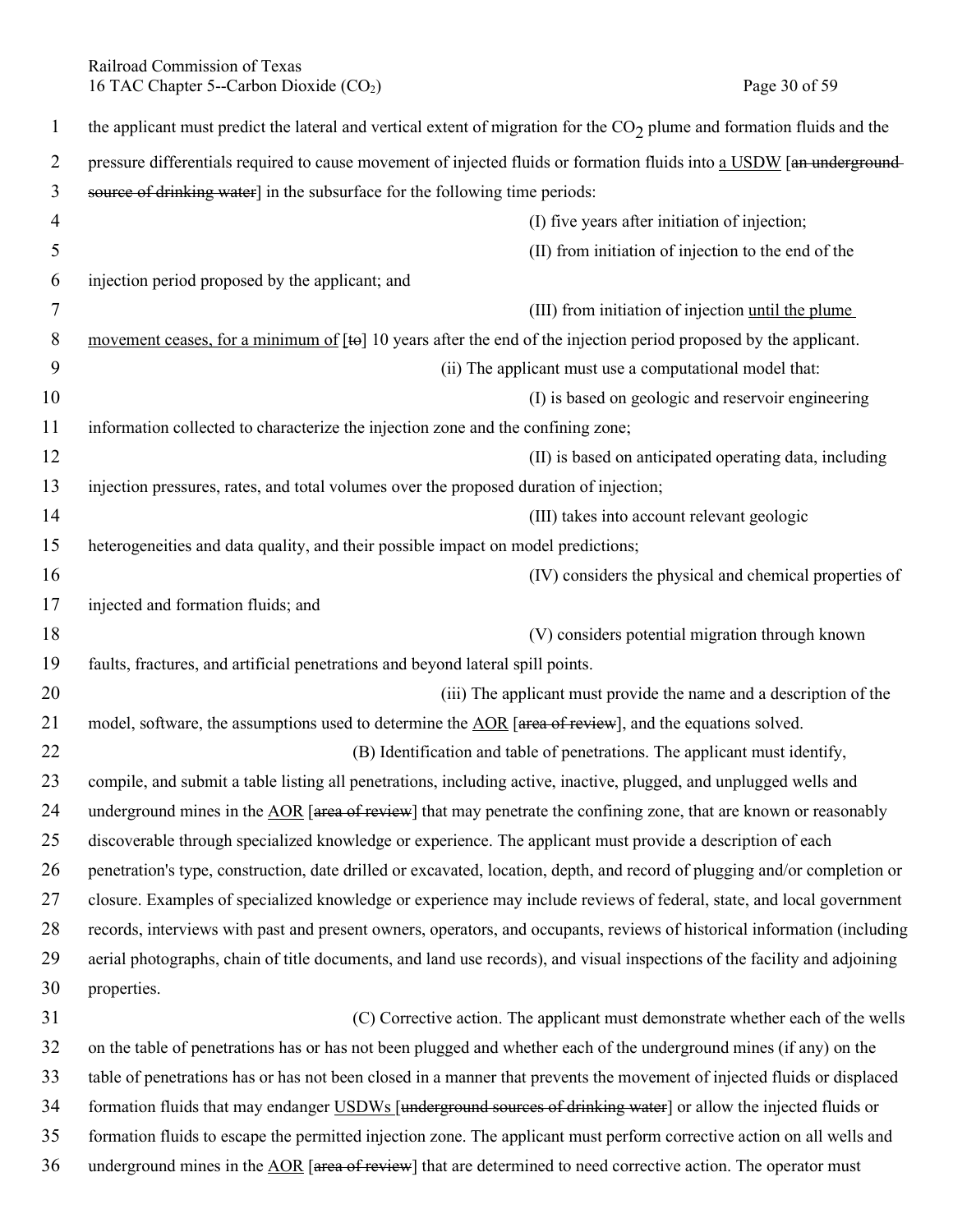Railroad Commission of Texas<br>
16 TAC Chapter 5--Carbon Dioxide (CO<sub>2</sub>) Page 31 of 59 16 TAC Chapter 5--Carbon Dioxide  $(CO<sub>2</sub>)$ 

| $\mathbf{1}$   | perform corrective action using materials suitable for use with the $CO2$ stream. Corrective action may be phased.        |
|----------------|---------------------------------------------------------------------------------------------------------------------------|
| $\overline{2}$ | (2) Area of review and corrective action plan. As part of an application, the applicant must                              |
| 3              | submit an AOR [area of review] and corrective action plan that includes the following information:                        |
| $\overline{4}$ | (A) the method for delineating the $\triangle$ OR [area of review], including the model to                                |
| 5              | be used, assumptions that will be made, and the site characterization data on which the model will be based;              |
| 6              | (B) for the $\triangle$ OR [area of review], a description of:                                                            |
| 7              | (i) the minimum frequency subject to the annual certification                                                             |
| 8              | pursuant to §5.206(f) of this title (relating to Permit Standards) at which the applicant proposes to re-evaluate the AOR |
| 9              | [area of review] during the life of the geologic storage facility;                                                        |
| 10             | (ii) how monitoring and operational data will be used to re-evaluate                                                      |
| 11             | the AOR [area of review]; and                                                                                             |
| 12             | (iii) the monitoring and operational conditions that would warrant a                                                      |
| 13             | re-evaluation of the AOR [area of review] prior to the next scheduled re-evaluation; and                                  |
| 14             | (C) a corrective action plan that describes:                                                                              |
| 15             | (i) how the corrective action will be conducted;                                                                          |
| 16             | (ii) how corrective action will be adjusted if there are changes in the                                                   |
| 17             | AOR [area of review];                                                                                                     |
| 18             | (iii) if a phased corrective action is planned, how the phasing will                                                      |
| 19             | be determined; and                                                                                                        |
| 20             | (iv) how site access will be secured for future corrective action.                                                        |
| 21             | (e) Injection well construction.                                                                                          |
| 22             | (1) Criteria for construction of anthropogenic $CO2$ injection wells. This paragraph establishes                          |
| 23             | the criteria for the information about the construction and casing and cementing of, and special equipment for,           |
| 24             | anthropogenic $CO2$ injection wells that an applicant must include in an application.                                     |
| 25             | (A) General. The operator of a geologic storage facility must ensure that all                                             |
| 26             | anthropogenic $CO2$ injection wells are constructed and completed in a manner that will:                                  |
| 27             | (i) prevent the movement of injected $CO2$ or displaced formation                                                         |
| 28             | fluids into any unauthorized zones or into any areas where they could endanger USDWs [underground sources of              |
| 29             | drinking water];                                                                                                          |
| 30             | (ii) allow the use of appropriate testing devices and workover tools;                                                     |
| 31             | and                                                                                                                       |
| 32             | (iii) allow continuous monitoring of the annulus space between the                                                        |
| 33             | injection tubing and long string casing.                                                                                  |
| 34             | (B) Casing and cementing of anthropogenic $CO2$ injection wells.                                                          |
| 35             | (i) The operator must ensure that injection wells are cased and the                                                       |
|                |                                                                                                                           |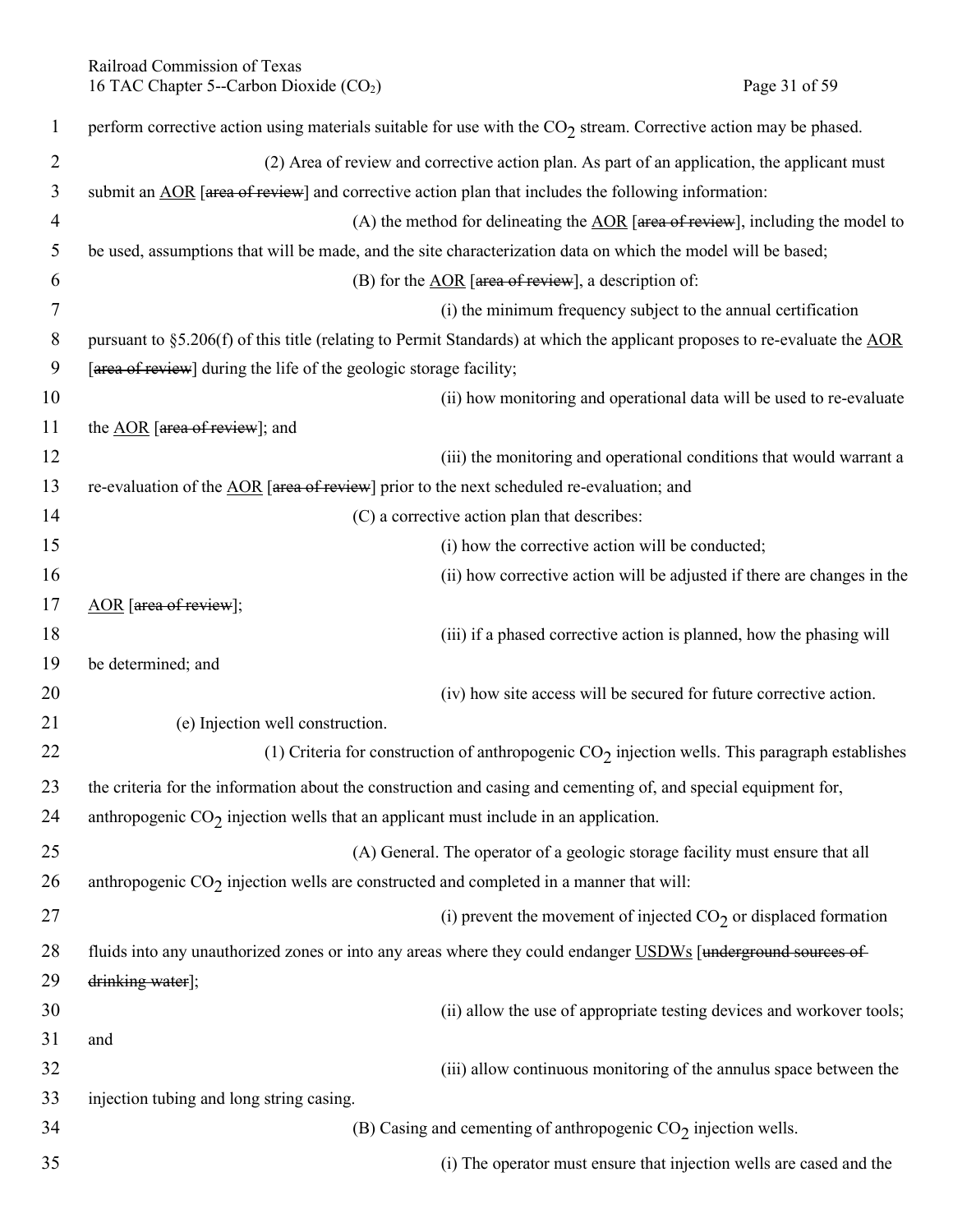Railroad Commission of Texas<br>
16 TAC Chapter 5--Carbon Dioxide (CO<sub>2</sub>) Page 32 of 59 16 TAC Chapter 5--Carbon Dioxide  $(CO<sub>2</sub>)$ 

| $\mathbf{1}$   | casing cemented in compliance with §3.13 of this title (relating to Casing, Cementing, Drilling, Well Control, and          |
|----------------|-----------------------------------------------------------------------------------------------------------------------------|
| $\overline{2}$ | Completion Requirements), in addition to the requirements of this section.                                                  |
| 3              | (ii) Casing, cement, cement additives, and/or other materials used in                                                       |
| 4              | the construction of each injection well must have sufficient structural strength and must be of sufficient quality and      |
| 5              | quantity to maintain integrity over the design life of the injection well. All well materials must be suitable for use with |
| 6              | fluids with which the well materials may be expected to come into contact and must meet or exceed test standards            |
| 7              | developed for such materials by the American Petroleum Institute, ASTM International, or comparable standards as            |
| 8              | approved by the director.                                                                                                   |
| 9              | (iii) Surface casing must extend through the base of the lowermost                                                          |
| 10             | USDW [underground source of drinking water] above the injection zone and must be cemented to the surface.                   |
| 11             | (iv) Circulation of cement may be accomplished by staging. The                                                              |
| 12             | director may approve an alternative method of cementing in cases where the cement cannot be circulated to the surface,      |
| 13             | provided the applicant can demonstrate by using logs that the cement does not allow fluid movement between the              |
| 14             | casing and the well bore.                                                                                                   |
| 15             | (v) At least one long string casing, using a sufficient number of                                                           |
| 16             | centralizers, must extend through the injection zone. The long string casing must isolate the injection zone and other      |
| 17             | intervals as necessary for the protection of USDWs [underground sources of drinking water] and to ensure confinement        |
| 18             | of the injected and formation fluids to the permitted injection zone using cement and/or other isolation techniques.        |
| 19             | (vi) The applicant must verify the integrity and location of the                                                            |
| 20             | cement using technology capable of radial evaluation of cement quality and identification of the location of channels to    |
| 21             | ensure that USDWs [underground sources of drinking water] will not be endangered.                                           |
| 22             | (vii) The director may exempt existing wells that have been                                                                 |
| 23             | associated with injection of $CO2$ for the purpose of enhanced recovery from provisions of these casing and cementing       |
| 24             | requirements if the applicant demonstrates that the well construction meets the general performance criteria in             |
| 25             | subparagraph (A) of this paragraph.                                                                                         |
| 26             | (C) Special equipment.                                                                                                      |
| 27             | (i) Tubing and packer. All injection wells must inject fluids through                                                       |
| 28             | tubing set on a mechanical packer. Packers must be set no higher than 100 feet above the top of the permitted injection     |
| 29             | interval or at a location approved by the director.                                                                         |
| 30             | (ii) Pressure observation valve. The wellhead of each injection well                                                        |
| 31             | must be equipped with a pressure observation valve on the tubing and each annulus of the well.                              |
| 32             | (2) Construction information. The applicant must provide the following information for each                                 |
| 33             | well to allow the director to determine whether the proposed well construction and completion design will meet the          |
| 34             | general performance criteria in paragraph (1) of this subsection:                                                           |
| 35             | (A) depth to the injection zone;                                                                                            |
| 36             | (B) hole size;                                                                                                              |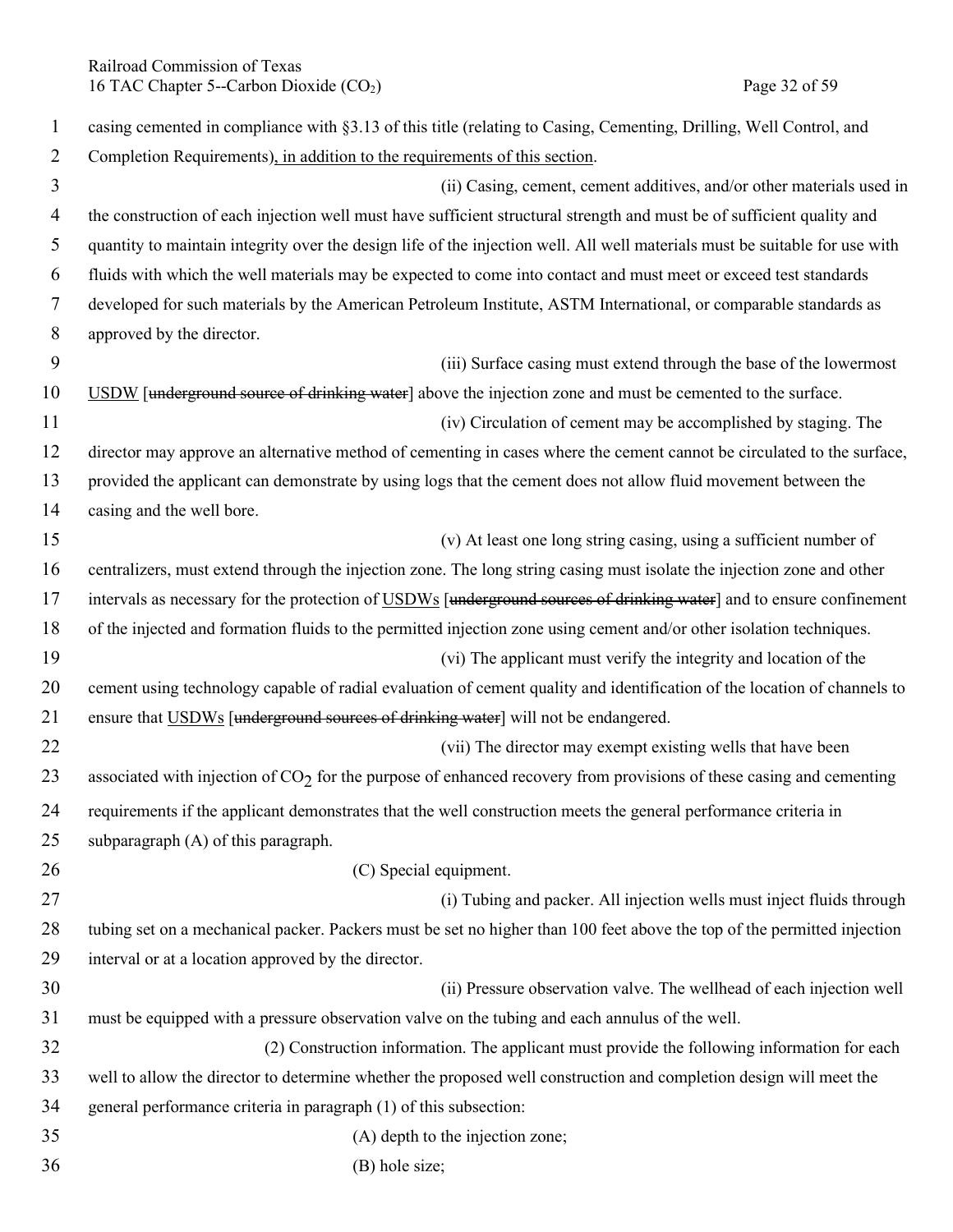Railroad Commission of Texas 16 TAC Chapter 5--Carbon Dioxide (CO<sub>2</sub>) Page 33 of 59

| $\mathbf{1}$   | (C) size and grade of all casing and tubing strings (e.g., wall thickness, external                                         |
|----------------|-----------------------------------------------------------------------------------------------------------------------------|
| $\overline{2}$ | diameter, nominal weight, length, joint specification and construction material, tubing tensile, burst, and collapse        |
| 3              | strengths);                                                                                                                 |
| 4              | (D) proposed injection rate (intermittent or continuous), maximum proposed                                                  |
| 5              | surface injection pressure, and maximum proposed volume of the $CO2$ stream;                                                |
| 6              | (E) type of packer and packer setting depth;                                                                                |
| 7              | (F) a description of the capability of the materials to withstand corrosion when                                            |
| 8              | exposed to a combination of the $CO2$ stream and formation fluids;                                                          |
| 9              | (G) down-hole temperatures and pressures;                                                                                   |
| 10             | (H) lithology of injection and confining zones;                                                                             |
| 11             | (I) type or grade of cement and additives;                                                                                  |
| 12             | (J) chemical composition and temperature of the $CO2$ stream; and                                                           |
| 13             | (K) schematic drawings of the surface and subsurface construction details.                                                  |
| 14             | (3) Well construction plan. The applicant must submit an injection well construction plan that                              |
| 15             | meets the criteria in paragraph (1) of this subsection.                                                                     |
| 16             | (4) Well stimulation plan. The applicant must submit, as applicable, a description of the                                   |
| 17             | proposed well stimulation program and a determination that well stimulation will not compromise containment.                |
| 18             | (f) Plan for logging, sampling, and testing of injection wells after permitting but before injection. The                   |
| 19             | applicant must submit a plan for logging, sampling, and testing of each injection well after permitting but prior to        |
| 20             | injection well operation. The plan need not include identical logging, sampling, and testing procedures for all wells       |
| 21             | provided there is a reasonable basis for different procedures. Such plan is not necessary for existing wells being          |
| 22             | converted to anthropogenic $CO_2$ injection wells in accordance with this subchapter, to the extent such activities already |
| 23             | have taken place. The plan must describe the logs, surveys, and tests to be conducted to verify the depth, thickness,       |
| 24             | porosity, permeability, and lithology of, and the salinity of any formation fluids in, the formations that are to be used   |
| 25             | for monitoring, storage, and confinement to assure conformance with the injection well construction requirements set        |
| 26             | forth in subsection (e) of this section, and to establish accurate baseline data against which future measurements may      |
| 27             | be compared. The plan must meet the following criteria and must include the following information.                          |
| 28             | (1) Logs and surveys of newly drilled and completed injection wells.                                                        |
| 29             | (A) During the drilling of any hole that is constructed by drilling a pilot hole that                                       |
| 30             | is enlarged by reaming or another method, the operator must perform deviation checks at sufficiently frequent intervals     |
| 31             | to determine the location of the borehole and to assure that vertical avenues for fluid movement in the form of             |
| 32             | diverging holes are not created during drilling.                                                                            |
| 33             | (B) Before surface casing is installed, the operator must run appropriate logs,                                             |
| 34             | such as resistivity, spontaneous potential, and caliper logs.                                                               |
| 35             | (C) After each casing string is set and cemented, the operator must run logs,                                               |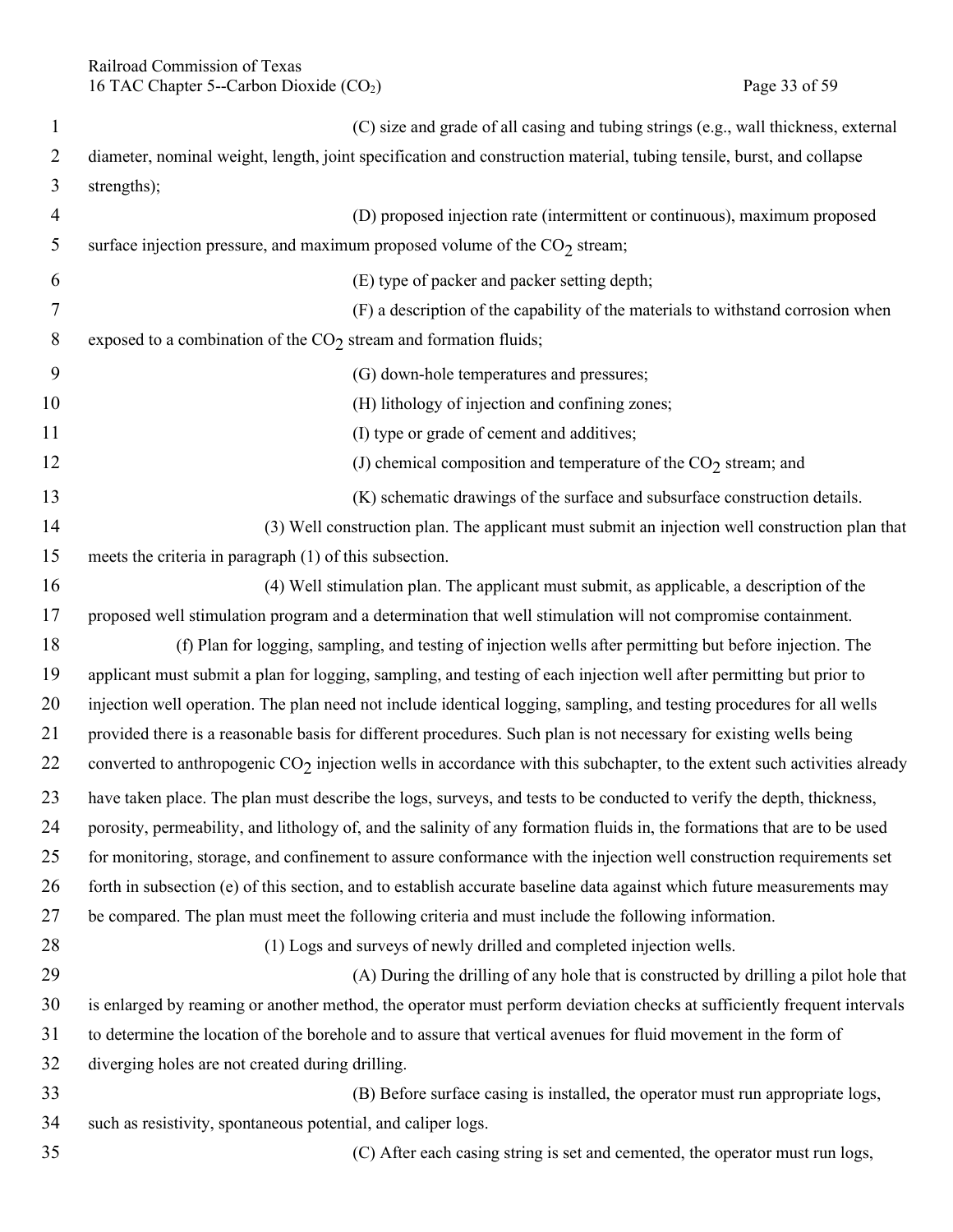Railroad Commission of Texas 16 TAC Chapter 5--Carbon Dioxide (CO<sub>2</sub>) Page 34 of 59

| $\mathbf{1}$   | such as a cement bond log, variable density log, and a temperature log, to ensure proper cementing.                           |
|----------------|-------------------------------------------------------------------------------------------------------------------------------|
| $\overline{2}$ | (D) Before long string casing is installed, the operator must run logs appropriate                                            |
| 3              | to the geology, such as resistivity, spontaneous potential, porosity, caliper, gamma ray, and fracture finder logs, to        |
| 4              | gather data necessary to verify the characterization of the geology and hydrology.                                            |
| 5              | (2) Testing and determination of hydrogeologic characteristics of injection and confining                                     |
| 6              | zone.                                                                                                                         |
| 7              | (A) Prior to operation, the operator must conduct tests to verify hydrogeologic                                               |
| 8              | characteristics of the injection zone.                                                                                        |
| 9              | (B) The operator must perform an initial pressure fall-off or other test and                                                  |
| 10             | submit to the director a written report of the results of the test, including details of the methods used to perform the test |
| 11             | and to interpret the results, all necessary graphs, and the testing log, to verify permeability, injectivity, and initial     |
| 12             | pressure using water or $CO2$ .                                                                                               |
| 13             | (C) The operator must determine or calculate the fracture pressures for the                                                   |
| 14             | injection and confining zone. The [If the fracture pressures are determined through calculation, the] Commission will         |
| 15             | include in any permit it might issue a limit of 90% of the [ealeulated] fracture pressure to ensure that the injection        |
| 16             | pressure does not exceed the fracture pressure.                                                                               |
| 17             | (3) Sampling.                                                                                                                 |
| 18             | (A) The operator must record and submit the formation fluid temperature, pH,                                                  |
| 19             | and conductivity, the reservoir pressure, and the static fluid level of the injection zone.                                   |
| 20             | (B) The operator must submit analyses of whole cores or sidewall cores                                                        |
| 21             | representative of the injection zone and confining zone and formation fluid samples from the injection zone. The              |
| 22             | director may accept data from cores and formation fluid samples from nearby wells or other data if the operator can           |
| 23             | demonstrate to the director that such data are representative of conditions at the proposed injection well.                   |
| 24             | (g) Compatibility determination. Based on the results of the formation testing program required by                            |
| 25             | subsection (f) of this section, the applicant must submit a determination of the compatibility of the $CO2$ stream with:      |
| 26             | (1) the materials to be used to construct the well;                                                                           |
| 27             | (2) fluids in the injection zone; and                                                                                         |
| 28             | (3) minerals in both the injection and the confining zone.                                                                    |
| 29             | (h) Mechanical integrity testing.                                                                                             |
| 30             | (1) Criteria. This paragraph establishes the criteria for the mechanical integrity testing plan                               |
| 31             | for anthropogenic $CO2$ injection wells that an applicant must include in an application.                                     |
| 32             | (A) Other than during periods of well workover in which the sealed tubing-                                                    |
| 33             | casing annulus is of necessity disassembled for maintenance or corrective procedures, the operator must maintain              |
| 34             | mechanical integrity of the injection well at all times.                                                                      |
| 35             | (B) Before beginning injection operations and at least once every five years                                                  |
| 36             | thereafter, the operator must demonstrate internal mechanical integrity for each injection well by pressure testing the       |
|                |                                                                                                                               |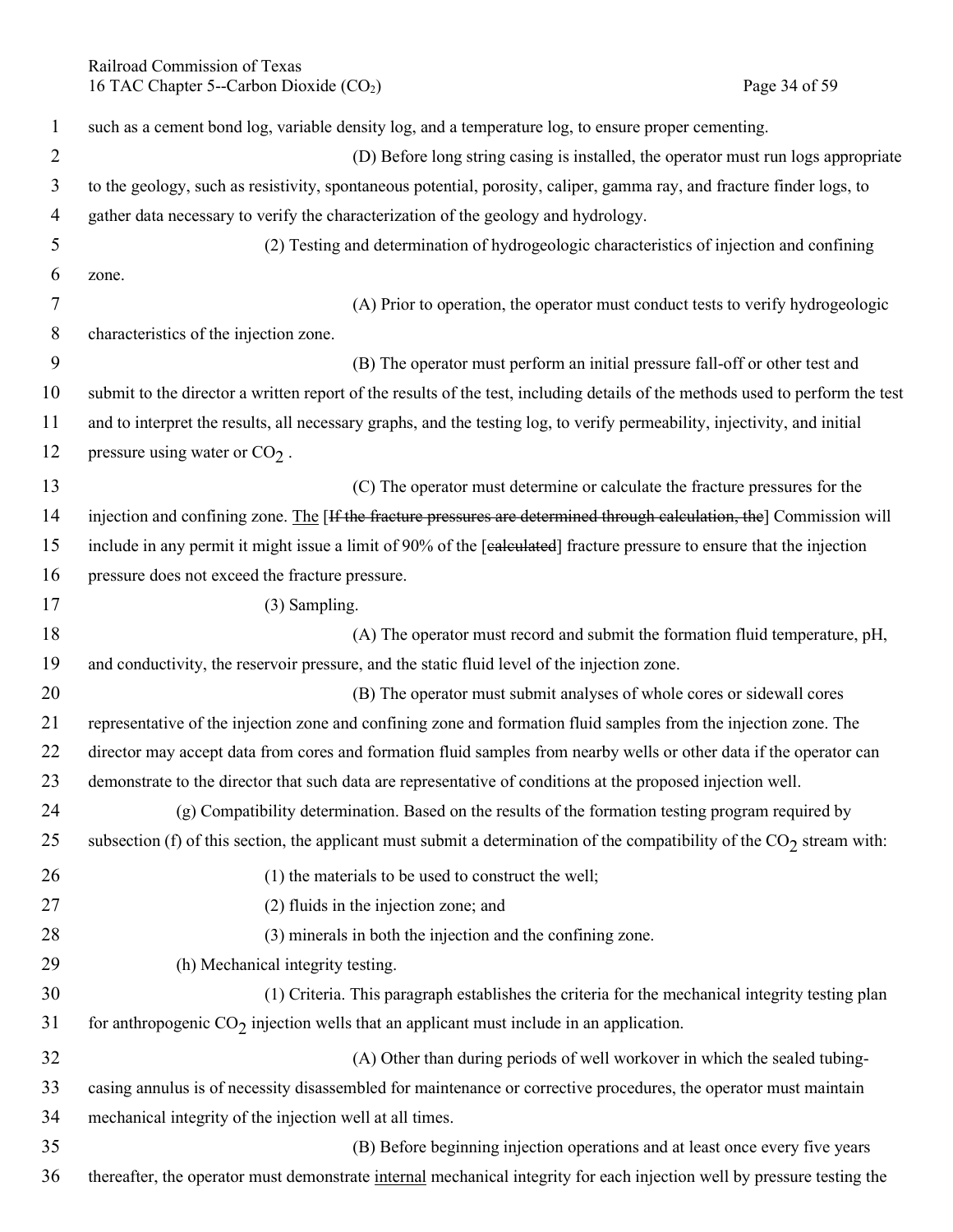Railroad Commission of Texas 16 TAC Chapter 5--Carbon Dioxide (CO<sub>2</sub>) Page 35 of 59

1 tubing-casing annulus.

| $\overline{2}$ | (C) Following an initial annulus pressure test, the operator must continuously                                                          |
|----------------|-----------------------------------------------------------------------------------------------------------------------------------------|
| 3              | monitor injection pressure, rate, injected volumes, and pressure on the annulus between tubing and long string casing to                |
| $\overline{4}$ | confirm that the injected fluids are confined to the injection zone.                                                                    |
| 5              | (D) At least once per year until the injection well is plugged [every five years],                                                      |
| 6              | the operator must confirm the absence of significant fluid movement into a USDW through channels adjacent to the                        |
| 7              | injection wellbore (external integrity) [that the injected fluids are confined to the injection zone] using a method                    |
| 8              | approved by the director (e.g., diagnostic surveys such as oxygen-activation logging or temperature or noise logs).                     |
| 9              | (E) The operator must test injection wells after any workover that disturbs the                                                         |
| 10             | seal between the tubing, packer, and casing in a manner that verifies internal mechanical integrity of the tubing and                   |
| 11             | long string casing.                                                                                                                     |
| 12             | (F) An operator must either repair and successfully retest or plug a well that fails                                                    |
| 13             | a mechanical integrity test.                                                                                                            |
| 14             | (2) Mechanical integrity testing plan. The applicant must prepare and submit a mechanical                                               |
| 15             | integrity testing plan as part of a permit application. [The plan must include a schedule for the performance of a series-              |
| 16             | of tests at a minimum frequency of five years.] The performance tests must be designed to demonstrate the internal and                  |
| 17             | external mechanical integrity of each injection well. These tests may include:                                                          |
| 18             | (A) a pressure test with liquid or inert gas;                                                                                           |
| 19             | (B) a tracer survey such as oxygen-activation logging;                                                                                  |
| 20             | (C) a temperature or noise log;                                                                                                         |
| 21             | (D) a casing inspection log; and/or                                                                                                     |
| 22             | (E) any alternative method approved by the director, and if necessary by the                                                            |
| 23             | Administrator of EPA under 40 CFR §146.89(e), that provides equivalent or better information approved by the                            |
| 24             | director.                                                                                                                               |
| 25             | (i) Operating information.                                                                                                              |
| 26             | (1) Operating plan. The applicant must submit a plan for operating the injection wells and the                                          |
| 27             | geologic storage facility that complies with the criteria set forth in $\S 5.206(d)$ [ $\S 5.206(e)$ ] of this title, and that outlines |
| 28             | the steps necessary to conduct injection operations. The applicant must include the following proposed operating data                   |
| 29             | in the plan:                                                                                                                            |
| 30             | (A) the average and maximum daily injection rates and volumes of the $CO2$                                                              |
| 31             | stream;                                                                                                                                 |
| 32             | (B) the average and maximum surface injection pressure;                                                                                 |
| 33             | (C) the sources [source(s)] of the CO <sub>2</sub> stream and the volume of CO <sub>2</sub> from each                                   |
| 34             | source; and                                                                                                                             |
| 35             | (D) an analysis of the chemical and physical characteristics of the $CO2$ stream                                                        |
| 36             | prior to injection.                                                                                                                     |
|                |                                                                                                                                         |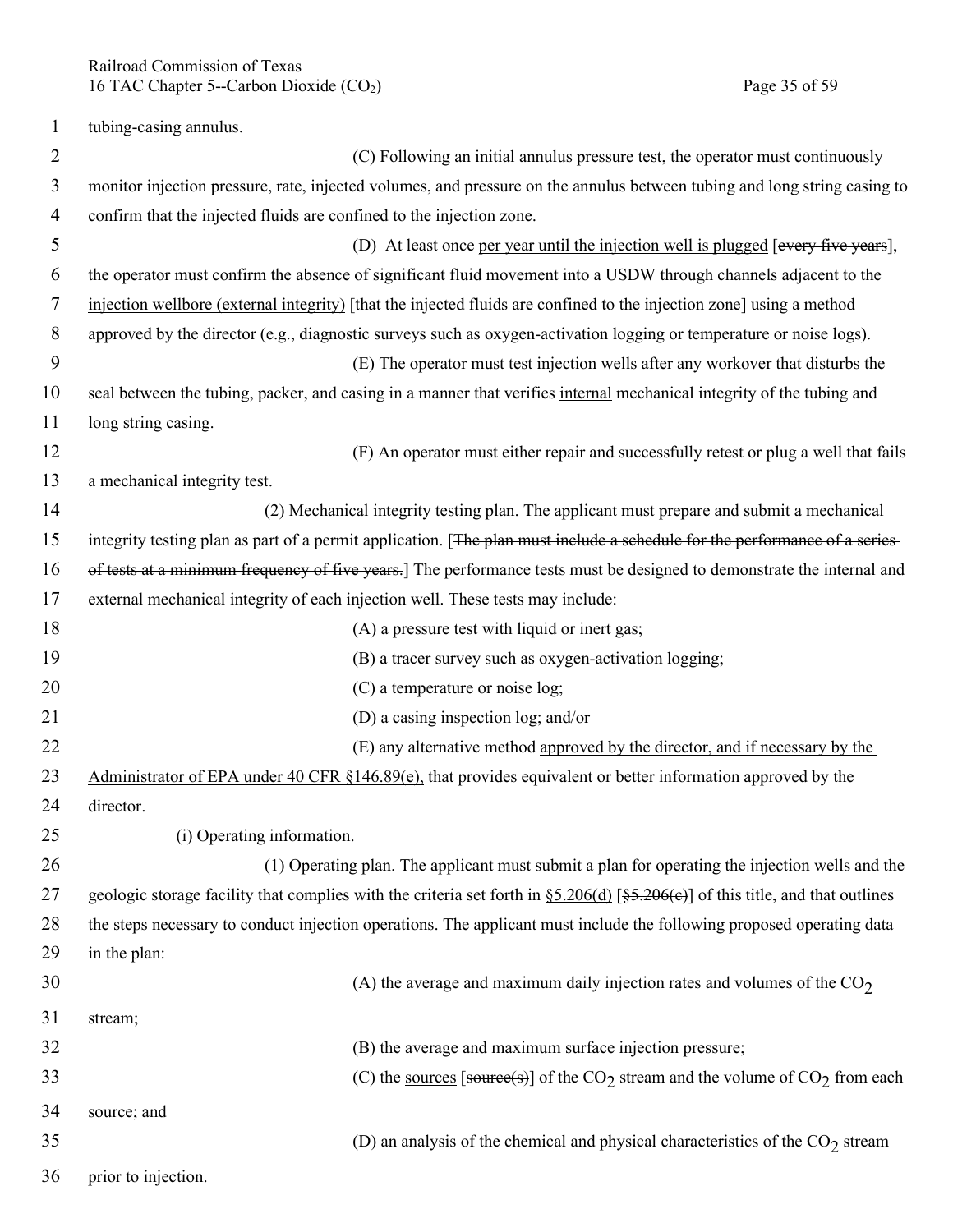| 1  | (2) Maximum injection pressure. The director will approve a maximum injection pressure                                     |
|----|----------------------------------------------------------------------------------------------------------------------------|
| 2  | limit that:                                                                                                                |
| 3  | (A) considers the risks of tensile failure and, where appropriate, geomechanical                                           |
| 4  | or other studies that assess the risk of tensile failure and shear failure;                                                |
| 5  | (B) with a reasonable degree of certainty will avoid initiation or propagation of                                          |
| 6  | fractures in the confining zone or cause otherwise non-transmissive faults transecting the confining zone to become        |
| 7  | transmissive; and                                                                                                          |
| 8  | (C) in no case may cause the movement of injection fluids or formation fluids in                                           |
| 9  | a manner that endangers USDWs [underground sources of drinking water].                                                     |
| 10 | (j) Plan for monitoring, sampling, and testing after initiation of operation.                                              |
| 11 | (1) The applicant must submit a monitoring, sampling, and testing plan for verifying that the                              |
| 12 | geologic storage facility is operating as permitted and that the injected fluids are confined to the injection zone.       |
| 13 | (2) The plan must include the following:                                                                                   |
| 14 | (A) the analysis of the $CO2$ stream prior to injection with sufficient frequency to                                       |
| 15 | yield data representative of its chemical and physical characteristics;                                                    |
| 16 | (B) the installation and use of continuous recording devices to monitor injection                                          |
| 17 | pressure, rate, and volume, and the pressure on the annulus between the tubing and the long string casing, except          |
| 18 | during workovers;                                                                                                          |
| 19 | (C) after initiation of injection, the performance on a semi-annual basis of                                               |
| 20 | corrosion monitoring of the well materials for loss of mass, thickness, cracking, pitting, and other signs of corrosion to |
| 21 | ensure that the well components meet the minimum standards for material strength and performance set forth in              |
| 22 | subsection $(e)(1)(A)$ of this section. The operator must report the results of such monitoring annually. Corrosion        |
| 23 | monitoring may be accomplished by:                                                                                         |
| 24 | (i) analyzing coupons of the well construction materials in contact                                                        |
| 25 | with the $CO2$ stream;                                                                                                     |
| 26 | (ii) routing the $CO2$ stream through a loop constructed with the                                                          |
| 27 | materials used in the well and inspecting the materials in the loop; or                                                    |
| 28 | (iii) using an alternative method, materials, or time period approved                                                      |
| 29 | by the director;                                                                                                           |
| 30 | (D) monitoring of geochemical and geophysical changes, including:                                                          |
| 31 | (i) periodic sampling of the fluid temperature, pH, conductivity,                                                          |
| 32 | reservoir pressure and static fluid level of the injection zone and monitoring for pressure changes, and for changes in    |
| 33 | geochemistry, in a permeable and porous formation near to and above the top confining zone;                                |
| 34 | (ii) periodic monitoring of the quality and geochemistry of $\underline{a}$                                                |
| 35 | USDW [an underground source of drinking water] within the AOR [area of review] and the formation fluid in a                |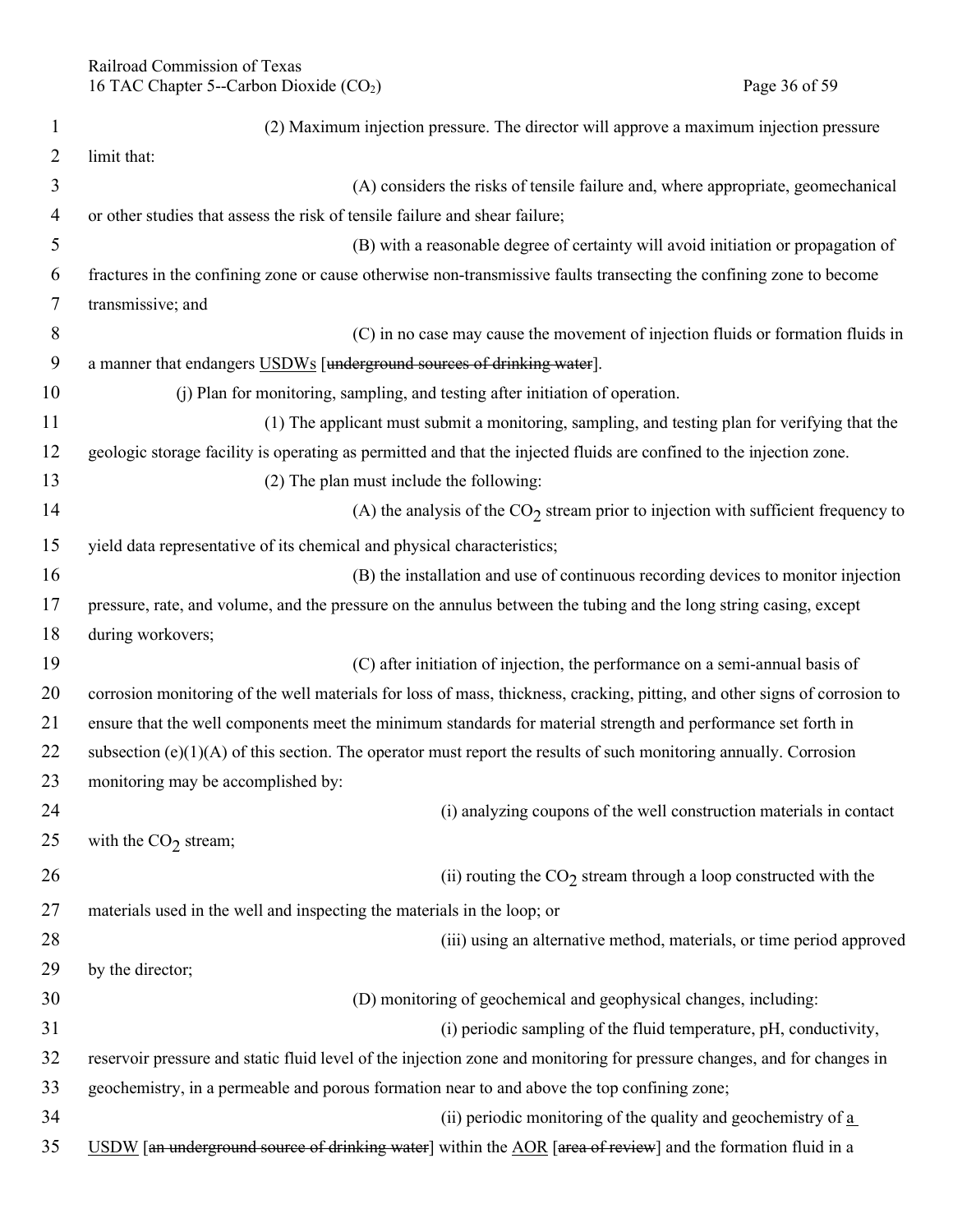Railroad Commission of Texas<br>
16 TAC Chapter 5--Carbon Dioxide (CO<sub>2</sub>) Page 37 of 59 16 TAC Chapter 5--Carbon Dioxide  $(CO<sub>2</sub>)$ 

| $\mathbf{1}$   | permeable and porous formation near to and above the top confining zone to detect any movement of the injected $CO2$      |
|----------------|---------------------------------------------------------------------------------------------------------------------------|
| $\overline{2}$ | through the confining zone into that monitored formation;                                                                 |
| 3              | (iii) the location and number of monitoring wells justified on the                                                        |
| 4              | basis of the AOR [area of review], injection rate and volume, geology, and the presence of artificial penetrations and    |
| 5              | other factors specific to the geologic storage facility; and                                                              |
| 6              | (iv) the monitoring frequency and spatial distribution of monitoring                                                      |
| 7              | wells based on baseline geochemical data collected under subsection $(c)(2)$ of this section and any modeling results in  |
| $\,8\,$        | the AOR [area of review] evaluation;                                                                                      |
| 9              | (E) tracking the extent of the $CO2$ plume and the position of the pressure front                                         |
| 10             | by using indirect, geophysical techniques, which may include seismic, electrical, gravity, or electromagnetic surveys     |
| 11             | and/or down-hole $CO2$ detection tools; [and]                                                                             |
| 12             | (F) A pressure fall-off test at least once every five years unless more frequent                                          |
| 13             | testing is required by the director based on site-specific information; and                                               |
| 14             | $(G)$ [ $(F)$ ] additional monitoring as the director may determine to be necessary to                                    |
| 15             | support, upgrade, and improve computational modeling of the AOR [area of review] evaluation and to determine              |
| 16             | compliance with the requirements that the injection activity not allow the movement of fluid containing any               |
| 17             | contaminant into USDWs [underground sources of drinking water] and that the injected fluid remain within the              |
| 18             | permitted interval.                                                                                                       |
| 19             | (k) Well plugging plan. The applicant must submit a well plugging plan for all injection wells and                        |
| 20             | monitoring wells that penetrate the base of usable quality water that includes the following:                             |
| 21             | (1) a proposal for plugging all monitoring wells that penetrate the base of usable quality                                |
| 22             | water and all injection wells upon abandonment in accordance with §3.14 of this title (relating to Plugging), in addition |
| 23             | to the requirements of this section. The proposal must include:                                                           |
| 24             | (A) the type and number of plugs to be used:                                                                              |
| 25             | (B) the placement of each plug, including the elevation of the top and bottom of                                          |
| 26             | each plug;                                                                                                                |
| 27             | (C) the type, grade, and quantity of material to be used in plugging and                                                  |
| 28             | information to demonstrate that the material is compatible with the CO <sub>2</sub> stream; and                           |
| 29             | (D) the method of placement of the plugs; [-]                                                                             |
| 30             | (2) proposals for activities to be undertaken prior to plugging an injection well, specifically:                          |
| 31             | (A) flushing each injection well with a buffer fluid;                                                                     |
| 32             | (B) performing tests or measures to determine bottomhole reservoir pressure;                                              |
| 33             | (C) performing final tests to assess mechanical integrity; and                                                            |
| 34             | (D) ensuring that the material to be used in plugging must be compatible with                                             |
| 35             | the $CO2$ stream and the formation fluids;                                                                                |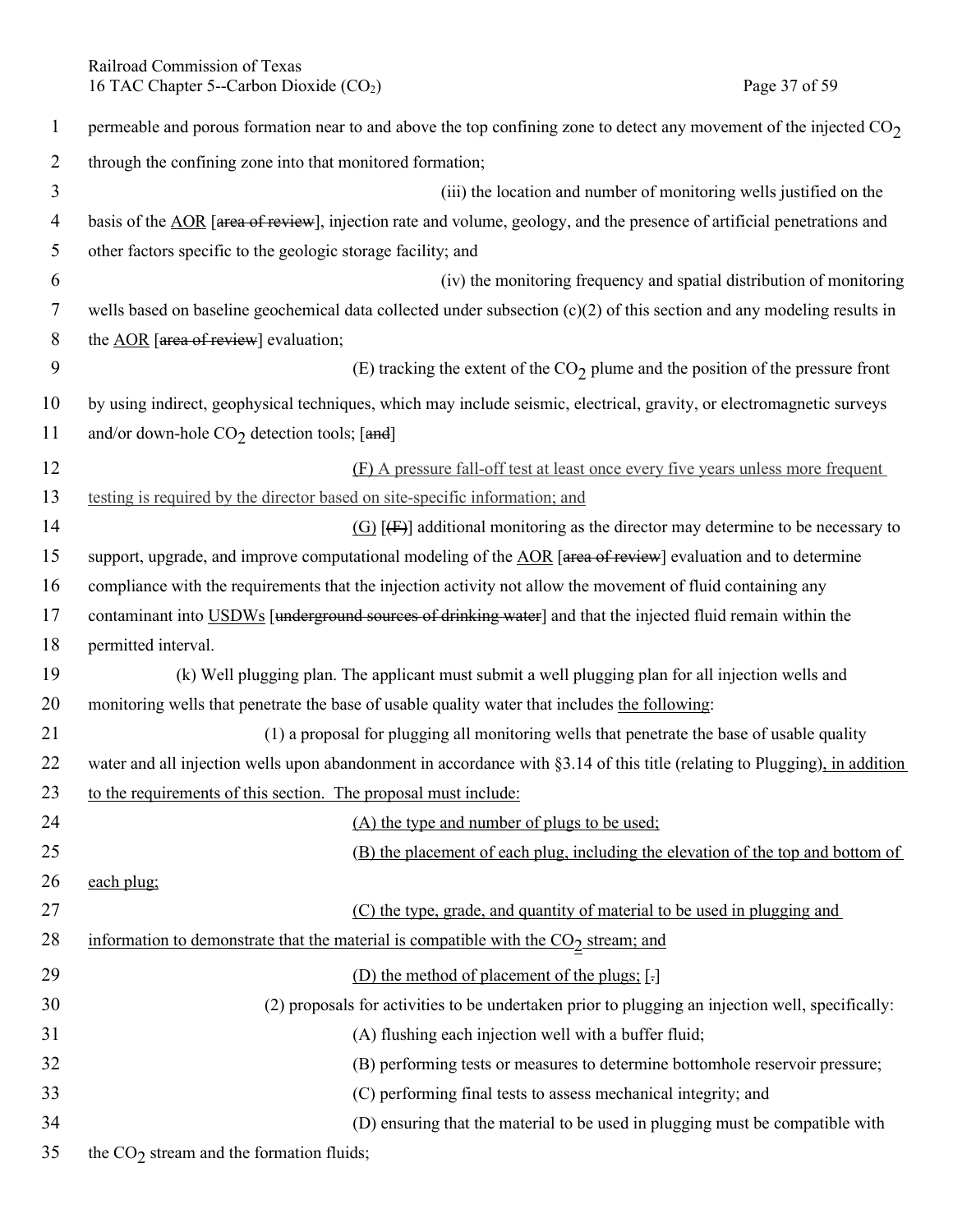| $\mathbf{1}$   | (3) a proposal for giving notice of intent to plug monitoring wells that penetrate the base of                             |
|----------------|----------------------------------------------------------------------------------------------------------------------------|
| $\overline{2}$ | usable quality water and all injection wells. The applicant's plan must ensure that:                                       |
| 3              | (A) the operator notifies the director at least 60 days before plugging a well. At                                         |
| $\overline{4}$ | this time, if any changes have been made to the original well plugging plan, the operator must also provide a revised      |
| 5              | well plugging plan. At the discretion of the director, an operator may be allowed to proceed with well plugging on a       |
| 6              | shorter notice period; and                                                                                                 |
| $\overline{7}$ | (B) the operator will file a notice of intention to plug and abandon (Form W-3A)                                           |
| 8              | a well with the appropriate Commission district office and the division in Austin at least five days prior to the          |
| 9              | beginning of plugging operations;                                                                                          |
| 10             | (4) a plugging report for monitoring wells that penetrate the base of usable quality water and                             |
| 11             | all injection wells. The applicant's plan must ensure that within 30 days after plugging the operator will file a complete |
| 12             | well plugging record (Form W-3) in duplicate with the appropriate district office. The operator and the person who         |
| 13             | performed the plugging operation (if other than the operator) must certify the report as accurate;                         |
| 14             | (5) a plan for plugging all monitoring wells that do not penetrate the base of usable quality                              |
| 15             | water in accordance with 16 TAC Chapter 76 (relating to Water Well Drillers and Water Well Pump Installers); and           |
| 16             | (6) a plan for certifying that all monitoring wells that do not penetrate the base of usable                               |
| 17             | quality water will be plugged in accordance with 16 TAC Chapter 76.                                                        |
| 18             | (1) Emergency and remedial response plan. The applicant must submit an emergency and remedial                              |
| 19             | response plan that:                                                                                                        |
| 20             | (1) accounts for the entire $\underline{AOR}$ [area of review], regardless of whether or not corrective                    |
| 21             | action in the AOR [area of review] is phased;                                                                              |
| 22             | (2) describes actions to be taken to address escape from the permitted injection interval or                               |
| 23             | movement of the injection fluids or formation fluids that may cause an endangerment to USDWs [underground sources          |
| 24             | of drinking water] during construction, operation, closure, and post-closure periods;                                      |
| 25             | (3) includes a safety plan that includes emergency response procedures, provisions to provide                              |
| 26             | security against unauthorized activity, and $CO2$ release detection and prevention measures; and                           |
| 27             | (4) includes a description of the training and testing that will be provided to each employee at                           |
| 28             | the storage facility on operational safety and emergency response procedures to the extent applicable to the employee's    |
| 29             | duties and responsibilities. The operator must train all employees before commencing injection and storage operations      |
| 30             | at the facility. The operator must train each subsequently hired employee before that employee commences work at the       |
| 31             | storage facility. The operator must hold a safety meeting with each contractor prior to the commencement of any new        |
| 32             | contract work at a storage facility. Emergency measures specific to the contractor's work must be explained in the         |
| 33             | contractor safety meeting. Training schedules, training dates, and course outlines must be provided to Commission          |
| 34             | personnel upon request for the purpose of Commission review to determine compliance with this paragraph.                   |
| 35             | (m) Post-injection storage facility care and closure plan. The applicant must submit a post-injection                      |
| 36             | storage facility care and closure plan. The plan must include:                                                             |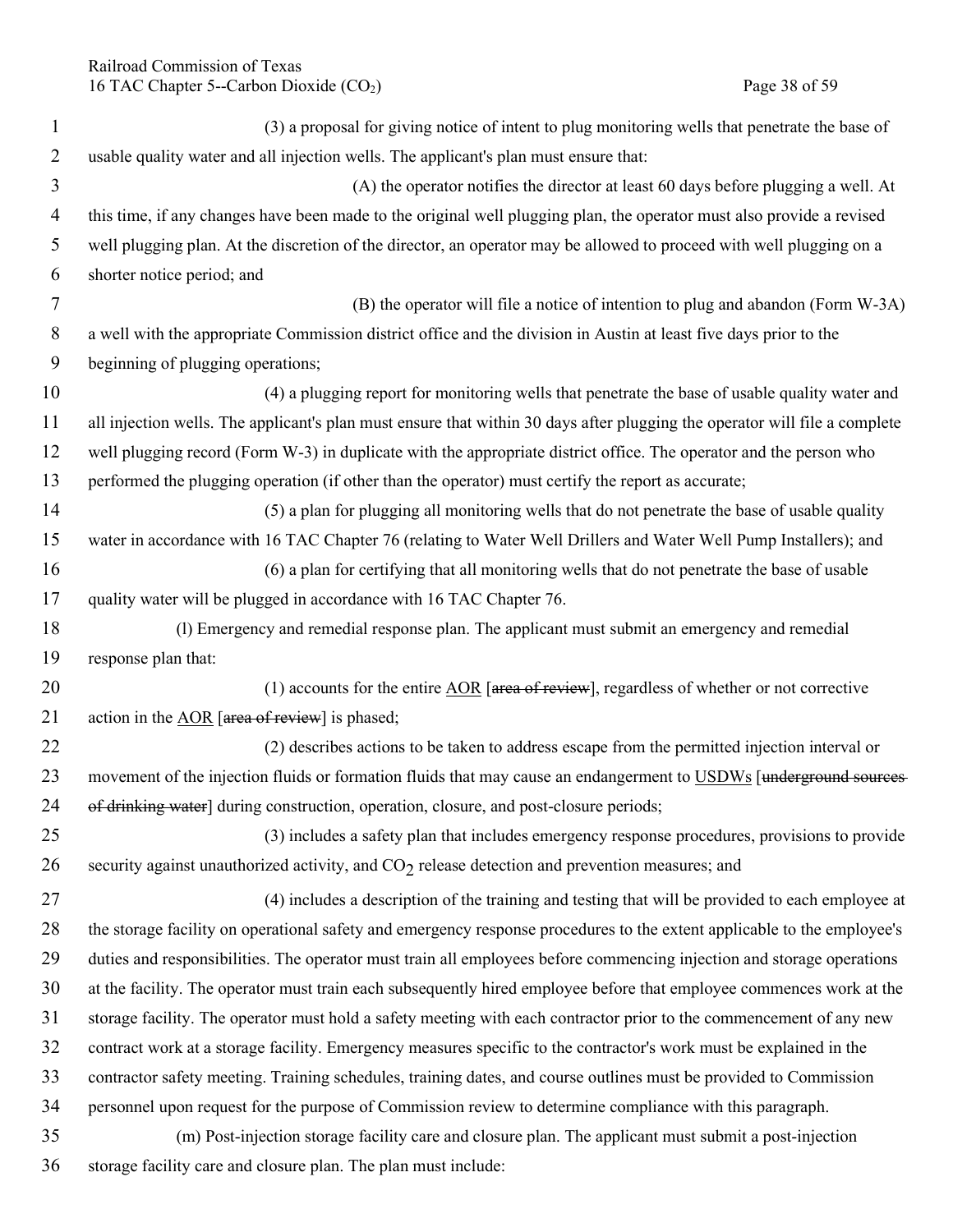# Railroad Commission of Texas 16 TAC Chapter 5--Carbon Dioxide (CO<sub>2</sub>) Page 39 of 59

| $\mathbf{1}$ | (1) a demonstration containing substantial evidence that the geologic storage project will no                               |
|--------------|-----------------------------------------------------------------------------------------------------------------------------|
| 2            | longer pose a risk of endangerment to USDWs at the end of the post-injection storage facility care timeframe. The           |
| 3            | demonstration must be based on significant, site-specific data and information, including all data and information          |
| 4            | collected pursuant subsections (b)-(d) of this section and $\S$ 5.206(b)(5) of this title;                                  |
| 5            | $(2)$ [4+] the pressure differential between pre-injection and predicted post-injection pressures                           |
| 6            | in the injection zone;                                                                                                      |
| 7            | $(3)$ [(2)] the predicted position of the CO <sub>2</sub> plume and associated pressure front at closure as                 |
| 8            | demonstrated in the AOR [area of review] evaluation required under subsection (d) of this section;                          |
| 9            | $(4)$ [ $(3)$ ] a description of the proposed post-injection monitoring location, methods, and frequency;                   |
| 10           | $(5)$ [(4)] a proposed schedule for submitting post-injection storage facility care monitoring                              |
| 11           | results to the division; [and]                                                                                              |
| 12           | $(6)$ [(5)] the estimated cost of proposed post-injection storage facility care and closure; and [-]                        |
| 13           | (7) consideration and documentation of:                                                                                     |
| 14           | (i) the results of computational modeling performed pursuant to delineation of                                              |
| 15           | the AOR under subsection (d) of this section;                                                                               |
| 16           | (ii) the predicted timeframe for pressure decline within the injection zone, and                                            |
| 17           | any other zones, such that formation fluids may not be forced into any USDWs, and/or the timeframe for pressure             |
| 18           | decline to pre-injection pressures;                                                                                         |
| 19           | (iii) the predicted rate of $CO2$ plume migration within the injection zone, and the                                        |
| 20           | predicted timeframe for the cessation of migration;                                                                         |
| 21           | (iv) a description of the site-specific processes that will result in $CO2$ trapping                                        |
| 22           | including immobilization by capillary trapping, dissolution, and mineralization at the site;                                |
| 23           | (v) the predicted rate of $CO2$ trapping in the immobile capillary phase, dissolved                                         |
| 24           | phase, and/or mineral phase;                                                                                                |
| 25           | (vi) the results of laboratory analyses, research studies, and/or field or site-                                            |
| 26           | specific studies to verify the information required in subparagraphs $(iv)$ and $(v)$ of this paragraph;                    |
| 27           | (vii) a characterization of the confining zone(s) including a demonstration that it                                         |
| 28           | is free of transmissive faults, fractures, and micro-fractures and of appropriate thickness, permeability, and integrity to |
| 29           | impede fluid (e.g., CO <sub>2</sub> , formation fluids) movement;                                                           |
| 30           | (viii) the presence of potential conduits for fluid movement including planned                                              |
| 31           | injection wells and project monitoring wells associated with the proposed geologic storage project or any other projects    |
| 32           | in proximity to the predicted/modeled, final extent of the CO <sub>2</sub> plume and area of elevated pressure;             |
| 33           | (ix) a description of the well construction and an assessment of the quality of                                             |
| 34           | plugs of all abandoned wells within the AOR;                                                                                |
| 35           | (x) the distance between the injection zone and the nearest USDWs above and/or                                              |
| 36           | below the injection zone; and                                                                                               |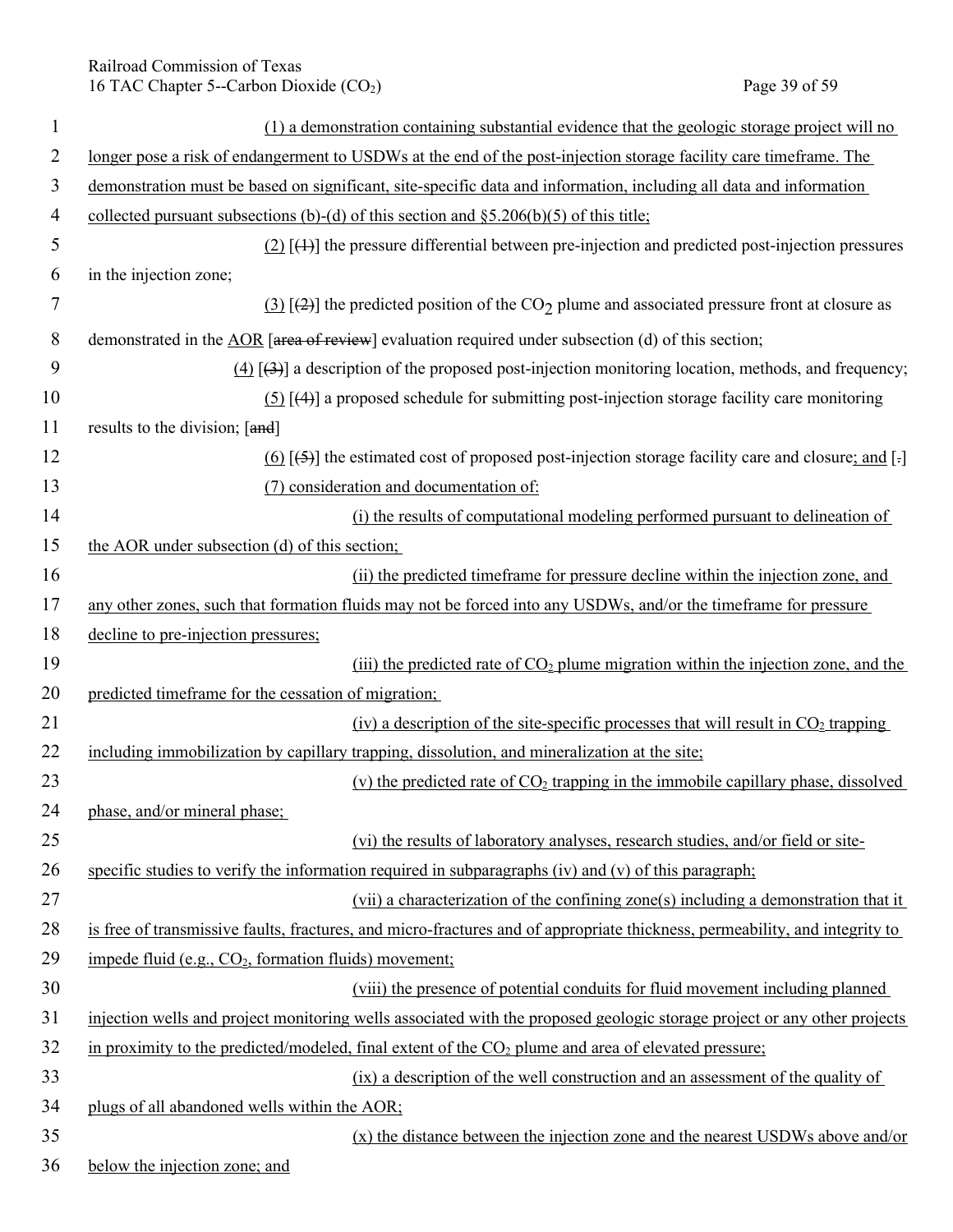| $\mathbf{1}$   | (xi) any additional site-specific factors required by the Director; and                                                     |
|----------------|-----------------------------------------------------------------------------------------------------------------------------|
| $\overline{2}$ | (8) information submitted to support the demonstration in paragraph (1) of this subsection,                                 |
| $\mathfrak{Z}$ | which shall meet the following criteria:                                                                                    |
| $\overline{4}$ | (i) all analyses and tests performed to support the demonstration must be                                                   |
| 5              | accurate, reproducible, and performed in accordance with the established quality assurance standards;                       |
| 6              | (ii) estimation techniques must be appropriate and EPA-certified test protocols                                             |
| $\tau$         | must be used where available;                                                                                               |
| 8              | (iii) predictive models must be appropriate and tailored to the site conditions,                                            |
| 9              | composition of the CO <sub>2</sub> stream, and injection and site conditions over the life of the geologic storage project; |
| 10             | (iv) predictive models must be calibrated using existing information where                                                  |
| 11             | sufficient data are available;                                                                                              |
| 12             | (v) reasonably conservative values and modeling assumptions must be used and                                                |
| 13             | disclosed to the Director whenever values are estimated on the basis of known, historical information instead of site-      |
| 14             | specific measurements;                                                                                                      |
| 15             | (vi) an analysis must be performed to identify and assess aspects of the                                                    |
| 16             | alternative PISC timeframe demonstration that contribute significantly to uncertainty. The operator must conduct            |
| 17             | sensitivity analyses to determine the effect that significant uncertainty may contribute to the modeling demonstration;     |
| 18             | (vii) an approved quality assurance and quality control plan must address all                                               |
| 19             | aspects of the demonstration; and                                                                                           |
| 20             | (viii) any additional criteria required by the Director.                                                                    |
| 21             | (n) Fees, financial responsibility, and financial assurance. The applicant must pay the fees, demonstrate                   |
| 22             | that it has met the financial responsibility requirements, and provide the Commission with financial assurance as           |
| 23             | required under §5.205 of this title (relating to Fees, Financial Responsibility, and Financial Assurance).                  |
| 24             | (1) The applicant must demonstrate financial responsibility and resources for corrective                                    |
| 25             | action, injection well plugging, post-injection storage facility care and storage facility closure, and emergency and       |
| 26             | remedial response until the director has provided to the operator a written verification that the director has determined   |
| 27             | that the facility has reached the end of the post-injection storage facility care period.                                   |
| 28             | (2) In determining whether the applicant is financially responsible, the director must rely on                              |
| 29             | the following:                                                                                                              |
| 30             | (A) the person's most recent audited annual report filed with the U.S. Securities                                           |
| 31             | and Exchange Commission under Section 13 or 15(d), Securities Exchange Act of 1934 (15 U.S.C. Section 78m or                |
| 32             | 78o(d)). The date of the audit may not be more than one year before the date of submission of the application to the        |
| 33             | division; and                                                                                                               |
| 34             | (B) the person's most recent quarterly report filed with the U.S. Securities and                                            |
| 35             | Exchange Commission under Section 13 or 15(d), Securities Exchange Act of 1934 (15 U.S.C. Section 78m or 78o(d));           |
| 36             | or                                                                                                                          |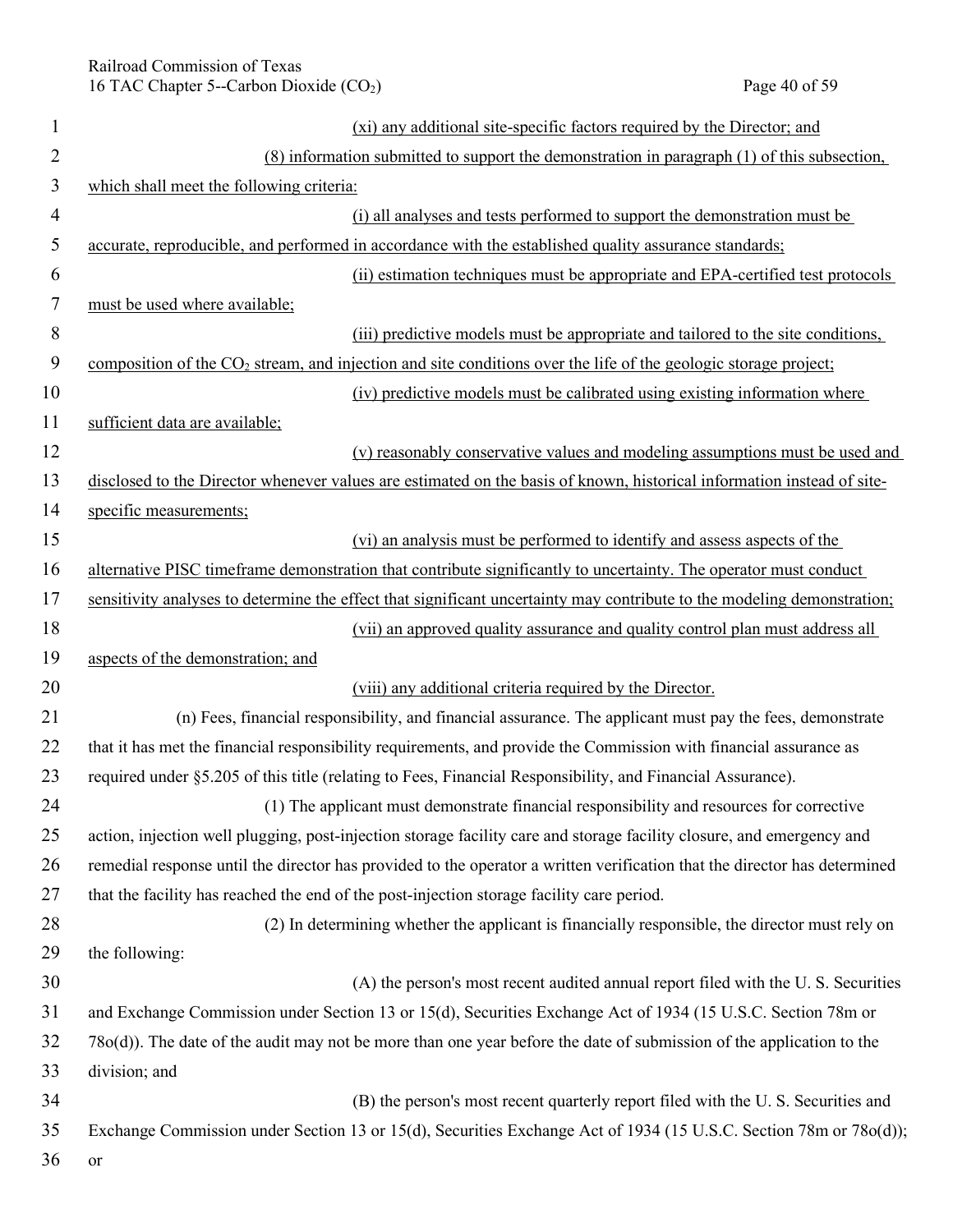Railroad Commission of Texas 16 TAC Chapter 5--Carbon Dioxide (CO<sub>2</sub>) Page 41 of 59

| 1              | (C) if the person is not required to file such a report, the person's most recent                                           |
|----------------|-----------------------------------------------------------------------------------------------------------------------------|
| 2              | audited financial statement. The date of the audit must not be more than one year before the date of submission of the      |
| 3              | application to the division.                                                                                                |
| $\overline{4}$ | (o) Letter from the Groundwater Advisory Unit of the Oil and Gas Division. The applicant must submit a                      |
| 5              | letter from the Groundwater Advisory Unit of the Oil and Gas Division in accordance with Texas Water Code,                  |
| 6              | §27.046.                                                                                                                    |
| 7              | (p) Other information. The applicant must submit any other information requested by the director as                         |
| 8              | necessary to discharge the Commission's duties under Texas Water Code, Chapter 27, Subchapter B-1, or deemed                |
| 9              | necessary by the director to clarify, explain, and support the required attachments.                                        |
| 10             |                                                                                                                             |
| 11             |                                                                                                                             |
| 12             | §5.204. Notice of permit actions and public comment period [and Hearing].                                                   |
| 13             | (a) Notice requirements.                                                                                                    |
| 14             | (1) The Commission shall give notice of the following actions:                                                              |
| 15             | (A) a draft permit has been prepared under $\S$ 5.202(e) of this title (relating to                                         |
| 16             | Permit Required, and Draft Permit and Fact Sheet); and                                                                      |
| 17             | $(B)$ a hearing that has been scheduled under subsection $(b)(2)$ of this section.                                          |
| 18             | [(a) Placement of copy of application for public inspection. The applicant must make a complete copy of                     |
| 19             | the permit application available for the public to inspect and copy by filing a copy of the application with the County-    |
| 20             | Clerk at the courthouse of each county where the storage facility is to be located, or if approved by the director, at      |
| 21             | another equivalent public office. The applicant also must provide an electronic copy of the complete application to-        |
| 22             | enable the Commission to place the copy on the Railroad Commission Internet website. The applicant must file any-           |
| 23             | subsequent revision of the application with the County Clerk or other approved public office and must file at the           |
| 24             | Commission an electronic copy of the updated application at the same time the applicant files the revision at the           |
| 25             | Commission.]                                                                                                                |
| 26             | $[$ (b) Notice requirements.                                                                                                |
| 27             | $(2)$ [ $(4)$ ] General notice by publication. The Commission shall [To give general notice to-                             |
| 28             | local governments and interested or affected persons, the applicant must] publish notice of a draft permit [the-            |
| 29             | application for an original or amended storage facility permit no later than the date the application is mailed to or filed |
| 30             | with the director. The applicant must use the appropriate form of notice, include the information as set forth in-          |
| 31             | subparagraph $(A)$ or $(B)$ of this paragraph, and cause the notice to be published] once a week for three consecutive      |
| 32             | weeks in a [each] newspaper of general circulation in each county where the storage facility is located or is to be         |
| 33             | located. [The applicant must file proof of publication of the notice with the application.]                                 |
| 34             | [(A) Form for notice by publication of an application for an anthropogenic CO <sub>2</sub>                                  |
| 35             | geologic storage facility permit.]                                                                                          |
| 36             | [Figure: $16$ TAC $\S$ 5.204(b)(1)(A)]                                                                                      |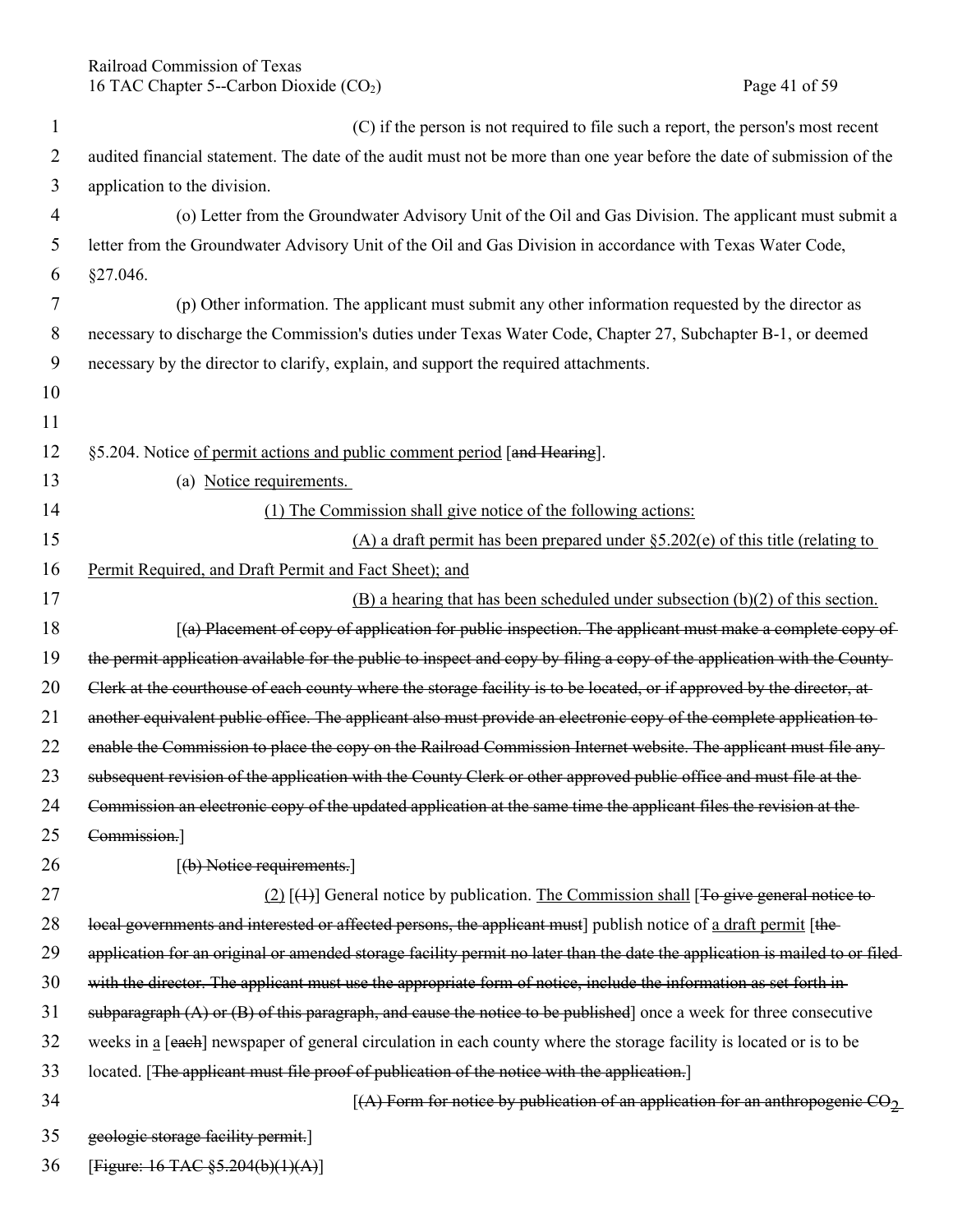Railroad Commission of Texas 16 TAC Chapter 5--Carbon Dioxide (CO<sub>2</sub>) Page 42 of 59

| $\mathbf{1}$ | [(B) Form for notice by publication of an application for amendment of an-                                                               |
|--------------|------------------------------------------------------------------------------------------------------------------------------------------|
| 2            | existing CO <sub>2</sub> geologic storage facility permit.]                                                                              |
| 3            | [Figure: $16$ TAC $\S$ 5.204(b)(1)(B)]                                                                                                   |
| 4            | $[$ (C) The applicant must submit proof of publication of notice in the following-                                                       |
| 5            | form:                                                                                                                                    |
| 6            | [Figure: 16 TAC $\S 5.204(b)(1)(C)$ ]                                                                                                    |
| 7            | $(3)$ [ $(2)$ ] Methods of notification. The Commission shall give notice by the following                                               |
| 8            | methods: [Individual notice.]                                                                                                            |
| 9            | (A) Individual notice. Notice of a draft permit or a public hearing shall be given                                                       |
| 10           | by mailing a copy of the notice to the following persons:                                                                                |
| 11           | $(i)$ the applicant;                                                                                                                     |
| 12           | (ii) the United State Environmental Protection Agency;                                                                                   |
| 13           | (iii) the Texas Commission on Environmental Quality, the Texas                                                                           |
| 14           | Water Development Board, the Texas Department of State Health Services, the Texas Parks and Wildlife Department,                         |
| 15           | the Texas General Land Office, the Texas Historical Commission, the United States Fish and Wildlife Service, other                       |
| 16           | Federal and State agencies with jurisdiction over fish, shellfish, and wildlife resources, and coastal zone management                   |
| 17           | plans, the Advisory Council on Historic Preservation, including any affected States (Indian Tribes) and any agency that                  |
| 18           | the Commission knows has issued or is required to issue a permit for the same facility under any federal or state                        |
| 19           | environmental program;                                                                                                                   |
| 20           | $(A)$ Persons to notify. By no later than the date the application is mailed to or-                                                      |
| 21           | filed with the director, the applicant must give notice of an application for a permit to operate a CO <sub>2</sub> storage facility, or |
| 22           | to amend an existing storage facility permit to:                                                                                         |
| 23           | $(iv)$ $\overline{(ii)}$ each adjoining mineral interest owner, other than the                                                           |
| 24           | applicant, of the outermost [outmost] boundary of the proposed geologic storage facility;                                                |
| 25           | $(v)$ [ $(i)$ ] each leaseholder of minerals lying above or below the                                                                    |
| 26           | proposed storage reservoir;                                                                                                              |
| 27           | $(vi)$ [ $(iii)$ ] each adjoining leaseholder of minerals offsetting the                                                                 |
| 28           | outermost boundary of the proposed geologic storage facility;                                                                            |
| 29           | $(vii)$ $(\overline{iv})$ each owner or leaseholder of any portion of the surface                                                        |
| 30           | overlying the proposed storage reservoir and the adjoining area of the outermost boundary of the proposed geologic                       |
| 31           | storage facility;                                                                                                                        |
| 32           | $(viii)$ [ $(v)$ ] the clerk of the county or counties where the proposed                                                                |
| 33           | storage facility is located;                                                                                                             |
| 34           | $(ix)$ [ $(vi)$ ] the city clerk or other appropriate city official where the                                                            |
| 35           | proposed storage facility is located within city limits; [and]                                                                           |
| 36           | $(x)$ any other unit of local government having jurisdiction over the                                                                    |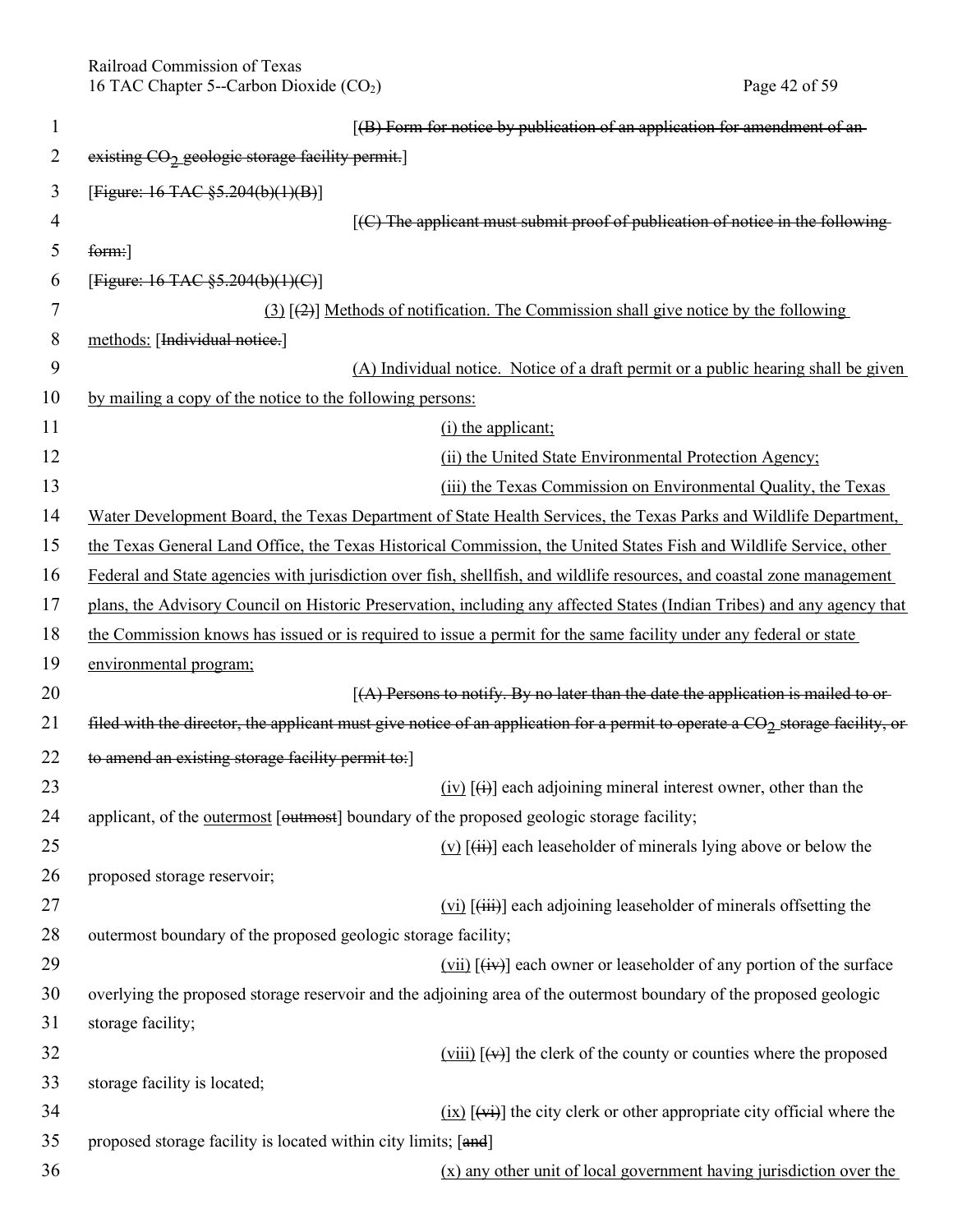Railroad Commission of Texas 16 TAC Chapter 5--Carbon Dioxide (CO<sub>2</sub>) Page 43 of 59

| $\mathbf{1}$ | area where the facility is or is proposed to be located, and each state agency having any authority under state law with      |
|--------------|-------------------------------------------------------------------------------------------------------------------------------|
| 2            | respect to the construction or operation of the facility;                                                                     |
| 3            | (xi) persons on the mailing list developed by the Commission,                                                                 |
| 4            | including those who request in writing to be on the list and by soliciting participants in public hearings in that area for   |
| 5            | their interest in being included on area mailing lists; and                                                                   |
| 6            | $(xii)$ [ $(xii)$ ] any other class of persons that the director determines                                                   |
| 7            | should receive notice of the application.                                                                                     |
| 8            | (B) Any person otherwise entitled to receive notice under this paragraph may                                                  |
| 9            | waive his or her rights to receive notice of a draft permit under this subsection.                                            |
| 10           | $(4)$ [ $(B)$ ] Content of notice. Individual notice must consist of:                                                         |
| 11           | $(A)$ [(ii)] the applicant's intention to construct and operate an anthropogenic CO <sub>2</sub>                              |
| 12           | geologic storage facility;                                                                                                    |
| 13           | $(B)$ $(\ddot{H})$ a description of the geologic storage facility location;                                                   |
| 14           | (C) a copy of any draft permit and fact sheet;                                                                                |
| 15           | $(D)$ [ $(iii)$ ] each physical location and the internet address at which a copy of the                                      |
| 16           | application may be inspected; [and]                                                                                           |
| 17           | $(E)$ $\overline{(iv)}$ a statement that:                                                                                     |
| 18           | $(i)$ [ $(i)$ ] affected persons may protest the application;                                                                 |
| 19           | $(ii)$ $(H)$ protests must be filed in writing and must be mailed or                                                          |
| 20           | delivered to Technical Permitting, Oil and Gas Division, Railroad Commission of Texas, P.O. Box 12967, Austin,                |
| 21           | Texas 78711; and                                                                                                              |
| 22           | $(iii)$ $[(III)]$ protests must be received by the director within 30 days                                                    |
| 23           | of the date of receipt of the application by the division, receipt of individual notice, or last publication of notice,       |
| 24           | whichever is later; and $\lceil$ -                                                                                            |
| 25           | (F) information satisfying the requirements of 40 CFR $\S 124.10(d)(1)$ .                                                     |
| 26           | $(5)$ [ $(3)$ ] Individual notice by publication. The applicant must make diligent efforts to                                 |
| 27           | ascertain the name and address of each person identified under paragraph $(3)(A)$ $(2)(A)$ of this subsection. The            |
| 28           | exercise of diligent efforts to ascertain the names and addresses of such persons requires an examination of county           |
| 29           | records where the facility is located and an investigation of any other information that is publicly and/or reasonably        |
| 30           | available to the applicant. If, after diligent efforts, an applicant has been unable to ascertain the name and address of     |
| 31           | one or more persons required to be notified under paragraph $(3)(A)$ $[(2)(A)]$ of this subsection, the applicant satisfies   |
| 32           | the notice requirements for those persons by the publication of the notice of application as required in paragraph $(2)$      |
| 33           | $[$ (4)] of this subsection. The applicant must submit an affidavit to the director specifying the efforts that the applicant |
| 34           | took to identify each person whose name and/or address could not be ascertained.                                              |
| 35           | (6) Notice to certain communities. The applicant shall identify whether any portions of the                                   |
| 36           | AOR encompass an Environmental Justice (EJ) or Limited English Proficiency (LEP) area using U.S. Census Bureau                |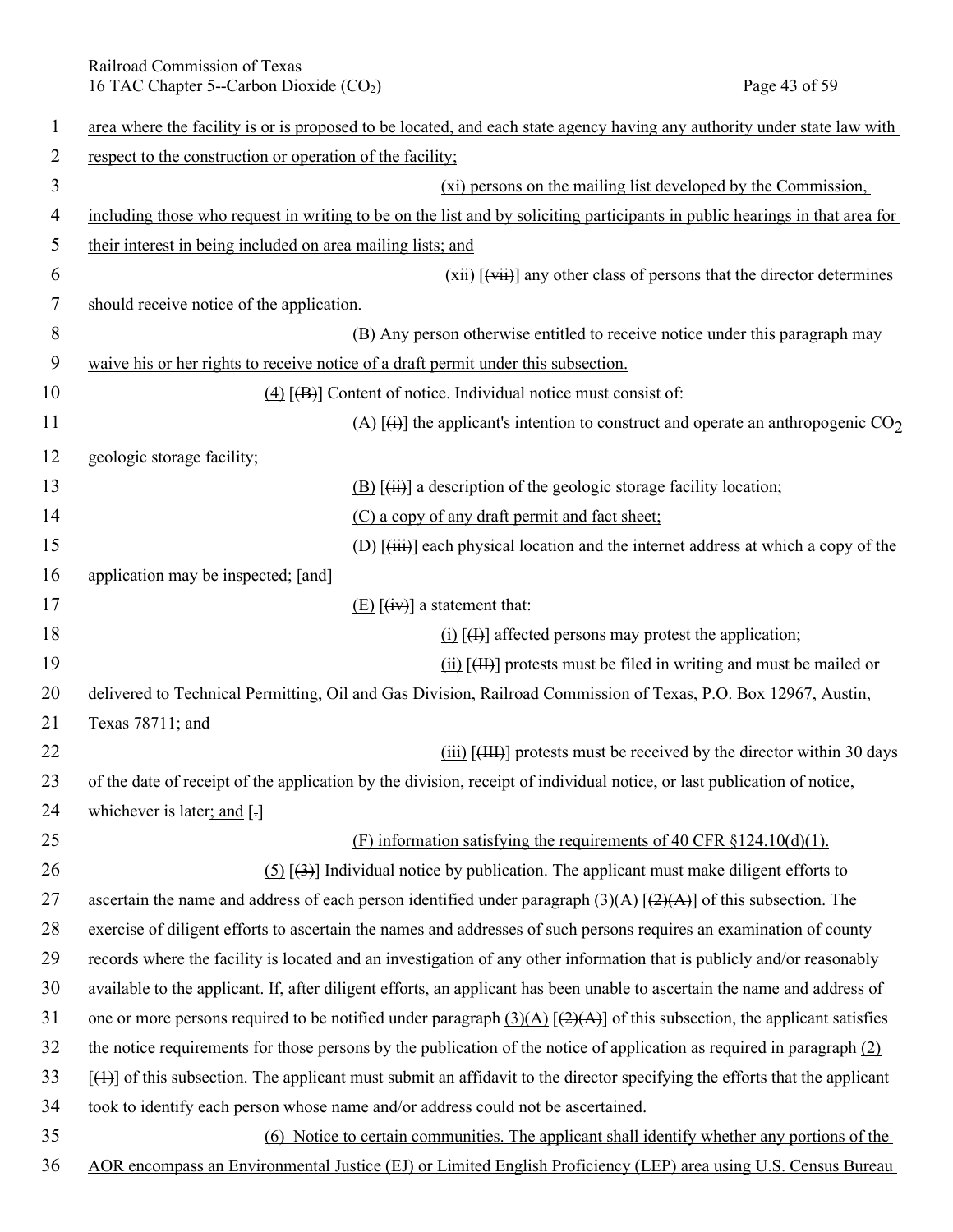Railroad Commission of Texas 16 TAC Chapter 5--Carbon Dioxide (CO<sub>2</sub>) Page 44 of 59

| $\mathbf{1}$   | 2018 American Community Survey data. If the AOR incudes an EJ or LEP area, the applicant shall conduct enhanced          |
|----------------|--------------------------------------------------------------------------------------------------------------------------|
| $\overline{2}$ | public outreach activities to these communities. Efforts to include EJ and LEP communities in public involvement         |
| 3              | activities in such cases shall include:                                                                                  |
| 4              | (A) published meeting notice in English and the identified language (e.g.,                                               |
| 5              | Spanish);                                                                                                                |
| 6              | (B) comment forms posted on the applicant's webpage and available at public                                              |
| 7              | meeting in English and the alternate language;                                                                           |
| 8              | (C) interpretation services accommodated upon request;                                                                   |
| 9              | (D) English translation of any comments made during any comment period in                                                |
| 10             | the alternate language; and                                                                                              |
| 11             | (E) to the extent possible, public meeting venues near public transportation.                                            |
| 12             | Comment period for a draft permit. Public notice of a draft permit, including a notice of<br>(7)                         |
| 13             | intent to deny a permit application, shall allow at least 30 days for public comment.                                    |
| 14             | (b) $[\text{e}]$ Public comment and hearing [Hearing] requirements.                                                      |
| 15             | (1) Public comment.                                                                                                      |
| 16             | (A) During the public comment period, any interested person may submit                                                   |
| 17             | written comments on the draft permit and may request a hearing if one has not already been scheduled.                    |
| 18             | (B) Reasonable limits may be set upon the time allowed for oral statements, and                                          |
| 19             | the submission of statements in writing may be required.                                                                 |
| 20             | (C) The public comment period shall automatically be extended to the close of                                            |
| 21             | any public hearing under this section. The hearing examiner may also extend the comment period by so stating at the      |
| 22             | hearing.                                                                                                                 |
| 23             | (2) Public hearing.                                                                                                      |
| 24             | $(A)$ [ $(1)$ ] If the Commission receives a protest regarding an application for a new                                  |
| 25             | permit or for an amendment of an existing permit for a geologic storage facility from a person notified pursuant to      |
| 26             | subsection (a) $[\theta]$ of this section or from any other affected person within 30 days of the date of receipt of the |
| 27             | application by the division, receipt of individual notice, or last publication of notice, whichever is later, then the   |
| 28             | director will notify the applicant that the director cannot administratively approve the application. Upon the written   |
| 29             | request of the applicant, the director will schedule a hearing on the application. [The Commission must give notice of   |
| 30             | the hearing to all affected persons, local governments, and other persons who express, in writing, an interest in the    |
| 31             | application. After the hearing, the examiner will recommend a final action by the Commission.]                           |
| 32             | (B) The director shall hold a public hearing whenever the director finds, on the                                         |
| 33             | basis of requests, a significant degree of public interest in a draft permit.                                            |
| 34             | (C) The director may also hold a public hearing at the director's discretion,                                            |
| 35             | whenever, for instance, such a hearing might clarify one or more issues involved in the permit decision.                 |
| 36             | (D) Public notice of a public hearing shall be given at least 30 days before the                                         |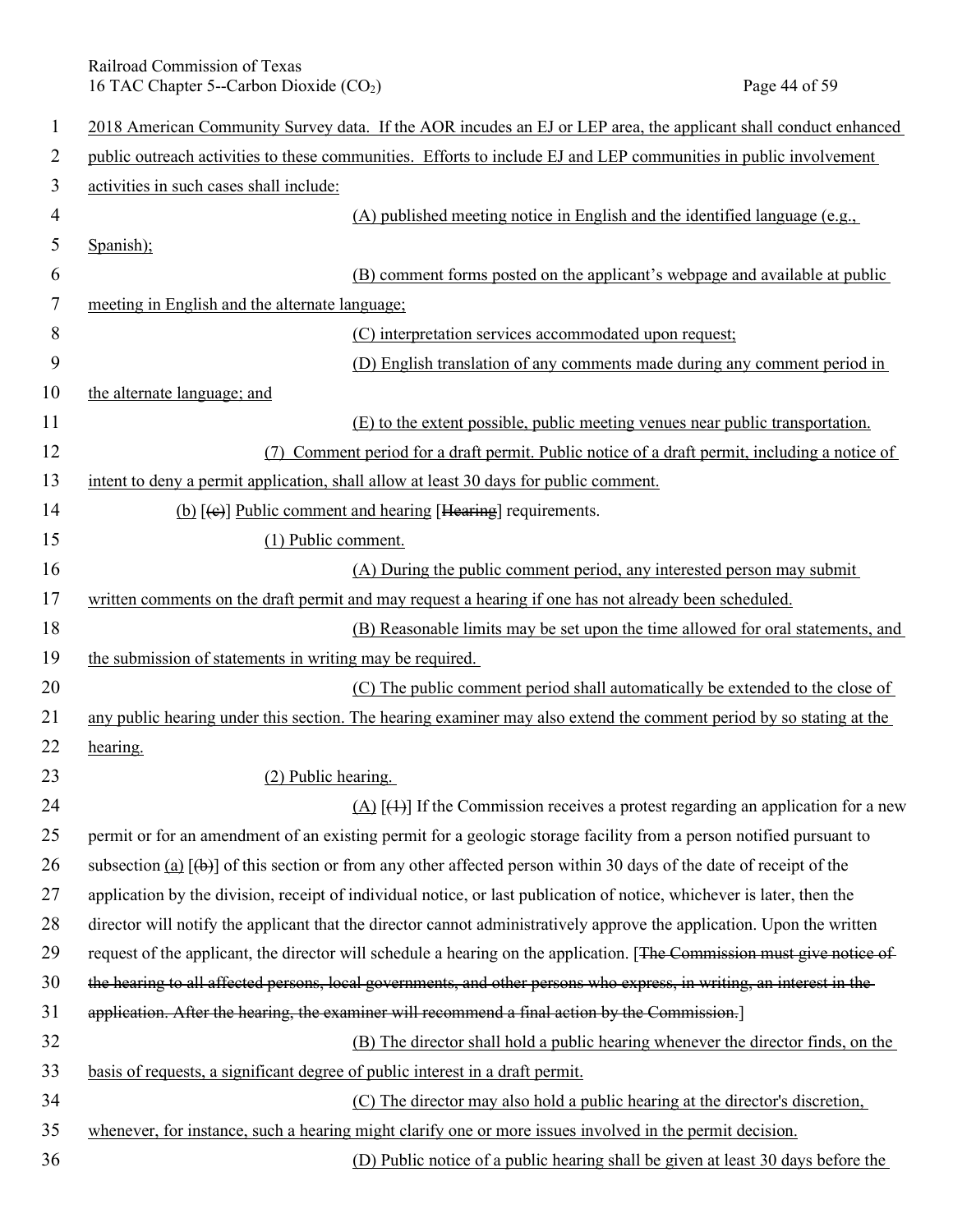Railroad Commission of Texas<br>
16 TAC Chapter 5--Carbon Dioxide (CO<sub>2</sub>) Page 45 of 59 16 TAC Chapter 5--Carbon Dioxide  $(CO<sub>2</sub>)$ 

| 1              | hearing. Public notice of a hearing may be given at the same time as public notice of the draft permit and the two           |
|----------------|------------------------------------------------------------------------------------------------------------------------------|
| $\overline{2}$ | notices may be combined.                                                                                                     |
| 3              | (E) Upon the written request of the applicant, the Commission must give notice                                               |
| 4              | of a hearing to all affected persons, local governments, and other persons who express, in writing, an interest in the       |
| 5              | application. After the hearing, the examiner will recommend a final action by the Commission. Notices shall include          |
| 6              | information satisfying the requirements of 40 CFR §124.10(d)(2) and the Texas Government Code, §2001.052.                    |
| 7              | $(3)$ [ $(2)$ ] If the Commission receives no protest regarding an application for a new permit or                           |
| 8              | for the amendment of an existing permit for a geologic storage facility from a person notified pursuant to subsection (a)    |
| 9              | $[\phi]$ of this section or from any other affected person, the director may administratively approve the application.       |
| 10             | $(4)$ [43] If the director administratively denies an application for a new permit or for the                                |
| 11             | amendment of an existing permit for a geologic storage facility, upon the written request of the applicant, the director     |
| 12             | will schedule a hearing. After hearing, the examiner will recommend a final action by the Commission.                        |
| 13             |                                                                                                                              |
| 14             | §5.205. Fees, Financial Responsibility, and Financial Assurance.                                                             |
| 15             | (a) Fees. In addition to the fee for each injection well required by $\S3.78$ of this title (relating to Fees and            |
| 16             | Financial Security Requirements), the following non-refundable fees must be remitted to the Commission with the              |
| 17             | application:                                                                                                                 |
| 18             | (1) Base application fee.                                                                                                    |
| 19             | (A) The applicant must pay to the Commission an application fee of \$50,000 for                                              |
| 20             | each permit application for a geologic storage facility.                                                                     |
| 21             | (B) The applicant must pay to the Commission an application fee of \$25,000 for                                              |
| 22             | each application to amend a permit for a geologic storage facility.                                                          |
| 23             | (2) Injection fee. The operator must pay to the Commission an annual fee of \$0.025 per                                      |
| 24             | metric ton of $CO2$ injected into the geologic storage facility.                                                             |
| 25             | (3) Post-injection care fee. The operator must pay to the Commission an annual fee of                                        |
| 26             | \$50,000 each year the operator does not inject into the geologic storage facility until the director has authorized storage |
| 27             | facility closure.                                                                                                            |
| 28             | [(4) The anthropogenic CO <sub>2</sub> storage trust fund shall be capped at \$5,000,000.]                                   |
| 29             | (b) Financial responsibility.                                                                                                |
| 30             | (1) A person to whom a permit is issued under this subchapter must provide annually to the                                   |
| 31             | director evidence of financial responsibility that is satisfactory to the director. The operator must demonstrate and        |
| 32             | maintain financial responsibility and resources for corrective action, injection well plugging, post-injection storage       |
| 33             | facility care and storage facility closure, and emergency and remedial response until the director has provided written      |
| 34             | verification that the director has determined that the facility has reached the end of the post-injection storage facility   |
| 35             | care period.                                                                                                                 |
| 36             | (2) In determining whether the person is financially responsible, the director must rely on:                                 |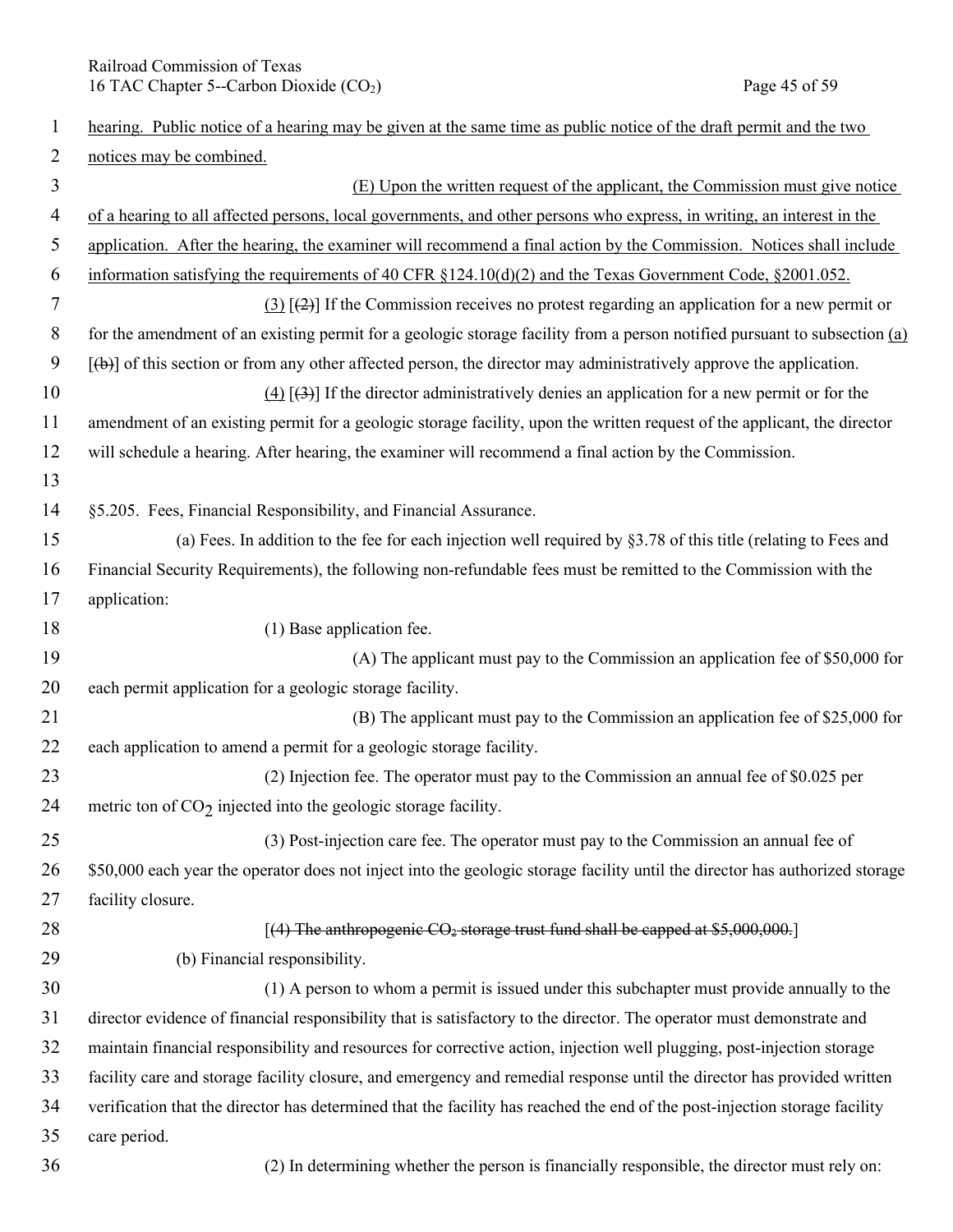Railroad Commission of Texas 16 TAC Chapter 5--Carbon Dioxide (CO<sub>2</sub>) Page 46 of 59

| $\mathbf{1}$   | (A) the person's most recent audited annual report filed with the U.S. Securities                                         |
|----------------|---------------------------------------------------------------------------------------------------------------------------|
| 2              | and Exchange Commission under Section 13 or 15(d), Securities Exchange Act of 1934 (15 U.S.C. Section 78m or              |
| 3              | $78o(d)$ ; and                                                                                                            |
| $\overline{4}$ | (B) the person's most recent quarterly report filed with the U.S. Securities and                                          |
| 5              | Exchange Commission under Section 13 or 15(d), Securities Exchange Act of 1934 (15 U.S.C. Section 78m or 78o(d));         |
| 6              | <b>or</b>                                                                                                                 |
| 7              | (C) if the person is not required to file such a report, the person's most recent                                         |
| 8              | audited financial statement. The date of the audit must not be more than one year before the date of submission of the    |
| 9              | application to the director.                                                                                              |
| 10             | (3) The applicant's demonstration of financial responsibility must account for the entire $\underline{AOR}$               |
| 11             | [area of review], regardless of whether corrective action in the $\triangle$ OR [area of review] is phased.               |
| 12             | (c) Financial assurance.                                                                                                  |
| 13             | (1) Injection and monitoring wells. The operator must comply with the requirements of $\S 3.78$                           |
| 14             | of this title for all monitoring wells that penetrate the base of usable quality water and all injection wells.           |
| 15             | (2) Geologic storage facility.                                                                                            |
| 16             | (A) The applicant must include in an application for a geologic storage facility                                          |
| 17             | permit:                                                                                                                   |
| 18             | (i) a written estimate of the highest likely dollar amount necessary                                                      |
| 19             | to perform post-injection monitoring and closure of the facility that shows all assumptions and calculations used to      |
| 20             | develop the estimate;                                                                                                     |
| 21             | (ii) a copy of the form of the bond or letter of credit that will be                                                      |
| 22             | filed with the Commission; and                                                                                            |
| 23             | (iii) information concerning the issuer of the bond or letter of credit                                                   |
| 24             | including the issuer's name and address and evidence of authority to issue bonds or letters of credit in Texas.           |
| 25             | (B) A geologic storage facility shall [ $\text{may}$ ] not receive CO <sub>2</sub> until a bond or letter                 |
| 26             | of credit in an amount approved by the director under this subsection and meeting the requirements of this subsection     |
| 27             | as to form and issuer has been filed with and approved by the director.                                                   |
| 28             | (C) The determination of the amount of financial assurance for a geologic                                                 |
| 29             | storage facility is subject to the following requirements:                                                                |
| 30             | (i) The director must approve the dollar amount of the financial                                                          |
| 31             | assurance. The amount of financial assurance required to be filed under this subsection must be equal to or greater than  |
| 32             | the maximum amount necessary to perform corrective action, emergency response, and remedial action, post-injection        |
| 33             | monitoring and site care, and closure of the geologic storage facility, exclusive of plugging costs for any well or wells |
| 34             | at the facility, at any time during the permit term in accordance with all applicable state laws, Commission rules and    |
| 35             | orders, and the permit;                                                                                                   |
| 36             | (ii) A qualified professional engineer licensed by the State of                                                           |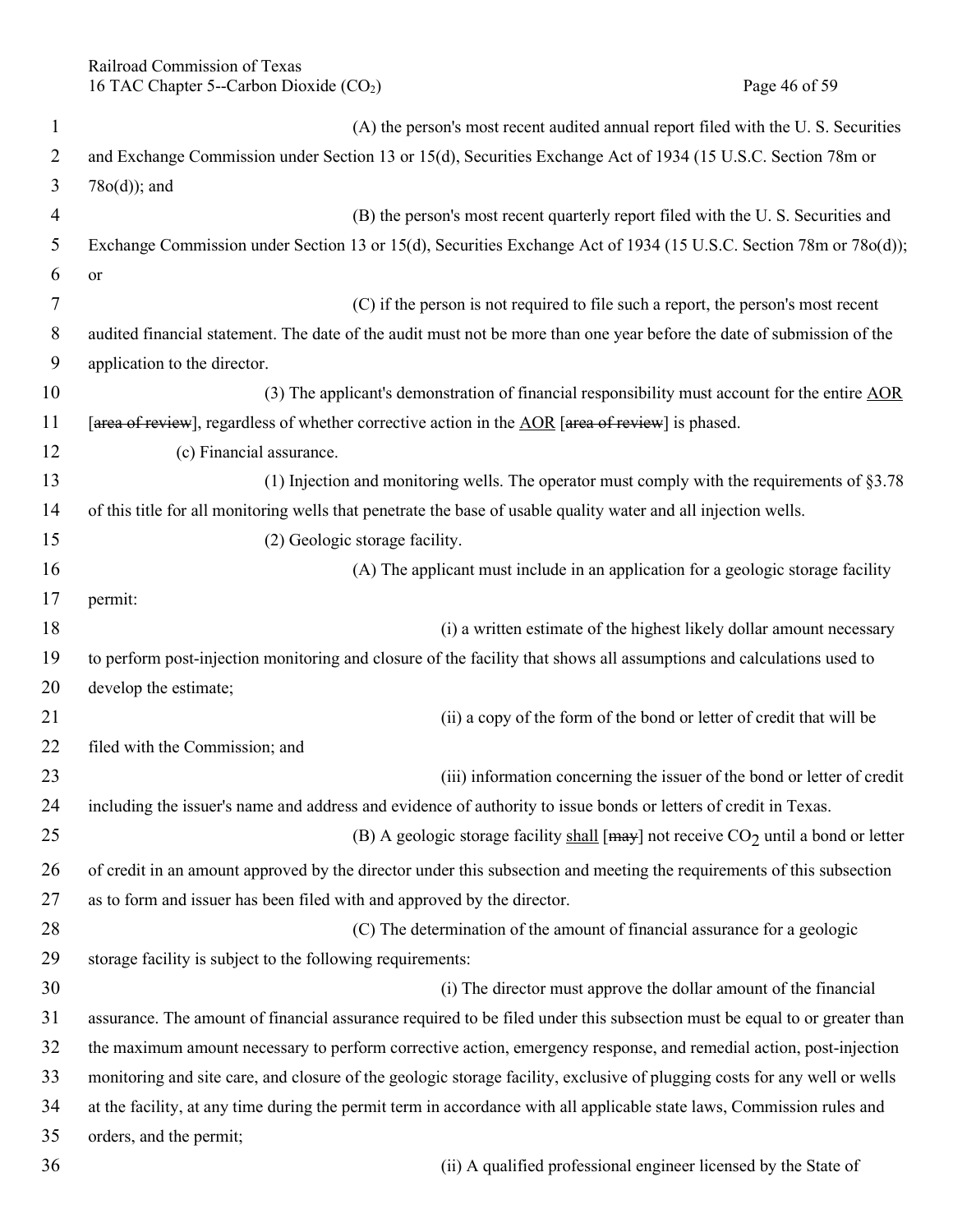Railroad Commission of Texas 16 TAC Chapter 5--Carbon Dioxide (CO<sub>2</sub>) Page 47 of 59

1 Texas, as required under Occupations Code, Chapter 1001, relating to Texas Engineering Practice [Practices] Act, must 2 prepare or supervise the preparation of a written estimate of the highest likely amount necessary to close the geologic 3 storage facility. The operator must submit to the director the written estimate under seal of a qualified licensed 4 professional engineer, as required under Occupations Code, Chapter 1001, relating to Texas Engineering Practice 5 [Practices] Act; and 6 (iii) The Commission may use the proceeds of financial assurance 7 filed under this subsection to pay the costs of plugging any well or wells at the facility if the financial assurance for 8 plugging costs filed with the Commission is insufficient to pay for the plugging of such well or wells. 9 (D) Bonds and letters of credit filed in satisfaction of the financial assurance 10 requirements for a geologic storage facility must comply with the following standards as to issuer and form. 11 (i) The issuer of any geologic storage facility bond filed in 12 satisfaction of the requirements of this subsection must be a corporate surety authorized to do business in Texas. The 13 form of bond filed under this subsection must provide that the bond be renewed and continued in effect until the 14 conditions of the bond have been met or its release is authorized by the director. 15 (ii) Any letter of credit filed in satisfaction of the requirements of 16 this subsection must be issued by and drawn on a bank authorized under state or federal law to operate in Texas. The 17 letter of credit must be an irrevocable, standby letter of credit subject to the requirements of Texas Business and 18 Commerce Code, §§5.101 - 5.118. The letter of credit must provide that it will be renewed and continued in effect until 19 the conditions of the letter of credit have been met or its release is authorized by the director. 20 (E) The operator of a geologic storage facility must provide to the director 21 annual written updates of the cost estimate to increase or decrease the cost estimate to account for any changes to the 22 AOR [area of review] and corrective action plan, the emergency response and remedial action plan, the injection well 23 plugging plan, and the post-injection storage facility care and closure plan. The operator must provide to the director 24 upon request an adjustment of the cost estimate if the director has reason to believe that the original demonstration is 25 no longer adequate to cover the cost of injection well plugging and post-injection storage facility care and closure. 26 (3) The director may consider allowing the phasing in of financial assurance for only 27 corrective action based on project-specific factors. 28 (4) The director may approve a reduction in the amount of financial assurance required for 29 post-injection monitoring and/or corrective action based on project-specific monitoring results. 30 (d) Notice of adverse financial conditions. 31 (1) The operator must notify the Commission of adverse financial conditions that may affect 32 the operator's ability to carry out injection well plugging and post-injection storage facility care and closure. An 33 operator must file any notice of bankruptcy in accordance with §3.1(f) of this title (relating to Organization Report; 34 Retention of Records; Notice Requirements). The operator must give such notice by certified mail. 35 (2) The operator filing a bond must ensure that the bond provides a mechanism for the bond 36 or surety company to give prompt notice to the Commission and the operator of any action filed alleging insolvency or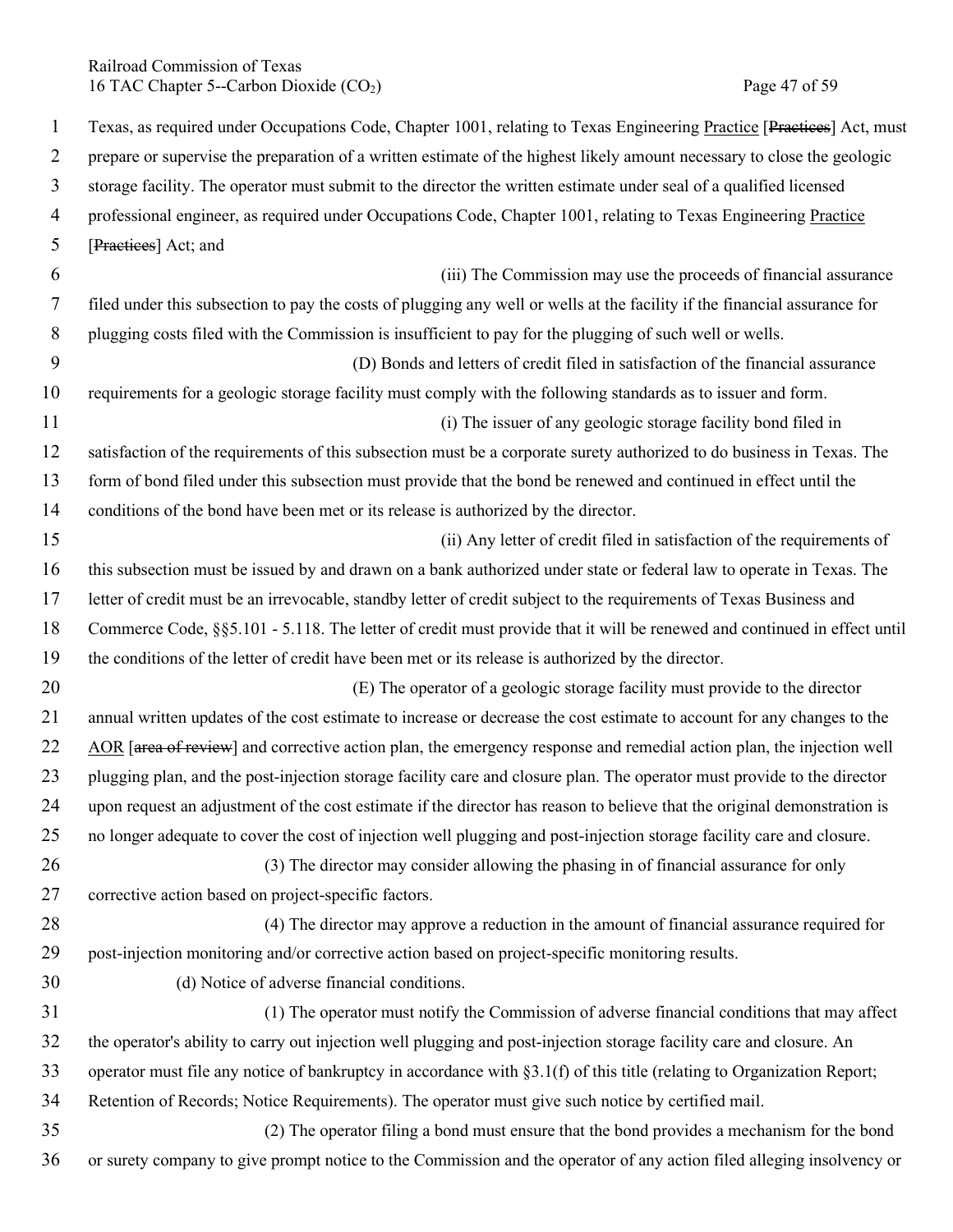Railroad Commission of Texas 16 TAC Chapter 5--Carbon Dioxide (CO<sub>2</sub>) Page 48 of 59

| $\mathbf{1}$ | bankruptcy of the surety company or the bank or alleging any violation that would result in suspension or revocation of           |
|--------------|-----------------------------------------------------------------------------------------------------------------------------------|
| 2            | the surety or bank's charter or license to do business.                                                                           |
| 3            | (3) Upon the incapacity of a bank or surety company by reason of bankruptcy, insolvency or                                        |
| 4            | suspension, or revocation of its charter or license, the Commission must deem the operator to be without bond                     |
| 5            | coverage. The Commission must issue a notice to any operator who is without bond coverage and must specify a                      |
| 6            | reasonable period to replace bond coverage, not to exceed 90 days.                                                                |
| 7            |                                                                                                                                   |
| 8            | §5.206. Permit Standards.                                                                                                         |
| 9            | (a) Each condition applicable to a permit shall be incorporated into the permit either expressly or by                            |
| 10           | reference. If incorporated by reference, a specific citation to the rules in this chapter shall be given in the permit. The       |
| 11           | requirements listed in this section are directly enforceable regardless of whether the requirement is a condition of the          |
| 12           | permit.                                                                                                                           |
| 13           | (b) $\left[\frac{1}{2}\right]$ General criteria. The director may issue a permit under this subchapter if the applicant           |
| 14           | demonstrates and the director finds that:                                                                                         |
| 15           | (1) the injection and geologic storage of anthropogenic $CO2$ will not endanger or injure any                                     |
| 16           | existing or prospective oil, gas, geothermal, or other mineral resource, or cause waste as defined by Texas Natural               |
| 17           | Resources Code, §85.046(11);                                                                                                      |
| 18           | (2) with proper safeguards, both USDWs [underground sources of drinking water] and                                                |
| 19           | surface water can be adequately protected from $CO2$ migration or displaced formation fluids;                                     |
| 20           | (3) the injection of anthropogenic $CO2$ will not endanger or injure human health and safety;                                     |
| 21           | (4) the reservoir into which the anthropogenic $CO2$ is injected is suitable for or capable of                                    |
| 22           | being made suitable for protecting against the escape or migration of anthropogenic $CO2$ from the storage reservoir;             |
| 23           | (5) the geologic storage facility will be sited in an area with suitable geology, which at a                                      |
| 24           | minimum must include:                                                                                                             |
| 25           | (A) an injection zone of sufficient areal extent, thickness, porosity, and                                                        |
| 26           | permeability to receive the total anticipated volume of the $CO2$ stream; and                                                     |
| 27           | (B) a confining zone $[zone(s)]$ that is laterally continuous and free of known                                                   |
| 28           | transecting transmissive faults or fractures over an area sufficient to contain the injected CO <sub>2</sub> stream and displaced |
| 29           | formation fluids and allow injection at proposed maximum pressures and volumes without compromising the confining                 |
| 30           | zone or causing the movement of fluids that endangers USDWs [underground sources of drinking water];                              |
| 31           | (6) the applicant for the permit meets all of the other statutory and regulatory requirements                                     |
| 32           | for the issuance of the permit;                                                                                                   |
| 33           | (7) the applicant has provided a letter from the Groundwater Advisory Unit of the Oil and                                         |
| 34           | Gas Division in accordance with §5.203(o) of this title (relating to Application Requirements);                                   |
| 35           | (8) the applicant has provided a letter of determination from TCEQ concluding that drilling                                       |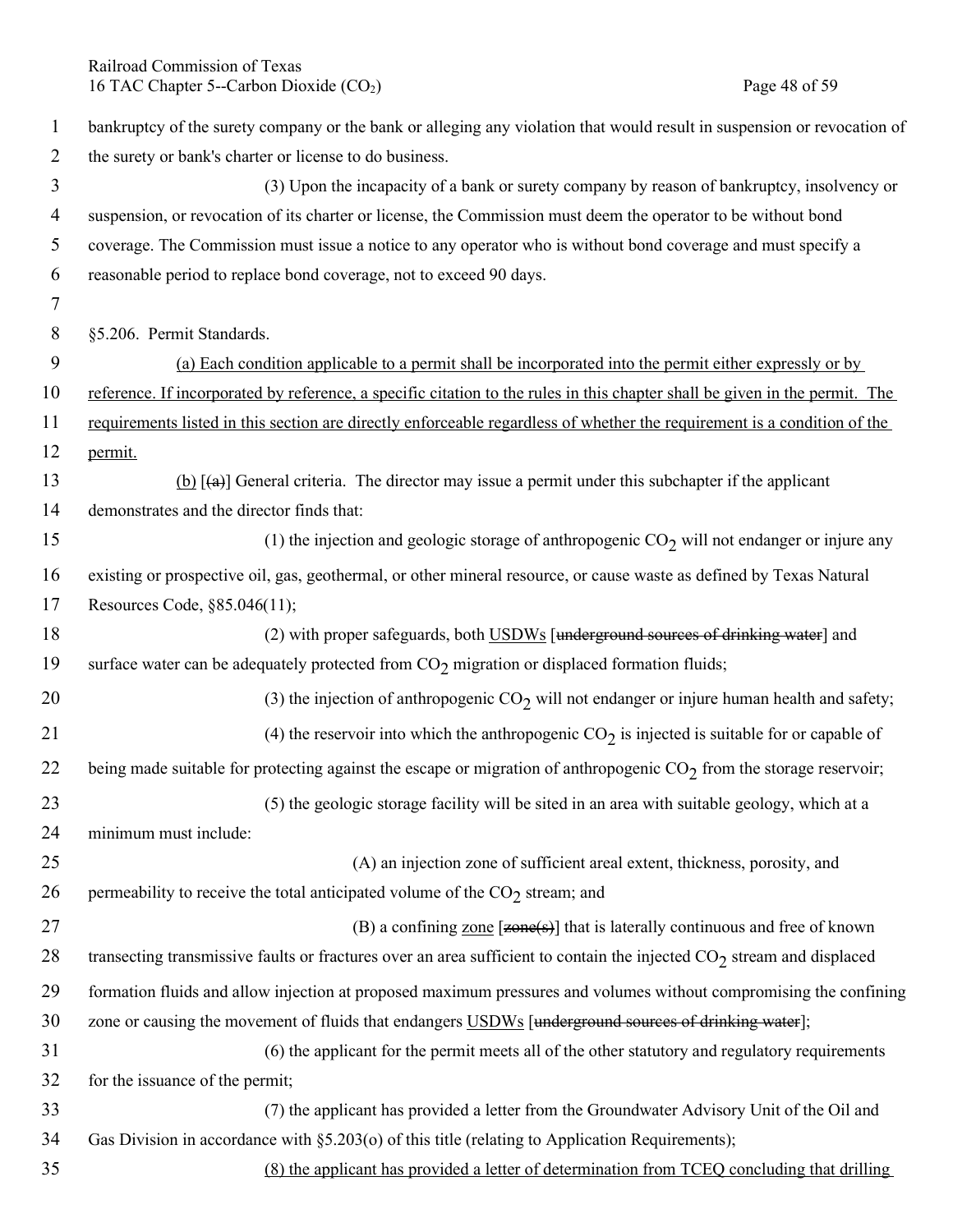Railroad Commission of Texas 16 TAC Chapter 5--Carbon Dioxide (CO<sub>2</sub>) Page 49 of 59

| $\mathbf{1}$   | and operating an anthropogenic CO <sub>2</sub> injection well for geologic storage or constructing or operating a geologic storage |
|----------------|------------------------------------------------------------------------------------------------------------------------------------|
| $\overline{2}$ | facility will not impact or interfere with any previous or existing Class I injection well, including any associated waste         |
| 3              | plume, or any other injection well authorized or permitted by TCEQ;                                                                |
| $\overline{4}$ | $(9)$ [(8)] the applicant has provided a signed statement that the applicant has a good faith                                      |
| 5              | claim to the necessary and sufficient property rights for construction and operation of the geologic storage facility for          |
| 6              | at least the first five years after initiation of injection in accordance with $\S 5.203(d)(1)(A)$ of this title;                  |
| 7              | $(10)$ [ $(9)$ ] the applicant has paid the fees required in §5.205(a) of this title (relating to Fees,                            |
| 8              | Financial Responsibility, and Financial Assurance);                                                                                |
| 9              | $(11)$ [ $(10)$ ] the director has determined that the applicant has sufficiently demonstrated                                     |
| 10             | financial responsibility as required in $\S$ 5.205(b) of this title; and                                                           |
| 11             | $(12)$ [ $(11)$ ] the applicant submitted to the director financial assurance in accordance with                                   |
| 12             | $§5.205(c)$ of this title.                                                                                                         |
| 13             | (c) $[\phi]$ Injection well construction.                                                                                          |
| 14             | (1) Construction of anthropogenic CO $\gamma$ injection wells must meet the criteria in §5.203(e) of                               |
| 15             | this title.                                                                                                                        |
| 16             | (2) Within 30 days after the completion or conversion of an injection well subject to this                                         |
| 17             | subchapter, the operator must file with the division a complete record of the well on the appropriate form showing the             |
| 18             | current completion.                                                                                                                |
| 19             | (3) Except in the case of an emergency repair, the operator of a geologic storage facility must                                    |
| 20             | notify the director in writing at least 30 days [48 hours, and obtain the director's approval,] prior to conducting any well       |
| 21             | workover that involves running tubing and setting packers [packer(s)], beginning any workover or remedial operation,               |
| 22             | or conducting any required pressure tests or surveys. In the case of an emergency repair, the operator must notify the             |
| 23             | director of such emergency repair as soon as reasonably practical. No such work may commence until approved by the                 |
| 24             | director.                                                                                                                          |
| 25             | (d) $[\epsilon e]$ Operating a geologic storage facility.                                                                          |
| 26             | (1) Operating plan. The operator must maintain and comply with the approved operating                                              |
| 27             | plan.                                                                                                                              |
| 28             | (2) Operating criteria.                                                                                                            |
| 29             | (A) Injection between the outermost casing protecting USDWs [underground-                                                          |
| 30             | sources of drinking water] and the well bore is prohibited.                                                                        |
| 31             | (B) The total volume of $CO2$ injected into the storage facility must be metered                                                   |
| 32             | through a master meter or a series of master meters. The volume of $CO2$ injected into each injection well must be                 |
| 33             | metered through an individual well meter.                                                                                          |
| 34             | (C) The operator must comply with a maximum surface injection pressure limit                                                       |
| 35             | approved by the director and specified in the permit. In approving a maximum surface injection pressure limit, the                 |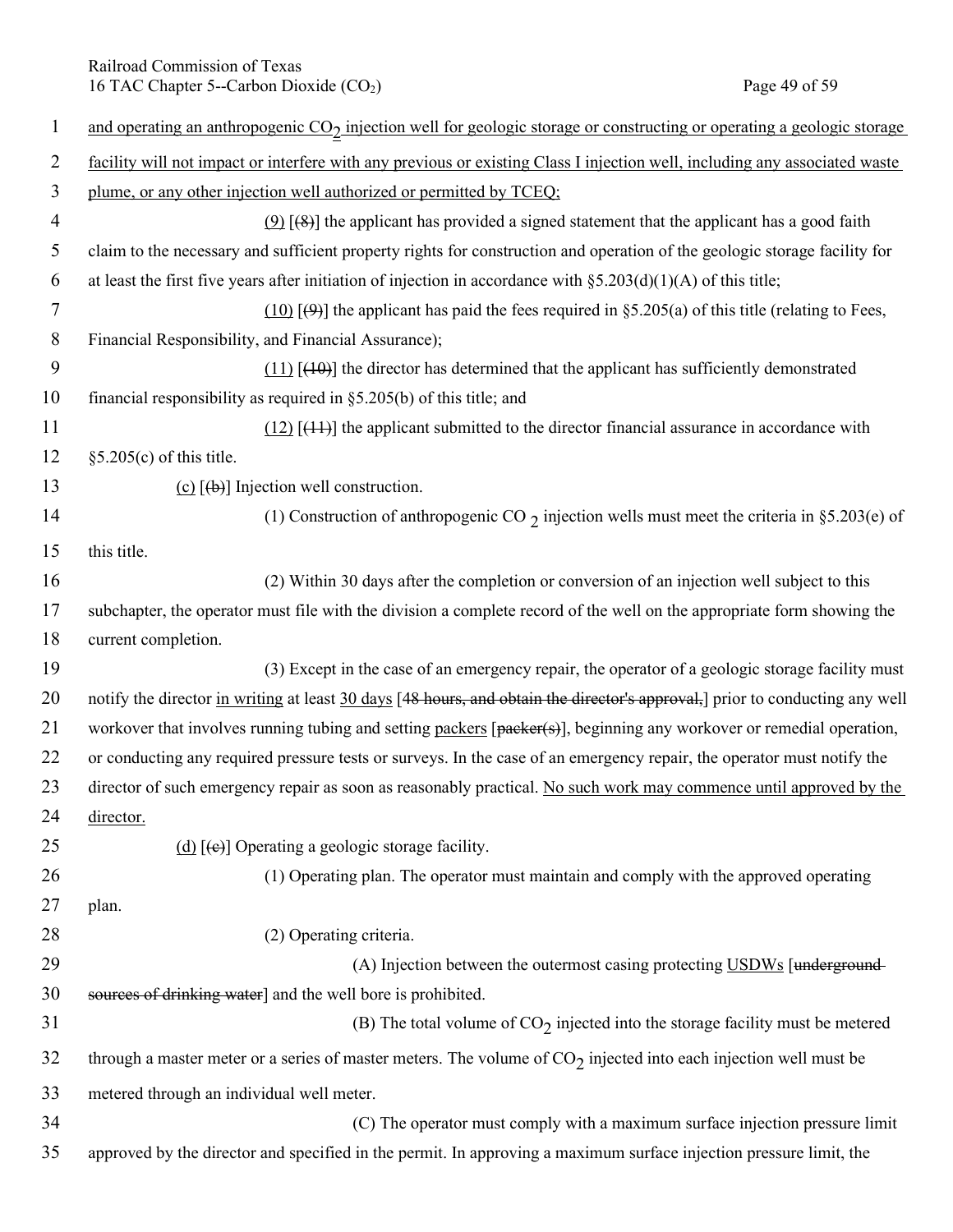Railroad Commission of Texas 16 TAC Chapter 5--Carbon Dioxide (CO<sub>2</sub>) Page 50 of 59

| $\mathbf{1}$   | director must consider the results of well tests and, where appropriate, geomechanical or other studies that assess the     |
|----------------|-----------------------------------------------------------------------------------------------------------------------------|
| $\overline{2}$ | risks of tensile failure and shear failure. The director must approve limits that, with a reasonable degree of certainty,   |
| 3              | will avoid initiation or propagation of fractures in the confining zone or cause otherwise non-transmissive faults or       |
| $\overline{4}$ | fractures transecting the confining zone to become transmissive. In no case may injection pressure cause movement of        |
| 5              | injection fluids or formation fluids in a manner that endangers USDWs [underground sources of drinking water]. The          |
| 6              | Commission shall include in any permit it might issue a limit of 90 percent of the fracture pressure to ensure that the     |
| $\tau$         | injection pressure does not initiate new fractures or propagate existing fractures in the injection zone(s). In no case may |
| 8              | injection pressure initiate fractures in the confining zone(s) or cause the movement of injection or formation fluids that  |
| 9              | endangers a USDW. The director may approve a plan for controlled artificial fracturing of the injection zone.               |
| 10             | (D) The operator must fill the annulus between the tubing and the long string                                               |
| 11             | casing with a corrosion inhibiting fluid approved by the director. The owner or operator must maintain on the annulus       |
| 12             | a pressure that exceeds the operating injection pressure, unless the director determines that such requirement might        |
| 13             | harm the integrity of the well or endanger USDWs.                                                                           |
| 14             | (E) The operator must install and use continuous recording devices to monitor                                               |
| 15             | the injection pressure, and the rate, volume, and temperature of the $CO2$ stream. The operator must monitor the            |
| 16             | pressure on the annulus between the tubing and the long string casing. The operator must continuously record,               |
| 17             | continuously monitor, or control by a preset high-low pressure sensor switch the wellhead pressure of each injection        |
| 18             | well.                                                                                                                       |
| 19             | (F) The operator must comply with the following requirements for alarms and                                                 |
| 20             | automatic shut-off systems.                                                                                                 |
| 21             | (i) The operator must install and use alarms and automatic shut-off                                                         |
| 22             | systems designed to alert the operator and shut-in the well when operating parameters such as annulus pressure,             |
| 23             | injection rate or other parameters diverge from permitted ranges and/or gradients. On offshore wells, the automatic         |
| 24             | shut-off systems must be installed down-hole.                                                                               |
| 25             | (ii) If an automatic shutdown is triggered or a loss of mechanical                                                          |
| 26             | integrity is discovered, the operator must immediately investigate and identify as expeditiously as possible the cause.     |
| 27             | If, upon investigation, the well appears to be lacking mechanical integrity, or if monitoring otherwise indicates that the  |
| 28             | well may be lacking mechanical integrity, the operator must:                                                                |
| 29             | (I) immediately cease injection;                                                                                            |
| 30             | (II) take all steps reasonably necessary to determine                                                                       |
| 31             | whether there may have been a release of the injected $CO2$ stream into any unauthorized zone;                              |
| 32             | (III) notify the director as soon as practicable, but                                                                       |
| 33             | within 24 hours;                                                                                                            |
| 34             | (IV) restore and demonstrate mechanical integrity to                                                                        |
| 35             | the satisfaction of the director prior to resuming injection; and                                                           |
| 36             | (V) notify the director when injection can be expected                                                                      |
|                |                                                                                                                             |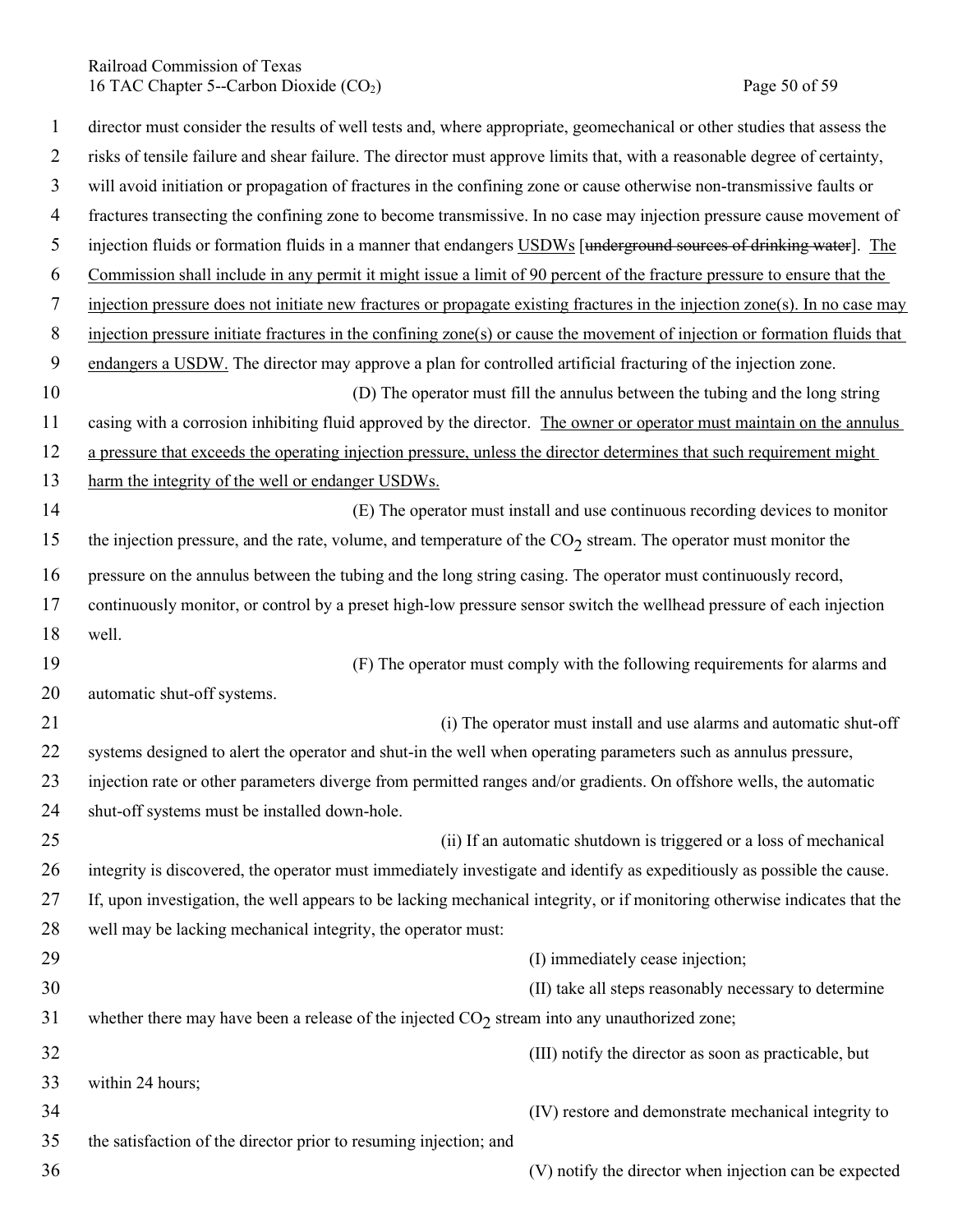| 1  | to resume.                                                                                                                   |
|----|------------------------------------------------------------------------------------------------------------------------------|
| 2  | (e) $[(d)]$ Monitoring, sampling, and testing requirements.                                                                  |
| 3  | $(1)$ The operator of an anthropogenic CO <sub>2</sub> injection well must maintain and comply with the                      |
| 4  | approved monitoring, sampling, and testing plan to verify that the geologic storage facility is operating as permitted       |
| 5  | and that the injected fluids are confined to the injection zone.                                                             |
| 6  | (2) All permits shall include the following requirements:                                                                    |
| 7  | (A) the proper use, maintenance, and installation of monitoring equipment or                                                 |
| 8  | methods;                                                                                                                     |
| 9  | (B) monitoring including type, intervals, and frequency sufficient to yield data                                             |
| 10 | that are representative of the monitored activity including, when required, continuous monitoring;                           |
| 11 | (C) reporting no less frequently than as specified in $\S 5.207$ of this title (relating                                     |
| 12 | to Reporting and Record-Keeping).                                                                                            |
| 13 | (3) The director may require additional monitoring as necessary to support, upgrade, and                                     |
| 14 | improve computational modeling of the AOR [area of review] evaluation and to determine compliance with the                   |
| 15 | requirement that the injection activity not allow movement of fluid that would endanger USDWs [underground sources-          |
| 16 | of drinking water].                                                                                                          |
| 17 | $(f)$ [(e)] Mechanical integrity.                                                                                            |
| 18 | (1) The operator must maintain and comply with the approved mechanical integrity testing                                     |
| 19 | plan submitted in accordance with $\S$ 5.203(j) of this title.                                                               |
| 20 | (2) Other than during periods of well workover in which the sealed tubing-casing annulus is                                  |
| 21 | of necessity disassembled for maintenance or corrective procedures, the operator must maintain mechanical integrity of       |
| 22 | the injection well at all times.                                                                                             |
| 23 | (3) The operator must either repair and successfully retest or plug a well that fails a                                      |
| 24 | mechanical integrity test.                                                                                                   |
| 25 | (4) The director may require additional or alternative tests if the results presented by the                                 |
| 26 | operator do not demonstrate to the director that there is no significant leak in the casing, tubing, or packer or movement   |
| 27 | of fluid into or between formations containing USDWs [underground sources of drinking water] resulting from the              |
| 28 | injection activity.                                                                                                          |
| 29 | (g) [ $\leftrightarrow$ ] Area of review and corrective action. Notwithstanding the requirement in §5.203(d)(2)(B)(i) of     |
| 30 | this title to perform a re-evaluation of the AOR [area of review], at the frequency specified in the AOR [area of review]    |
| 31 | and corrective action plan or permit, the operator of a geologic storage facility also must conduct the following            |
| 32 | whenever warranted by a material change in the monitoring and/or operational data or in the evaluation of the                |
| 33 | monitoring and operational data by the operator:                                                                             |
| 34 | (1) a re-evaluation of the $\triangle$ OR [area of review] by performing all of the actions specified in                     |
| 35 | $\S$ 5.203(d)(1)(A) - (C) of this title to delineate the AOR [area of review] and identify all wells that require corrective |
| 36 | action;                                                                                                                      |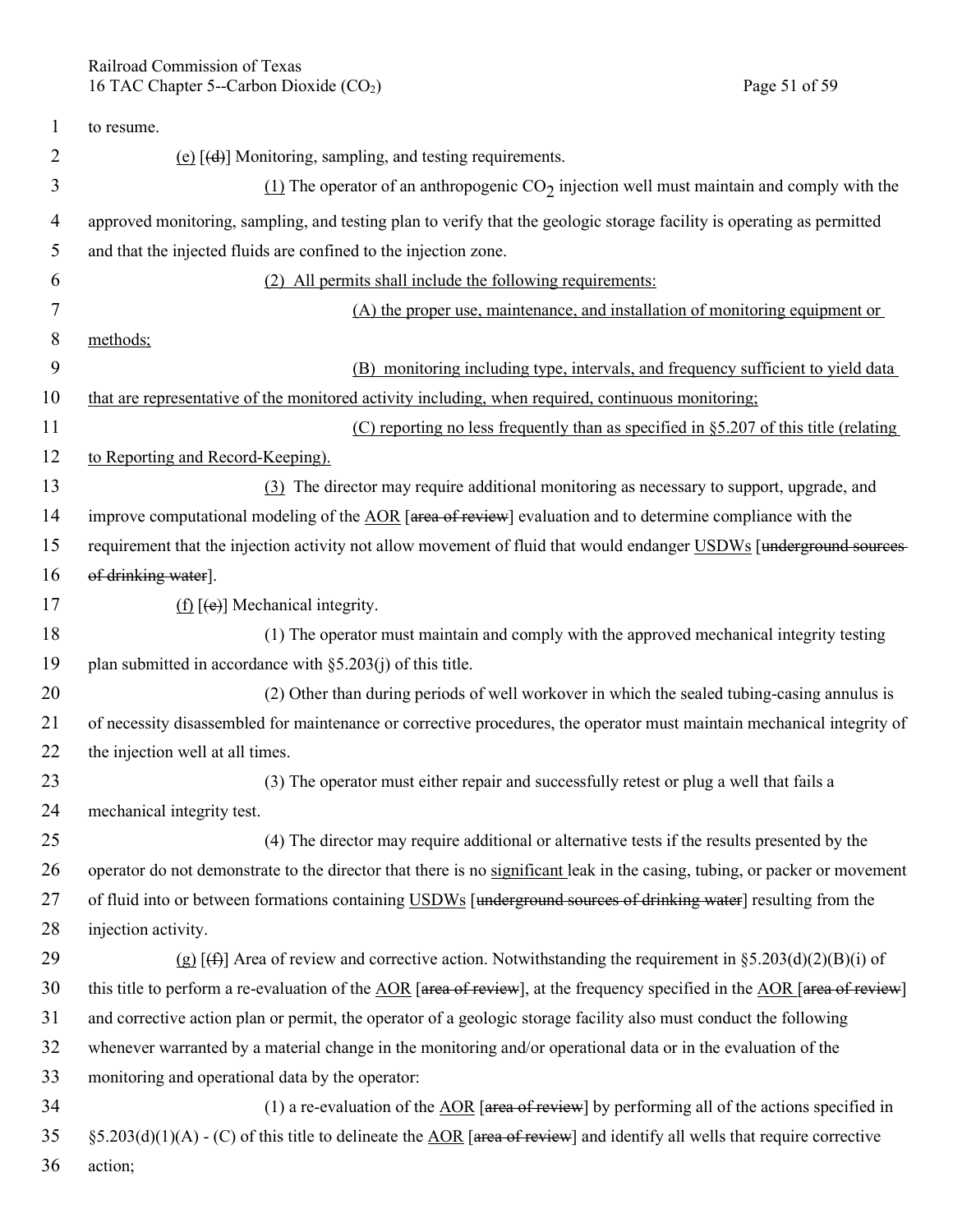| 1              | (2) identify all wells in the re-evaluated $\underline{AOR}$ [area of review] that require corrective action;            |
|----------------|--------------------------------------------------------------------------------------------------------------------------|
| $\overline{2}$ | (3) perform corrective action on wells requiring corrective action in the re-evaluated AOR                               |
| 3              | [area of review] in the same manner specified in $\S 5.203(d)(1)(C)$ of this title; and                                  |
| $\overline{4}$ | (4) submit an amended $\underline{AOR}$ [area of review] and corrective action plan or demonstrate to the                |
| 5              | director through monitoring data and modeling results that no change to the AOR [area of review] and corrective action   |
| 6              | plan is needed.                                                                                                          |
| 7              | $(h)$ [ $(g)$ ] Emergency, mitigation, and remedial response.                                                            |
| 8              | (1) Plan. The operator must maintain and comply with the approved emergency and remedial                                 |
| 9              | response plan required by §5.203(1) of this title. The operator must update the plan in accordance with                  |
| 10             | §5.207(a)(2)(D)(vi) of this title (relating to Reporting and Record-Keeping). The operator must make copies of the plan  |
| 11             | available at the storage facility and at the company headquarters.                                                       |
| 12             | (2) Training.                                                                                                            |
| 13             | (A) The operator must prepare and implement a plan to train and test each                                                |
| 14             | employee at the storage facility on occupational safety and emergency response procedures to the extent applicable to    |
| 15             | the employee's duties and responsibilities. The operator must make copies of the plan available at the geological        |
| 16             | storage facility. The operator must train all employees before commencing injection and storage operations at the        |
| 17             | facility. The operator must train each subsequently hired employee before that employee commences work at the            |
| 18             | storage facility.                                                                                                        |
| 19             | (B) The operator must hold a safety meeting with each contractor prior to the                                            |
| 20             | commencement of any new contract work at a storage facility. The operator must explain emergency measures specific       |
| 21             | to the contractor's work in the contractor safety meeting.                                                               |
| 22             | (C) The operator must provide training schedules, training dates, and course                                             |
| 23             | outlines to Commission personnel upon request for the purpose of Commission review to determine compliance with          |
| 24             | this paragraph.                                                                                                          |
| 25             | (3) Action. If an operator obtains evidence that the injected $CO2$ stream and associated                                |
| 26             | pressure front may cause an endangerment to USDWs [underground sources of drinking water], the operator must:            |
| 27             | (A) immediately cease injection;                                                                                         |
| 28             | (B) take all steps reasonably necessary to identify and characterize any release;                                        |
| 29             | (C) notify the director as soon as practicable but within at least 24 hours; and                                         |
| 30             | (D) implement the approved emergency and remedial response plan.                                                         |
| 31             | (4) Resumption of injection. The director may allow the operator to resume injection prior to                            |
| 32             | remediation if the operator demonstrates that the injection operation will not endanger USDWs [underground sources-      |
| 33             | of drinking water].                                                                                                      |
| 34             | $(i)$ $[\frac{h}{h}]$ Commission witnessing of testing and logging. The operator must provide the division with the      |
| 35             | opportunity to witness all planned well workovers, stimulation activities, other than stimulation for formation testing, |
| 36             | and testing and logging. The operator must submit a proposed schedule of such activities to the Commission at least 30   |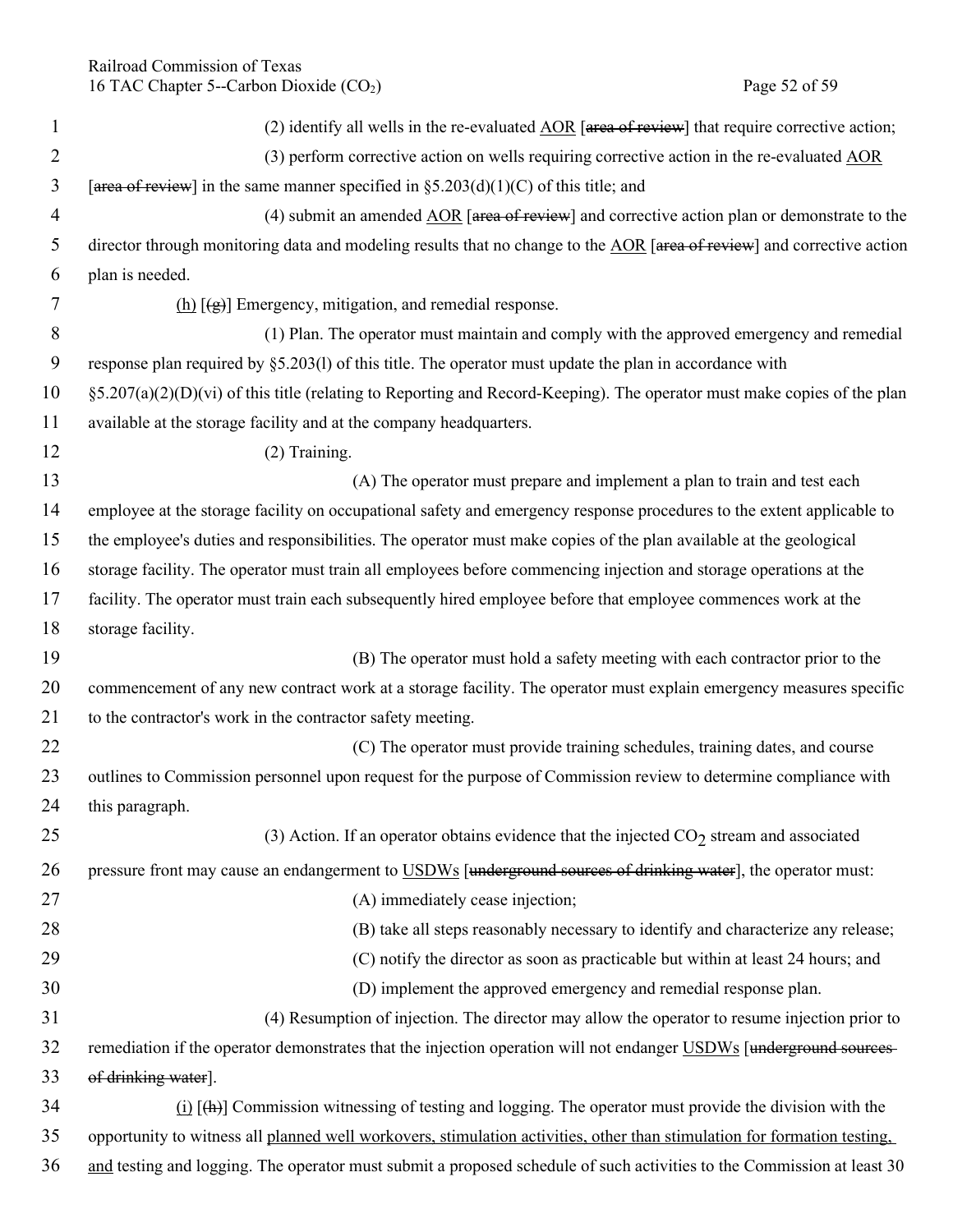Railroad Commission of Texas 16 TAC Chapter 5--Carbon Dioxide (CO<sub>2</sub>) Page 53 of 59

| $\mathbf{1}$   | days prior to conducting the first such activity [test] and submit notice at least 48 hours in advance of any actual           |
|----------------|--------------------------------------------------------------------------------------------------------------------------------|
| $\overline{2}$ | activity [testing or logging]. Such activities [Testing and logging] shall [may] not commence before the end of the 30         |
| 3              | days [48-hour period] unless authorized by the director.                                                                       |
| $\overline{4}$ | $(i)$ [ $(i)$ ] Well plugging. The operator of a geologic storage facility must maintain and comply with the                   |
| 5              | approved well plugging plan required by $\S5.203(k)$ of this title.                                                            |
| 6              | $(k)$ $(\dagger)$ Post-injection storage facility care and closure.                                                            |
| 7              | (1) Post-injection storage facility care and closure plan.                                                                     |
| 8              | (A) The operator of an injection well must maintain and comply with the                                                        |
| 9              | approved post-injection storage facility care and closure plan.                                                                |
| 10             | (B) The operator must update the plan in accordance with $\S 5.207(a)(2)(D)(vi)$ of                                            |
| 11             | this title. At any time during the life of the geologic sequestration project, the operator may modify and resubmit the        |
| 12             | post-injection site care and site closure plan for the director's approval within 30 days of such change. Any                  |
| 13             | amendments to the post-injection site care and site closure plan must be approved by the director, be incorporated into        |
| 14             | the permit, and are subject to the permit modification requirements in §5.202 of this title (relating to Permit Required),     |
| 15             | as appropriate.                                                                                                                |
| 16             | (C) Upon cessation of injection, the operator of a geologic storage facility must                                              |
| 17             | either submit an amended plan or demonstrate to the director through monitoring data and modeling results that no              |
| 18             | amendment to the plan is needed.                                                                                               |
| 19             | (2) Post-injection storage facility monitoring. Following cessation of injection, the operator                                 |
| 20             | must continue to conduct monitoring as specified in the approved plan until the director determines that the position of       |
| 21             | the CO <sub>2</sub> plume and pressure front are such that the geologic storage facility will not endanger USDWs [underground- |
| 22             | sources of drinking water].                                                                                                    |
| 23             | (3) Prior to closure. Prior to authorization for storage facility closure, the operator must                                   |
| 24             | demonstrate to the director, based on monitoring, other site-specific data, and modeling that is reasonably consistent         |
| 25             | with site performance that no additional monitoring is needed to assure that the geologic storage facility will not            |
| 26             | endanger USDWs [underground sources of drinking water]. The operator must demonstrate, based on the current                    |
| 27             | understanding of the site, including monitoring data and/or modeling, all of the following:                                    |
| 28             | (A) the estimated magnitude and extent of the facility footprint (the $CO2$ plume                                              |
| 29             | and the area of elevated pressure);                                                                                            |
| 30             | (B) that there is no leakage of either $CO2$ or displaced formation fluids that will                                           |
| 31             | endanger USDWs [underground sources of drinking water];                                                                        |
| 32             | (C) that the injected or displaced fluids are not expected to migrate in the future                                            |
| 33             | in a manner that encounters a potential leakage pathway into USDWs [underground sources of drinking water];                    |
| 34             | (D) that the injection wells at the site completed into or through the injection                                               |
| 35             | zone or confining zone will be plugged and abandoned in accordance with these requirements; and                                |
| 36             | (E) any remaining facility monitoring wells will be properly plugged or are                                                    |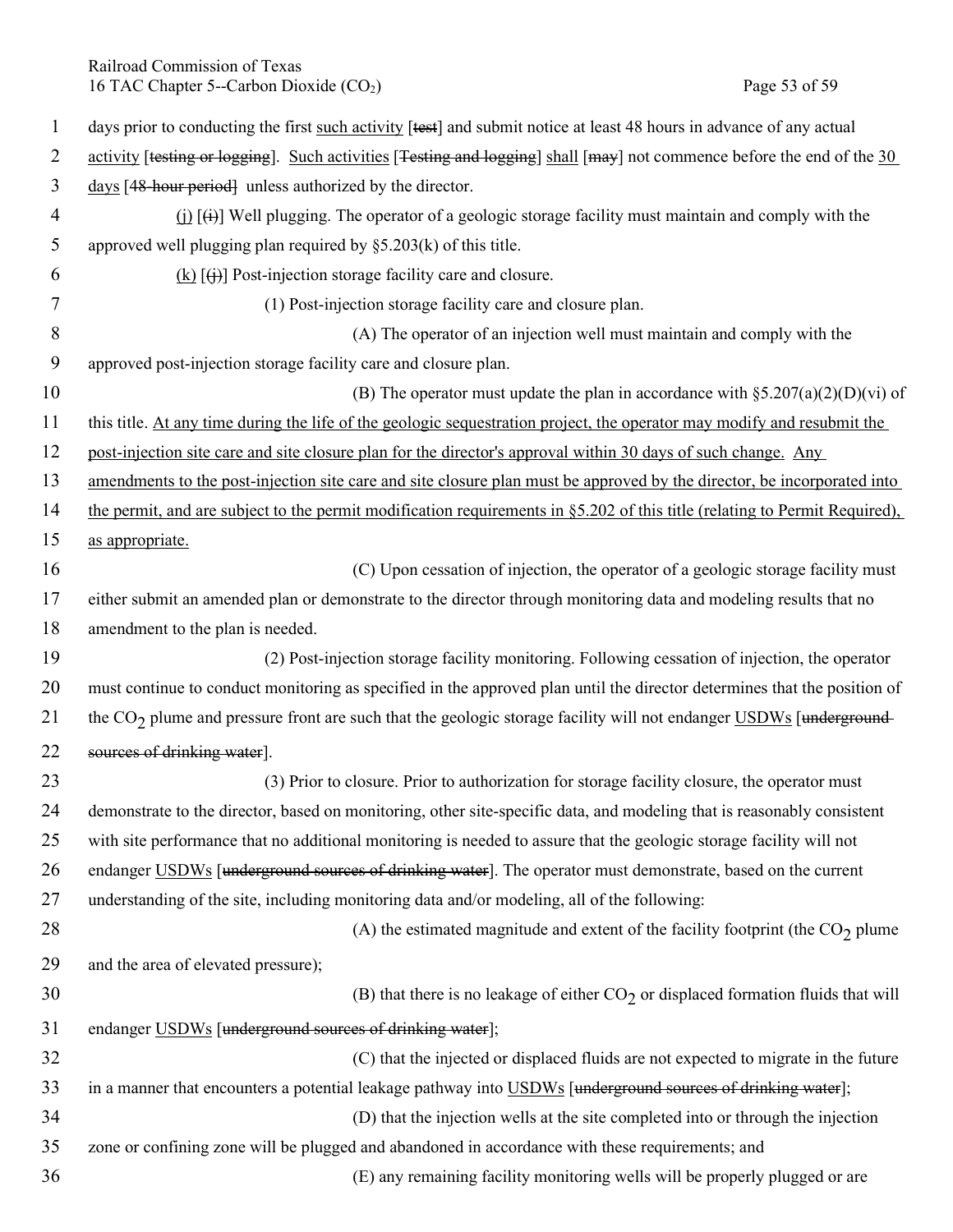Railroad Commission of Texas 16 TAC Chapter 5--Carbon Dioxide (CO<sub>2</sub>) Page 54 of 59

| $\mathbf{1}$   | being managed by a person and in a manner approved by the director.                                                            |
|----------------|--------------------------------------------------------------------------------------------------------------------------------|
| $\overline{2}$ | (4) Notice of intent for storage facility closure. The operator must notify the director in                                    |
| 3              | writing at least 120 days before storage facility closure. At the time of such notice, if the operator has made any            |
| 4              | changes to the original plan, the operator also must provide the revised plan. The director may approve a shorter notice       |
| 5              | period.                                                                                                                        |
| 6              | (5) Authorization for storage facility closure. No operator may initiate storage facility closure                              |
| 7              | until the director has approved closure of the storage facility in writing. After the director has authorized storage          |
| 8              | facility closure, the operator must plug all wells in accordance with the approved plan required by §5.203(k) of this          |
| 9              | title.                                                                                                                         |
| 10             | (6) Storage facility closure report. Once the director has authorized storage facility closure,                                |
| 11             | the operator must submit a storage facility closure report within 90 days that must thereafter be retained by the              |
| 12             | Commission in Austin. The report must include the following information:                                                       |
| 13             | (A) documentation of appropriate injection and monitoring well plugging. The                                                   |
| 14             | operator must provide a copy of a survey plat that has been submitted to the Regional Administrator of Region 6 of the         |
| 15             | United States Environmental Protection Agency. The plat must indicate the location of the injection well relative to           |
| 16             | permanently surveyed benchmarks;                                                                                               |
| 17             | (B) documentation of appropriate notification and information to such state and                                                |
| 18             | local authorities as have authority over drilling activities to enable such state and local authorities to impose              |
| 19             | appropriate conditions on subsequent drilling activities that may penetrate the injection and confining zones; and             |
| 20             | (C) records reflecting the nature, composition and volume of the $CO2$ stream.                                                 |
| 21             | (7) Certificate of closure. Upon completion of the requirements in paragraphs $(3)$ - $(6)$ of this                            |
| 22             | subsection, the director will issue a certificate of closure. At that time, the operator is released from the requirement in   |
| 23             | $\S5.205(c)$ of this title to maintain financial assurance.                                                                    |
| 24             | $(1)$ [ $(k)$ ] Deed notation. The operator of a geologic storage facility must record a notation on the deed to               |
| 25             | the facility property; on any other document that is normally examined during title search; or on any other document           |
| 26             | that is acceptable to the county clerk for filing in the official public records of the county that will in perpetuity provide |
| 27             | any potential purchaser of the property the following information:                                                             |
| 28             | (1) a complete legal description of the affected property;                                                                     |
| 29             | (2) that land has been used to geologically store $CO2$ ;                                                                      |
| 30             | (3) that the survey plat has been filed with the Commission;                                                                   |
| 31             | (4) the address of the office of the United States Environmental Protection Agency, Region 6,                                  |
| 32             | to which the operator sent a copy of the survey plat; and                                                                      |
| 33             | (5) the volume of fluid injected, the injection zone or zones into which it was injected, and                                  |
| 34             | the period over which injection occurred.                                                                                      |
| 35             | (m) [4+] Retention of records. The operator must retain for 10 [ $\text{five}$ ] years following storage facility              |
| 36             | closure records collected during the post-injection storage facility care period. The operator must deliver the records to     |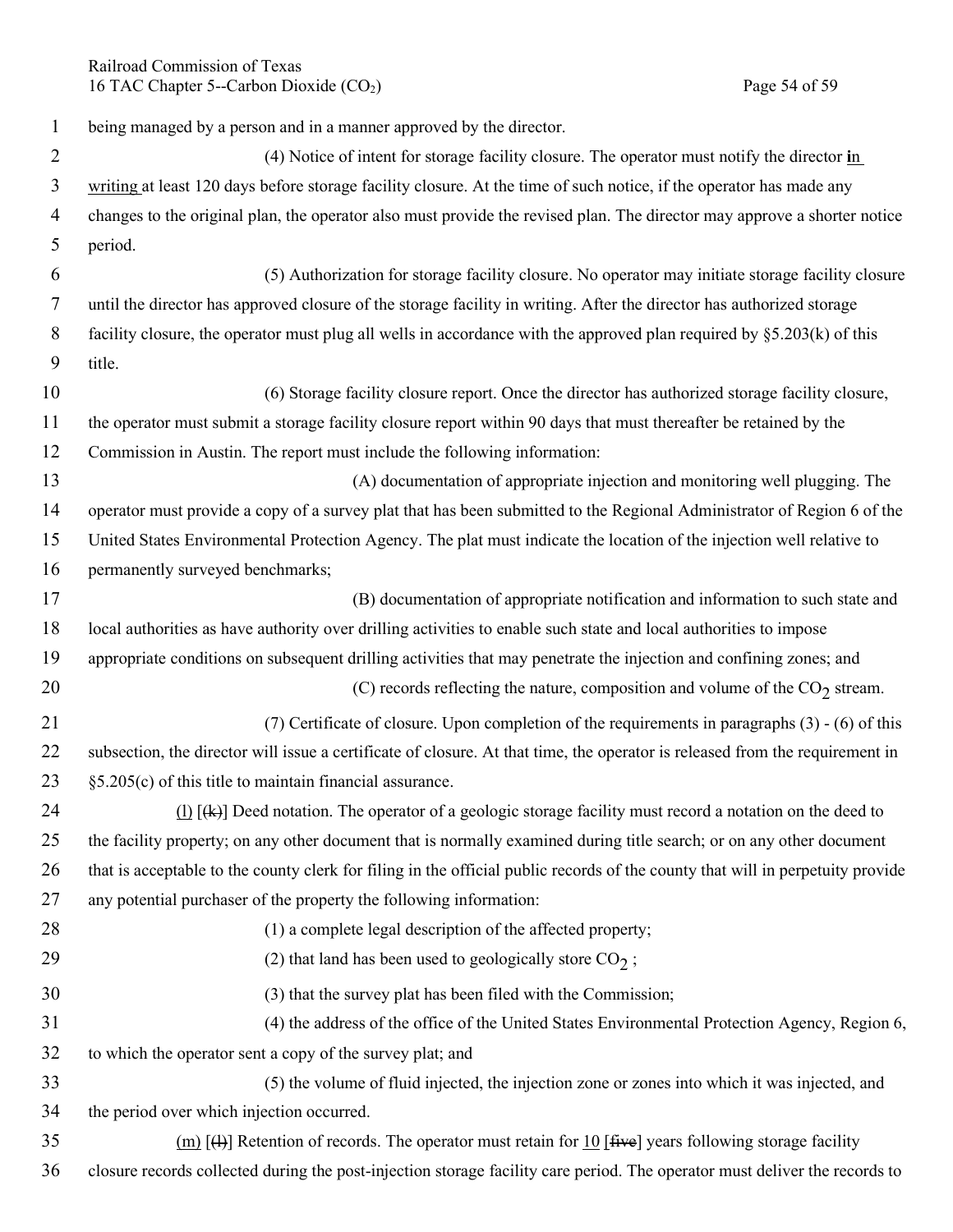Railroad Commission of Texas 16 TAC Chapter 5--Carbon Dioxide (CO<sub>2</sub>) Page 55 of 59

| 1              | the director at the conclusion of the retention period, and the records must thereafter be retained at the Austin            |
|----------------|------------------------------------------------------------------------------------------------------------------------------|
| $\overline{2}$ | headquarters of the Commission.                                                                                              |
| 3              | $(n)$ [ $(\text{m})$ ] Signs. The operator must identify each location at which geologic storage activities take place,      |
| $\overline{4}$ | including each injection well, by a sign that meets the requirements specified in $\S 3.3(1)$ , (2), and (5) of this title   |
| 5              | (relating to Identification of Properties, Wells, and Tanks). In addition, each sign must include a telephone number         |
| 6              | where the operator or a representative of the operator can be reached 24 hours a day, seven days a week in the event of      |
| $\tau$         | an emergency.                                                                                                                |
| 8              | (o) $\left[\left(\text{H}\right)\right]$ Other permit terms and conditions.                                                  |
| 9              | (1) Protection of USDWs. In any permit for a geologic storage facility, the director must                                    |
| 10             | impose terms and conditions reasonably necessary to protect USDWs [underground sources of drinking water]. Permits           |
| 11             | issued under this subchapter continue in effect until revoked, modified, or terminated [suspended] by the Commission.        |
| 12             | The operator must comply with each requirement set forth in this subchapter as a condition of the permit unless              |
| 13             | modified by the terms of the permit.                                                                                         |
| 14             | (2) Other conditions. The following conditions shall also be included in any permit issued                                   |
| 15             | under this subchapter.                                                                                                       |
| 16             | (A) Duty to comply. The permittee must comply with all conditions of this                                                    |
| 17             | permit. Any permit noncompliance constitutes a violation of the Safe Drinking Water Act and is grounds for                   |
| 18             | enforcement action; for permit termination, revocation and reissuance, or modification; or for denial of a permit            |
| 19             | renewal application. However, the permittee need not comply with the provisions of the permit to the extent and for the      |
| 20             | duration such noncompliance is authorized in an emergency permit under 40 CFR §144.34.                                       |
| 21             | (B) Need to halt or reduce activity not a defense. It shall not be a defense for a                                           |
| 22             | permittee in an enforcement action that it would have been necessary to halt or reduce the permitted activity in order to    |
| 23             | maintain compliance with the conditions of this permit.                                                                      |
| 24             | (C) Duty to mitigate. The permittee shall take all reasonable steps to minimize or                                           |
| 25             | correct any adverse impact on the environment resulting from noncompliance with this permit.                                 |
| 26             | (D) Proper operation and maintenance. The permittee shall at all times properly                                              |
| 27             | operate and maintain all facilities and systems of treatment and control (and related appurtenances) which are installed     |
| 28             | or used by the permittee to achieve compliance with the conditions of this permit. Proper operation and maintenance          |
| 29             | includes effective performance, adequate funding, adequate operator staffing and training, and adequate laboratory and       |
| 30             | process controls, including appropriate quality assurance procedures. This provision requires the operation of back-up       |
| 31             | or auxiliary facilities or similar systems only when necessary to achieve compliance with the conditions of the permit.      |
| 32             | (E) Property rights not conveyed. The issuance of a permit does not convey                                                   |
| 33             | property rights of any sort, or any exclusive privilege.                                                                     |
| 34             | (F) Activities not authorized. The issuance of a permit does not authorize any                                               |
| 35             | injury to persons or property or invasion of other private rights, or any infringement of State or local law or regulations. |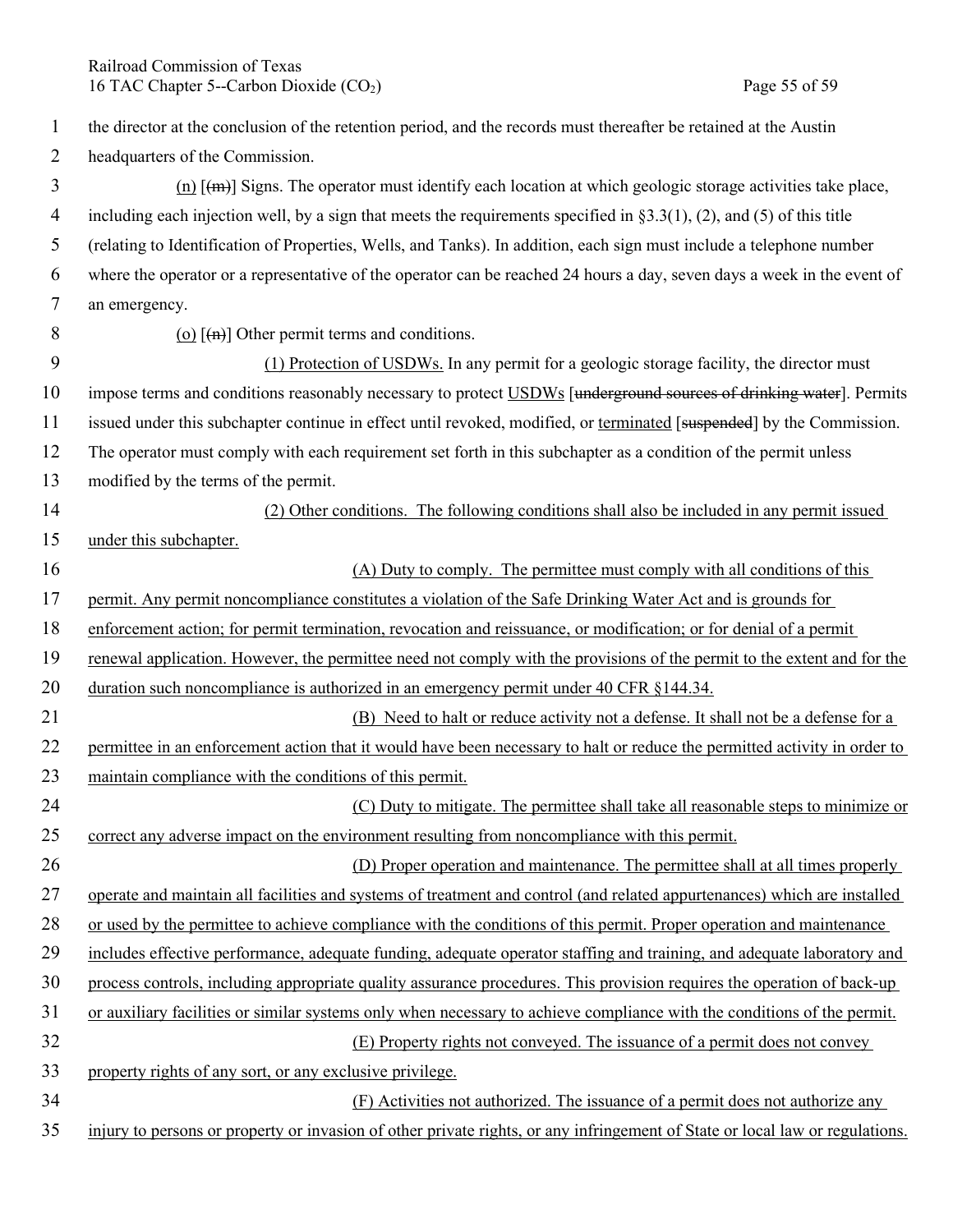Railroad Commission of Texas 16 TAC Chapter 5--Carbon Dioxide (CO<sub>2</sub>) Page 56 of 59

| $\mathbf{1}$   | (G) Coordination with exploration. The permittee of a geologic storage well                                               |
|----------------|---------------------------------------------------------------------------------------------------------------------------|
| 2              | shall coordinate with any operator planning to drill through the AOR to explore for oil and gas or geothermal             |
| 3              | resources.                                                                                                                |
| $\overline{4}$ | (H) Duty to provide information. The operator shall furnish to the Commission,                                            |
| 5              | within a time specified by the Commission, any information that the Commission may request to determine whether           |
| 6              | cause exists for modifying, revoking and reissuing, or terminating the permit, or to determine compliance with the        |
| 7              | permit. The operator shall also furnish to the Commission, upon request, copies of records required to be kept under the  |
| $8\,$          | conditions of the permit.                                                                                                 |
| 9              | (I) Inspection and entry. The operator shall allow any member or employee of                                              |
| 10             | the Commission, on proper identification, to:                                                                             |
| 11             | (i) enter upon the premises where a regulated activity is conducted                                                       |
| 12             | or where records are kept under the conditions of the permit;                                                             |
| 13             | (ii) have access to and copy, during reasonable working hours, any                                                        |
| 14             | records required to be kept under the conditions of the permit;                                                           |
| 15             | (iii) inspect any facilities, equipment (including monitoring and                                                         |
| 16             | control equipment), practices, or operations regulated or required under the permit; and                                  |
| 17             | (iv) sample or monitor any substance or parameter for the purpose                                                         |
| 18             | of assuring compliance with the permit or as otherwise authorized by the Texas Water Code, $\S27.071$ , or the Texas      |
| 19             | Natural Resources Code, §91.1012.                                                                                         |
| 20             | (J) Schedule of compliance: The permit may, when appropriate, specify a                                                   |
| 21             | schedule of compliance leading to compliance with all provisions of this subchapter and Chapter 3 of this title.          |
| 22             | (i) Any schedule of compliance shall require compliance as soon as                                                        |
| 23             | possible, and in no case later than three years after the effective date of the permit.                                   |
| 24             | (ii) If the schedule of compliance is for a duration of more than one                                                     |
| 25             | year from the date of permit issuance, then interim requirements and completion dates (not to exceed one year) must be    |
| 26             | incorporated into the compliance schedule and permit.                                                                     |
| 27             | (iii) Progress reports must be submitted no later than 30 days                                                            |
| 28             | following each interim date and the final date of compliance.                                                             |
| 29             |                                                                                                                           |
| 30             | §5.207. Reporting and Record-Keeping.                                                                                     |
| 31             | (a) The operator of a geologic storage facility must provide, at a minimum, the following reports to the                  |
| 32             | director and retain the following information.                                                                            |
| 33             | (1) Test records. The operator must file a complete record of all tests in duplicate with the                             |
| 34             | district office within 30 days after the testing. In conducting and evaluating the tests enumerated in this subchapter or |
| 35             | others to be allowed by the director, the operator and the director must apply methods and standards generally accepted   |
| 36             | in the industry. When the operator reports the results of mechanical integrity tests to the director, the operator must   |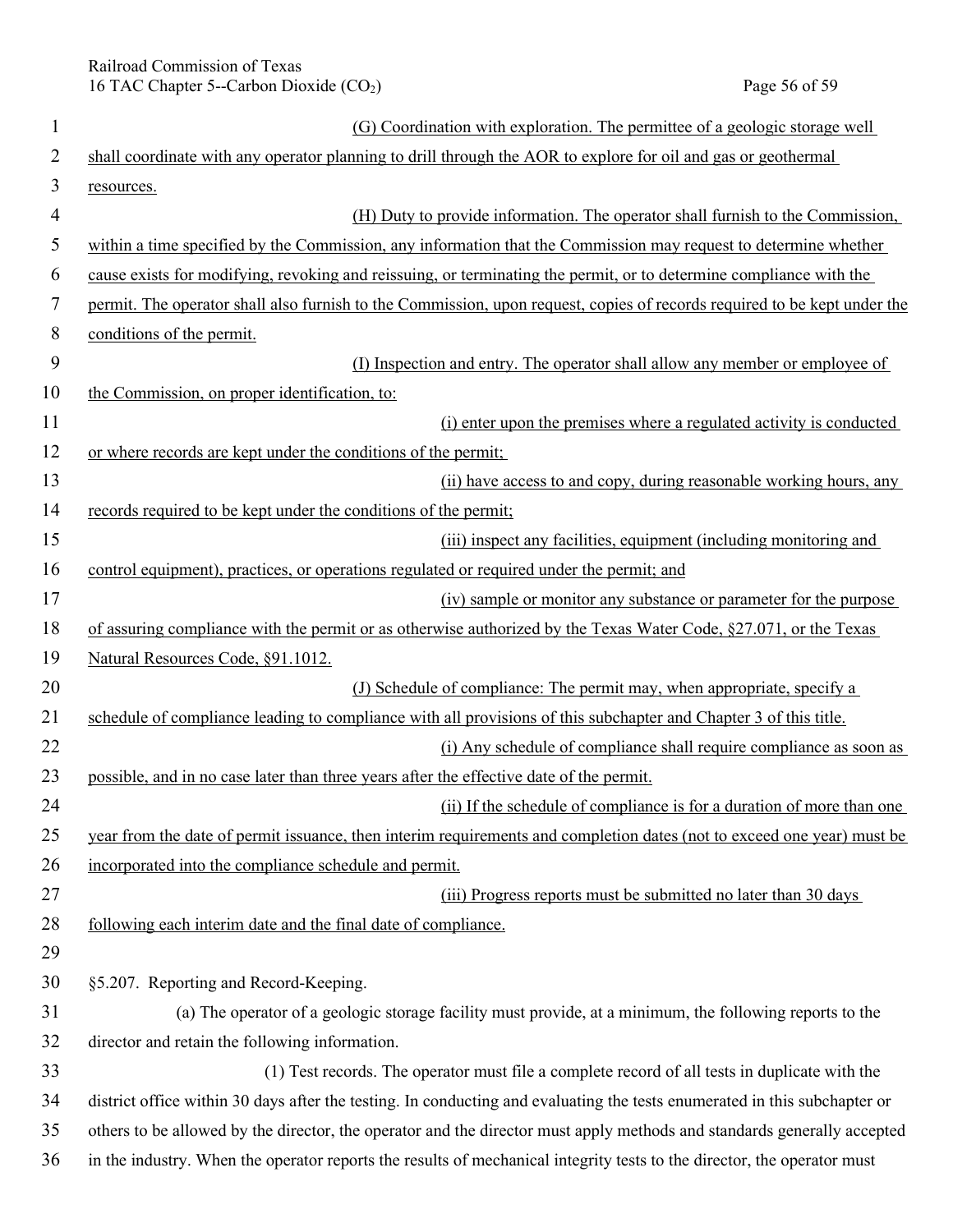| 1  | include a description of <u>any tests and methods</u> [the test(s) and the method(s)] used. In making this evaluation, the |
|----|----------------------------------------------------------------------------------------------------------------------------|
| 2  | director must review monitoring and other test data submitted since the previous evaluation.                               |
| 3  | (2) Operating reports. The operator also must include summary cumulative tables of the                                     |
| 4  | information required by the reports listed in this paragraph.                                                              |
| 5  | (A) Report within 24 hours. The operator must report to the appropriate district                                           |
| 6  | office the discovery of any significant pressure changes or other monitoring data that indicate the presence of leaks in   |
| 7  | the well or the lack of confinement of the injected gases to the geologic storage reservoir. Such report must be made      |
| 8  | orally as soon as practicable, but within 24 hours, following the discovery of the leak, and must be confirmed in          |
| 9  | writing within five working days.                                                                                          |
| 10 | (B) Report within 30 days. The operator must report:                                                                       |
| 11 | (i) the results of periodic tests for mechanical integrity;                                                                |
| 12 | (ii) the results of any other test of the injection well conducted by                                                      |
| 13 | the operator if required by the director; and                                                                              |
| 14 | (iii) a description of any well workover.                                                                                  |
| 15 | (C) Semi-annual report. The operator must report:                                                                          |
| 16 | (i) a summary of well head pressure monitoring;                                                                            |
| 17 | (ii) changes to the physical, chemical, and other relevant                                                                 |
| 18 | characteristics of the $CO2$ stream from the proposed operating data;                                                      |
| 19 | (iii) monthly average, maximum and minimum values for injection                                                            |
| 20 | pressure, flow rate and volume and/or mass, and annular pressure;                                                          |
| 21 | (iv) monthly annulus fluid volume added;                                                                                   |
| 22 | $(v)$ [ $(iv)$ ] a description of any event that significantly exceeds                                                     |
| 23 | operating parameters for annulus pressure or injection pressure as specified in the permit;                                |
| 24 | $(vi)$ [ $(v)$ ] a description of any event that triggers a shutdown device                                                |
| 25 | and the response taken; and                                                                                                |
| 26 | $(vii)$ [ $(viii)$ ] the results of monitoring prescribed under $\S 5.206(e)$                                              |
| 27 | $\left[\frac{85.206(d)}{85.206(d)}\right]$ of this title (relating to Permit Standards).                                   |
| 28 | (D) Annual reports. The operator must submit an annual report detailing:                                                   |
| 29 | (i) corrective action performed;                                                                                           |
| 30 | (ii) new wells installed and the type, location, number, and                                                               |
| 31 | information required in $\S$ 5.203(e) of this title (relating to Application Requirements);                                |
| 32 | (iii) re-calculated $\angle AOR$ [area of review] unless the operator submits                                              |
| 33 | a statement signed by an appropriate company official confirming that monitoring and operational data supports the         |
| 34 | current delineation of the AOR [area of review] on file with the Commission;                                               |
| 35 | (iv) the updated area for which the operator has a good faith claim                                                        |
| 36 | to the necessary and sufficient property rights to operate the geologic storage facility;                                  |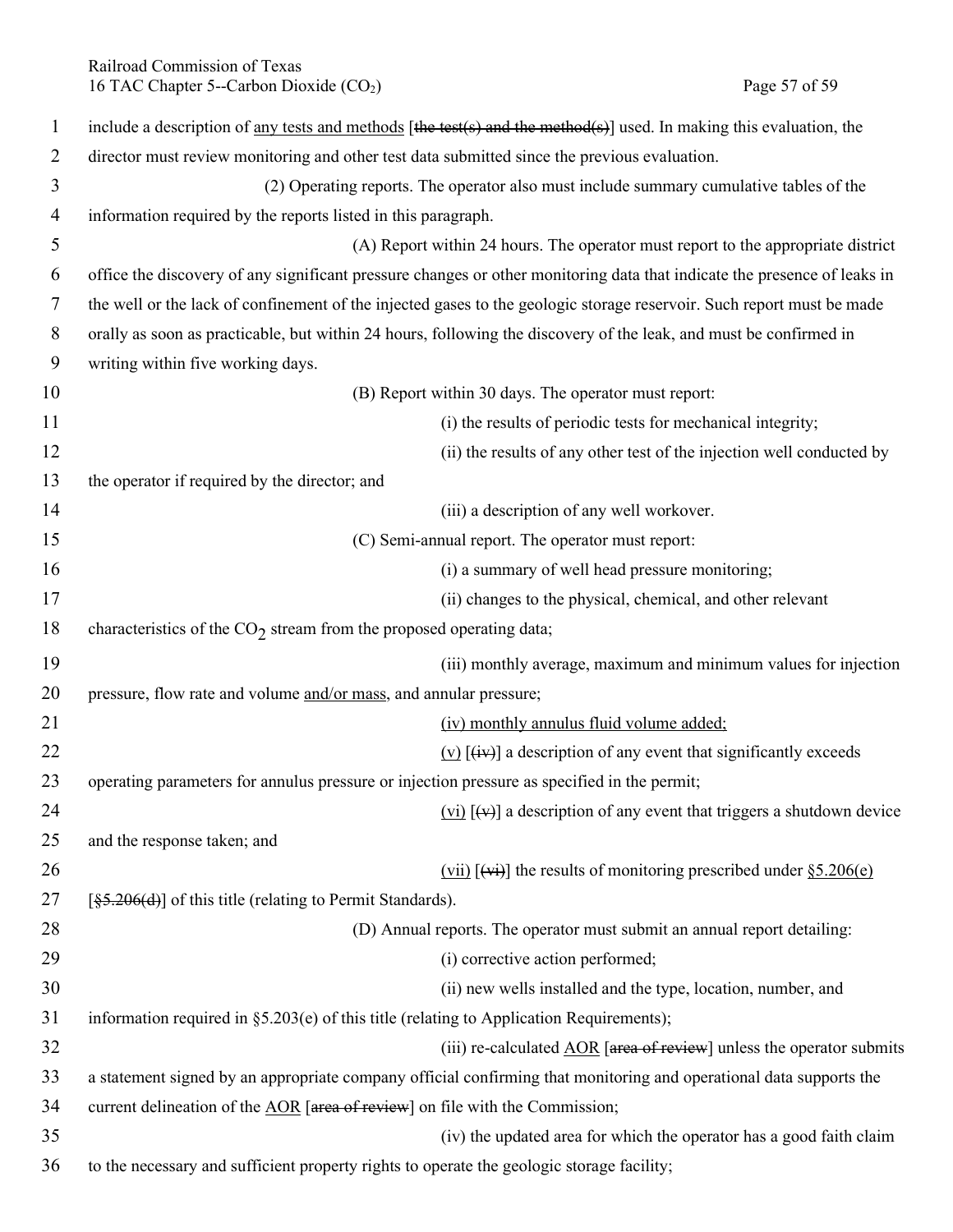Railroad Commission of Texas 16 TAC Chapter 5--Carbon Dioxide (CO<sub>2</sub>) Page 58 of 59

| $\mathbf{1}$   | (v) tons of $CO2$ injected; and                                                                                            |
|----------------|----------------------------------------------------------------------------------------------------------------------------|
| $\overline{2}$ | (vi) The operator must maintain and update required plans in                                                               |
| 3              | accordance with the provisions of this subchapter.                                                                         |
| $\overline{4}$ | (I) Operators must submit an annual statement, signed                                                                      |
| 5              | by an appropriate company official, confirming that the operator has:                                                      |
| 6              | (-a-) reviewed the monitoring and                                                                                          |
| 7              | operational data that are relevant to a decision on whether to reevaluate the AOR [area of review] and the monitoring      |
| 8              | and operational data that are relevant to a decision on whether to update an approved plan required by §5.203 or §5.206    |
| 9              | of this title; and                                                                                                         |
| 10             | (-b-) determined whether any updates                                                                                       |
| 11             | were warranted by material change in the monitoring and operational data or in the evaluation of the monitoring and        |
| 12             | operational data by the operator.                                                                                          |
| 13             | (II) Operators must submit either the updated plan or a                                                                    |
| 14             | summary of the modifications for each plan for which an update the operator determined to be warranted pursuant to         |
| 15             | subclause (I) of this clause. The director may require submission of copies of any updated plans and/or additional         |
| 16             | information regarding whether or not updates of any particular plans are warranted.                                        |
| 17             | [(III) The director may require the revision of any-                                                                       |
| 18             | required plan whenever the director determines that such a revision is necessary to comply with the requirements of        |
| 19             | this title.]                                                                                                               |
| 20             | (vii) other information as required by the permit.                                                                         |
| 21             | (3) The director may require the revision of any required plan following any significant                                   |
| 22             | changes to the facility, such as addition of injection or monitoring wells, on a schedule determined by the director or    |
| 23             | whenver the director determines that such a revision is necessary to comply with the requirements of this subchapter.      |
| 24             | (b) Report format.                                                                                                         |
| 25             | $(1)$ The operator must report the results of injection pressure and injection rate monitoring of                          |
| 26             | each injection well on Form H-10, Annual Disposal/Injection Well Monitoring Report, and the results of internal            |
| 27             | mechanical integrity testing on Form H-5, Disposal/Injection Well Pressure Test Report. Operators must submit other        |
| 28             | reports in a format acceptable to the Commission. At the discretion of the director, other formats may be accepted.        |
| 29             | (2) The operator must submit all required reports, submittals, and notifications under this                                |
| 30             | subchapter to the director and to the Environmental Protection Agency in an electronic format approved by the              |
| 31             | director.                                                                                                                  |
| 32             | (c) Signatories to reports.                                                                                                |
| 33             | (1) Reports. All reports required by permits and other information requested by the director,                              |
| 34             | shall be signed by a person described in $\S 5.203(a)(1)(B)$ of this title, or by a duly authorized representative of that |
| 35             | person. A person is a duly authorized representative only if:                                                              |